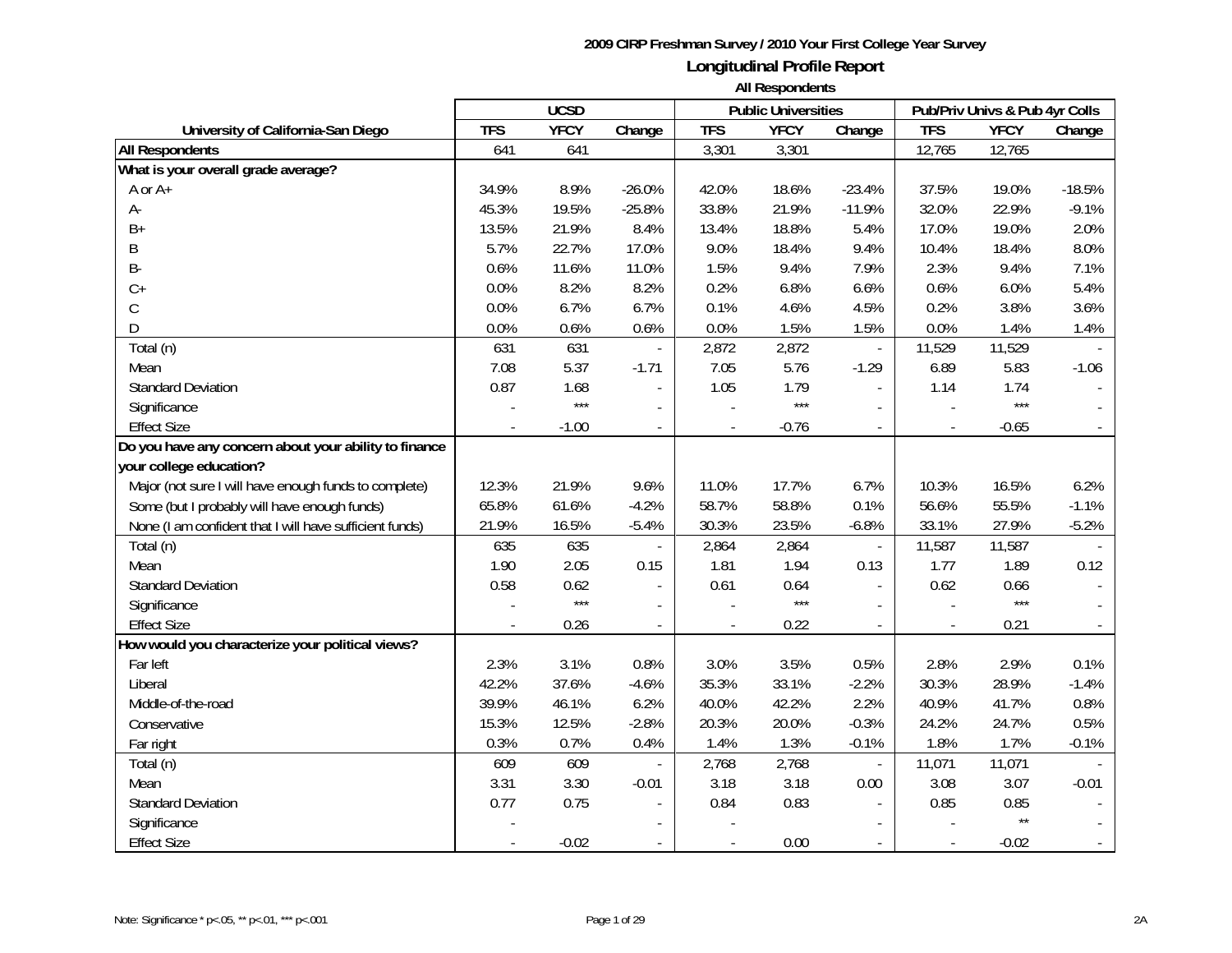|                                                  |            | <b>UCSD</b> |                |                          | <b>Public Universities</b> |                          |            | Pub/Priv Univs & Pub 4yr Colls |                |
|--------------------------------------------------|------------|-------------|----------------|--------------------------|----------------------------|--------------------------|------------|--------------------------------|----------------|
| University of California-San Diego               | <b>TFS</b> | <b>YFCY</b> | Change         | <b>TFS</b>               | <b>YFCY</b>                | Change                   | <b>TFS</b> | <b>YFCY</b>                    | Change         |
| Rate yourself on each of the following traits as |            |             |                |                          |                            |                          |            |                                |                |
| compared with the average person of your age.    |            |             |                |                          |                            |                          |            |                                |                |
|                                                  |            |             |                |                          |                            |                          |            |                                |                |
| Academic ability                                 |            |             |                |                          |                            |                          |            |                                |                |
| Highest 10%                                      | 27.8%      | 16.7%       | $-11.1%$       | 31.9%                    | 22.8%                      | $-9.1%$                  | 29.0%      | 23.3%                          | $-5.7%$        |
| Above average                                    | 56.6%      | 48.6%       | $-8.0%$        | 53.2%                    | 50.4%                      | $-2.8%$                  | 52.5%      | 49.7%                          | $-2.8%$        |
| Average                                          | 15.6%      | 31.1%       | 15.5%          | 14.4%                    | 24.2%                      | 9.8%                     | 18.0%      | 25.1%                          | 7.1%           |
| Below average                                    | 0.0%       | 3.3%        | 3.3%           | 0.5%                     | 2.5%                       | 2.0%                     | 0.4%       | 1.8%                           | 1.4%           |
| Lowest 10%                                       | 0.0%       | 0.3%        | 0.3%           | 0.0%                     | 0.1%                       | 0.1%                     | 0.0%       | 0.1%                           | 0.1%           |
| Total (n)                                        | 634        | 634         |                | 2,867                    | 2,867                      | $\overline{\phantom{a}}$ | 11,610     | 11,610                         |                |
| Mean                                             | 4.12       | 3.78        | $-0.34$        | 4.16                     | 3.94                       | $-0.22$                  | 4.10       | 3.94                           | $-0.16$        |
| <b>Standard Deviation</b>                        | 0.65       | 0.77        | $\blacksquare$ | 0.67                     | 0.76                       | $\sim$                   | 0.69       | 0.75                           |                |
| Significance                                     |            | $***$       |                |                          | $***$                      |                          |            | $***$                          |                |
| <b>Effect Size</b>                               |            | $-0.45$     |                |                          | $-0.31$                    |                          |            | $-0.24$                        |                |
| Artistic ability                                 |            |             |                |                          |                            |                          |            |                                |                |
| Highest 10%                                      | 6.3%       | 5.4%        | $-0.9%$        | 6.3%                     | 6.4%                       | 0.1%                     | 5.9%       | 6.6%                           | 0.7%           |
| Above average                                    | 23.2%      | 26.9%       | 3.7%           | 23.0%                    | 24.5%                      | 1.5%                     | 22.4%      | 24.9%                          | 2.5%           |
| Average                                          | 33.8%      | 37.4%       | 3.6%           | 33.8%                    | 37.1%                      | 3.3%                     | 33.5%      | 37.0%                          | 3.5%           |
| Below average                                    | 26.7%      | 25.4%       | $-1.3%$        | 28.0%                    | 26.5%                      | $-1.5%$                  | 28.4%      | 25.8%                          | $-2.6%$        |
| Lowest 10%                                       | 10.0%      | 4.9%        | $-5.1%$        | 8.9%                     | 5.6%                       | $-3.3%$                  | 9.6%       | 5.7%                           | $-3.9%$        |
| Total (n)                                        | 633        | 633         |                | 2,866                    | 2,866                      | $\mathbb{L}^2$           | 11,619     | 11,619                         |                |
| Mean                                             | 2.89       | 3.02        | 0.13           | 2.90                     | 3.00                       | 0.10                     | 2.87       | 3.01                           | 0.14           |
| <b>Standard Deviation</b>                        | 1.07       | 0.97        | $\blacksquare$ | 1.05                     | 0.99                       | $\mathbf{r}$             | 1.06       | 1.00                           |                |
| Significance                                     |            | $***$       |                |                          | $***$                      | $\blacksquare$           |            | $***$                          |                |
| <b>Effect Size</b>                               |            | 0.16        | $\blacksquare$ | $\overline{\phantom{a}}$ | 0.13                       | $\overline{\phantom{a}}$ |            | 0.18                           |                |
| Computer skills                                  |            |             |                |                          |                            |                          |            |                                |                |
| Highest 10%                                      | 10.1%      | 9.6%        | $-0.5%$        | 6.8%                     | 7.8%                       | 1.0%                     | 6.2%       | 7.5%                           | 1.3%           |
| Above average                                    | 34.8%      | 35.1%       | 0.3%           | 35.1%                    | 34.4%                      | $-0.7%$                  | 32.8%      | 34.4%                          | 1.6%           |
| Average                                          | 45.3%      | 44.5%       | $-0.8%$        | 50.6%                    | 49.7%                      | $-0.9%$                  | 51.9%      | 49.9%                          | $-2.0%$        |
| Below average                                    | 9.2%       | 9.3%        | 0.1%           | 6.9%                     | 7.4%                       | 0.5%                     | 8.3%       | 7.4%                           | $-0.9%$        |
| Lowest 10%                                       | 0.6%       | 1.4%        | 0.8%           | 0.6%                     | 0.7%                       | 0.1%                     | 0.8%       | 0.7%                           | $-0.1%$        |
| Total (n)                                        | 633        | 633         |                | 2,870                    | 2,870                      | $\overline{\phantom{a}}$ | 11,633     | 11,633                         |                |
| Mean                                             | 3.45       | 3.42        | $-0.03$        | 3.41                     | 3.41                       | 0.00                     | 3.35       | 3.41                           | 0.06           |
| <b>Standard Deviation</b>                        | 0.82       | 0.84        |                | 0.74                     | 0.77                       |                          | 0.75       | 0.76                           |                |
| Significance                                     |            |             |                |                          |                            |                          |            | $***$                          |                |
| <b>Effect Size</b>                               |            | $-0.04$     |                | $\overline{\phantom{a}}$ | 0.00                       |                          |            | 0.09                           | $\blacksquare$ |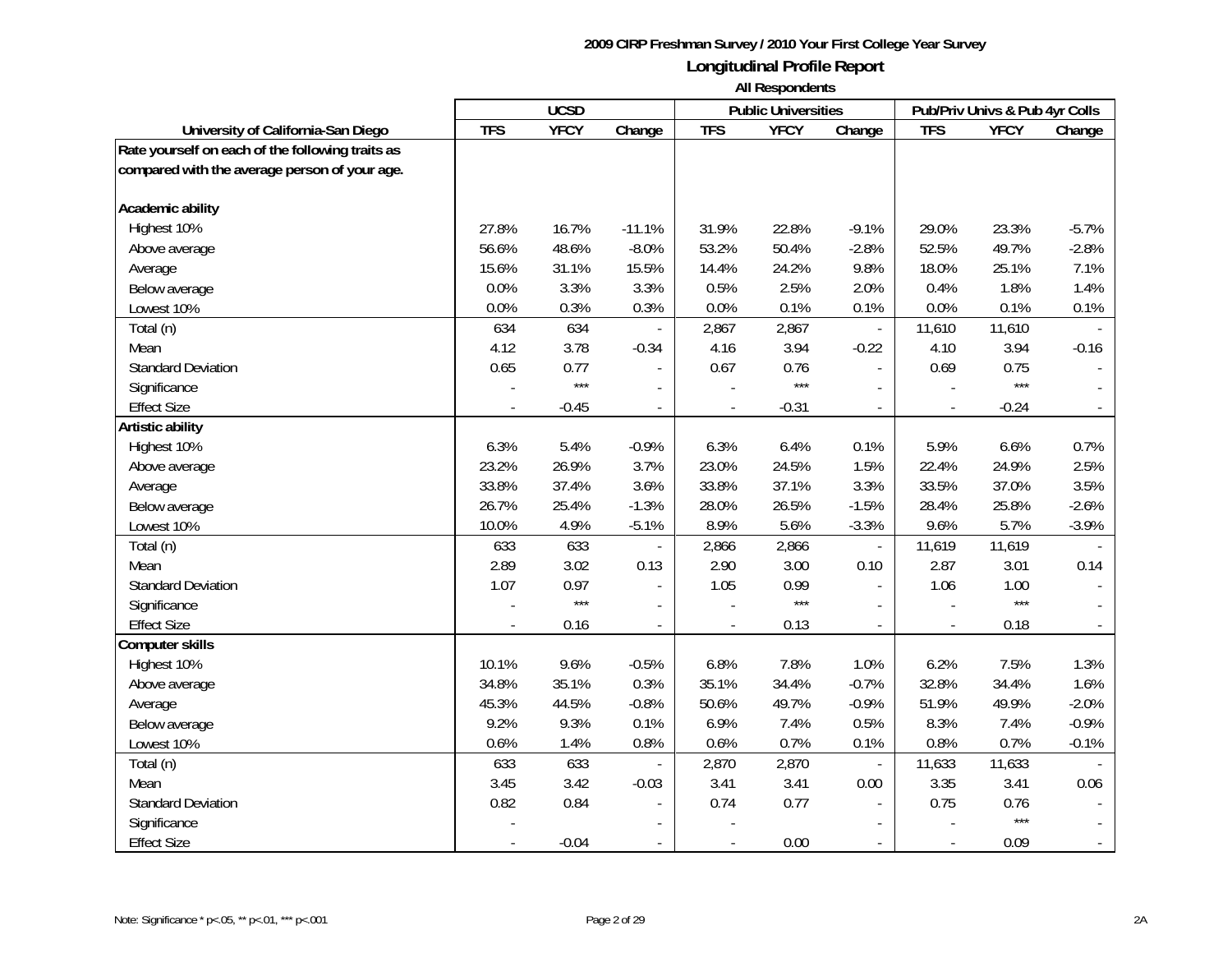|                                                  |            | <b>UCSD</b> |                          |                          | <b>Public Universities</b> |                          |                | Pub/Priv Univs & Pub 4yr Colls |                          |
|--------------------------------------------------|------------|-------------|--------------------------|--------------------------|----------------------------|--------------------------|----------------|--------------------------------|--------------------------|
| University of California-San Diego               | <b>TFS</b> | <b>YFCY</b> | Change                   | <b>TFS</b>               | <b>YFCY</b>                | Change                   | <b>TFS</b>     | <b>YFCY</b>                    | Change                   |
| Rate yourself on each of the following traits as |            |             |                          |                          |                            |                          |                |                                |                          |
| compared with the average person of your age.    |            |             |                          |                          |                            |                          |                |                                |                          |
|                                                  |            |             |                          |                          |                            |                          |                |                                |                          |
| Cooperativeness                                  |            |             |                          |                          |                            |                          |                |                                |                          |
| Highest 10%                                      | 27.3%      | 24.6%       | $-2.7%$                  | 25.0%                    | 23.0%                      | $-2.0%$                  | 25.5%          | 23.2%                          | $-2.3%$                  |
| Above average                                    | 46.0%      | 47.4%       | 1.4%                     | 49.7%                    | 50.2%                      | 0.5%                     | 51.0%          | 50.2%                          | $-0.8%$                  |
| Average                                          | 24.2%      | 25.4%       | 1.2%                     | 23.3%                    | 24.7%                      | 1.4%                     | 21.9%          | 24.8%                          | 2.9%                     |
| Below average                                    | 1.9%       | 2.1%        | 0.2%                     | 1.9%                     | 1.9%                       | 0.0%                     | 1.5%           | 1.7%                           | 0.2%                     |
| Lowest 10%                                       | 0.6%       | 0.6%        | 0.0%                     | 0.1%                     | 0.2%                       | 0.1%                     | 0.1%           | 0.1%                           | 0.0%                     |
| Total (n)                                        | 631        | 631         |                          | 2,867                    | 2,867                      | $\overline{\phantom{a}}$ | 11,618         | 11,618                         |                          |
| Mean                                             | 3.97       | 3.93        | $-0.04$                  | 3.98                     | 3.94                       | $-0.04$                  | 4.00           | 3.95                           | $-0.05$                  |
| <b>Standard Deviation</b>                        | 0.81       | 0.80        |                          | 0.76                     | 0.75                       | $\sim$                   | 0.74           | 0.75                           |                          |
| Significance                                     |            |             |                          |                          |                            |                          |                | $***$                          |                          |
| <b>Effect Size</b>                               |            | $-0.05$     |                          |                          | $-0.05$                    |                          |                | $-0.06$                        |                          |
| Creativity                                       |            |             |                          |                          |                            |                          |                |                                |                          |
| Highest 10%                                      | 10.4%      | 12.8%       | 2.4%                     | 12.7%                    | 13.7%                      | 1.0%                     | 13.7%          | 14.6%                          | 0.9%                     |
| Above average                                    | 37.0%      | 33.9%       | $-3.1%$                  | 39.4%                    | 40.3%                      | 0.9%                     | 39.7%          | 41.3%                          | 1.6%                     |
| Average                                          | 38.8%      | 41.5%       | 2.7%                     | 37.3%                    | 37.0%                      | $-0.3%$                  | 36.8%          | 35.8%                          | $-1.0%$                  |
| Below average                                    | 12.2%      | 11.1%       | $-1.1%$                  | 9.5%                     | 8.2%                       | $-1.3%$                  | 9.0%           | 7.7%                           | $-1.3%$                  |
| Lowest 10%                                       | 1.6%       | 0.8%        | $-0.8%$                  | 1.1%                     | 0.8%                       | $-0.3%$                  | 0.9%           | 0.6%                           | $-0.3%$                  |
| Total (n)                                        | 632        | 632         | $\frac{1}{2}$            | 2,870                    | 2,870                      | $\mathbb{L}$             | 11,636         | 11,636                         |                          |
| Mean                                             | 3.43       | 3.47        | 0.04                     | 3.53                     | 3.58                       | 0.05                     | 3.56           | 3.62                           | 0.06                     |
| <b>Standard Deviation</b>                        | 0.89       | 0.88        | $\overline{\phantom{a}}$ | 0.87                     | 0.85                       | $\blacksquare$           | 0.87           | 0.85                           |                          |
| Significance                                     |            |             |                          |                          | $\star\star$               |                          |                | $***$                          |                          |
| <b>Effect Size</b>                               |            | 0.05        | $\overline{\phantom{a}}$ |                          | 0.07                       | $\overline{\phantom{a}}$ |                | 0.08                           |                          |
| Drive to achieve                                 |            |             |                          |                          |                            |                          |                |                                |                          |
| Highest 10%                                      | 35.9%      | 23.9%       | $-12.0%$                 | 37.7%                    | 29.1%                      | $-8.6%$                  | 37.9%          | 31.5%                          | $-6.4%$                  |
| Above average                                    | 43.2%      | 45.3%       | 2.1%                     | 43.5%                    | 44.4%                      | 0.9%                     | 42.4%          | 43.2%                          | 0.8%                     |
| Average                                          | 18.0%      | 25.0%       | 7.0%                     | 16.8%                    | 22.3%                      | 5.5%                     | 17.8%          | 21.9%                          | 4.1%                     |
| Below average                                    | 2.5%       | 5.1%        | 2.6%                     | 1.8%                     | 3.6%                       | 1.8%                     | 1.8%           | 3.0%                           | 1.2%                     |
| Lowest 10%                                       | 0.3%       | 0.8%        | 0.5%                     | 0.2%                     | 0.6%                       | 0.4%                     | 0.2%           | 0.4%                           | 0.2%                     |
| Total (n)                                        | 632        | 632         |                          | 2,870                    | 2,870                      | $\overline{\phantom{a}}$ | 11,626         | 11,626                         |                          |
| Mean                                             | 4.12       | 3.86        | $-0.26$                  | 4.17                     | 3.98                       | $-0.19$                  | 4.16           | 4.02                           | $-0.14$                  |
| <b>Standard Deviation</b>                        | 0.81       | 0.86        | $\overline{a}$           | 0.78                     | 0.84                       |                          | 0.79           | 0.83                           |                          |
| Significance                                     |            | $***$       |                          |                          | $***$                      |                          |                | $***$                          |                          |
| <b>Effect Size</b>                               |            | $-0.29$     | $\overline{\phantom{a}}$ | $\overline{\phantom{a}}$ | $-0.23$                    | $\sim$                   | $\blacksquare$ | $-0.18$                        | $\overline{\phantom{a}}$ |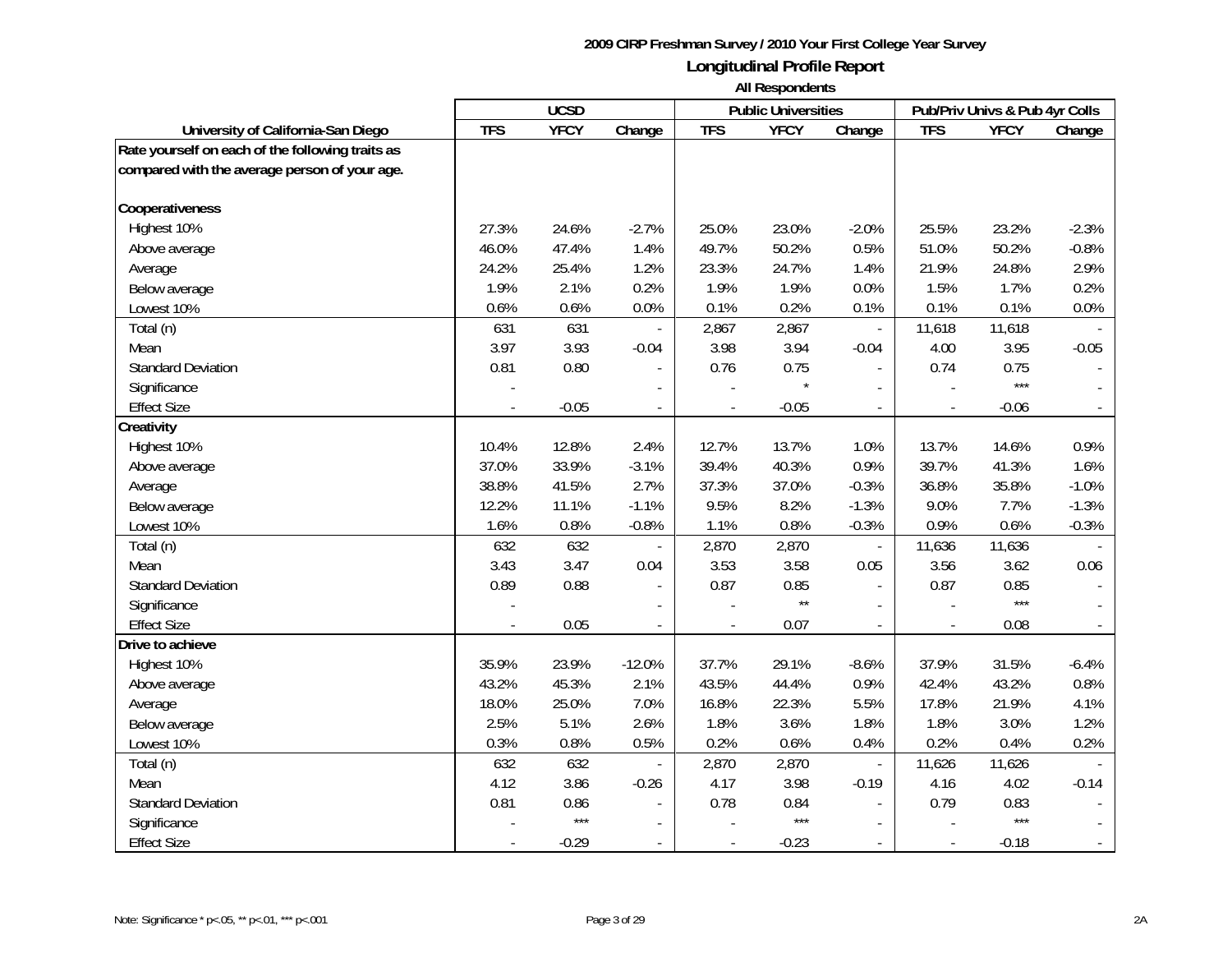|                                                  |            | <b>UCSD</b> |                          |                          | <b>Public Universities</b> |                          |            | Pub/Priv Univs & Pub 4yr Colls |         |
|--------------------------------------------------|------------|-------------|--------------------------|--------------------------|----------------------------|--------------------------|------------|--------------------------------|---------|
| University of California-San Diego               | <b>TFS</b> | <b>YFCY</b> | Change                   | <b>TFS</b>               | <b>YFCY</b>                | Change                   | <b>TFS</b> | <b>YFCY</b>                    | Change  |
| Rate yourself on each of the following traits as |            |             |                          |                          |                            |                          |            |                                |         |
| compared with the average person of your age.    |            |             |                          |                          |                            |                          |            |                                |         |
|                                                  |            |             |                          |                          |                            |                          |            |                                |         |
| <b>Emotional health</b>                          |            |             |                          |                          |                            |                          |            |                                |         |
| Highest 10%                                      | 20.3%      | 16.0%       | $-4.3%$                  | 19.1%                    | 16.5%                      | $-2.6%$                  | 20.5%      | 18.0%                          | $-2.5%$ |
| Above average                                    | 35.9%      | 34.1%       | $-1.8%$                  | 36.2%                    | 33.3%                      | $-2.9%$                  | 36.5%      | 34.0%                          | $-2.5%$ |
| Average                                          | 34.9%      | 36.7%       | 1.8%                     | 35.6%                    | 36.2%                      | 0.6%                     | 35.3%      | 36.5%                          | 1.2%    |
| Below average                                    | 7.9%       | 11.1%       | 3.2%                     | 8.2%                     | 12.4%                      | 4.2%                     | 6.9%       | 10.0%                          | 3.1%    |
| Lowest 10%                                       | 1.0%       | 2.1%        | 1.1%                     | 0.8%                     | 1.5%                       | 0.7%                     | 0.8%       | 1.5%                           | 0.7%    |
| Total (n)                                        | 630        | 630         |                          | 2,870                    | 2,870                      | $\overline{\phantom{a}}$ | 11,621     | 11,621                         |         |
| Mean                                             | 3.67       | 3.51        | $-0.16$                  | 3.65                     | 3.51                       | $-0.14$                  | 3.69       | 3.57                           | $-0.12$ |
| <b>Standard Deviation</b>                        | 0.92       | 0.96        | $\overline{\phantom{a}}$ | 0.91                     | 0.96                       | $\overline{\phantom{a}}$ | 0.90       | 0.95                           |         |
| Significance                                     |            | $***$       | $\overline{a}$           |                          | $***$                      | $\sim$                   |            | $***$                          |         |
| <b>Effect Size</b>                               |            | $-0.16$     |                          |                          | $-0.15$                    |                          |            | $-0.13$                        |         |
| Leadership ability                               |            |             |                          |                          |                            |                          |            |                                |         |
| Highest 10%                                      | 16.6%      | 14.5%       | $-2.1%$                  | 21.1%                    | 18.3%                      | $-2.8%$                  | 22.5%      | 20.0%                          | $-2.5%$ |
| Above average                                    | 35.4%      | 37.6%       | 2.2%                     | 40.2%                    | 39.9%                      | $-0.3%$                  | 40.3%      | 40.7%                          | 0.4%    |
| Average                                          | 33.6%      | 34.3%       | 0.7%                     | 29.0%                    | 33.1%                      | 4.1%                     | 29.2%      | 32.2%                          | 3.0%    |
| Below average                                    | 12.3%      | 11.8%       | $-0.5%$                  | 8.6%                     | 7.7%                       | $-0.9%$                  | 7.3%       | 6.4%                           | $-0.9%$ |
| Lowest 10%                                       | 2.1%       | 1.7%        | $-0.4%$                  | 1.0%                     | 1.0%                       | 0.0%                     | 0.7%       | 0.7%                           | 0.0%    |
| Total (n)                                        | 633        | 633         |                          | 2,867                    | 2,867                      | $\overline{\phantom{a}}$ | 11,619     | 11,619                         |         |
| Mean                                             | 3.52       | 3.51        | $-0.01$                  | 3.72                     | 3.67                       | $-0.05$                  | 3.77       | 3.73                           | $-0.04$ |
| <b>Standard Deviation</b>                        | 0.98       | 0.94        | $\blacksquare$           | 0.93                     | 0.89                       | $\mathbf{r}$             | 0.90       | 0.88                           |         |
| Significance                                     |            |             |                          |                          | $\star\star$               | $\blacksquare$           |            | $***$                          |         |
| <b>Effect Size</b>                               |            | $-0.01$     | $\blacksquare$           |                          | $-0.06$                    | $\overline{\phantom{a}}$ |            | $-0.05$                        |         |
| Mathematical ability                             |            |             |                          |                          |                            |                          |            |                                |         |
| Highest 10%                                      | 20.4%      | 13.7%       | $-6.7%$                  | 19.6%                    | 14.7%                      | $-4.9%$                  | 18.0%      | 15.3%                          | $-2.7%$ |
| Above average                                    | 45.0%      | 39.0%       | $-6.0%$                  | 39.7%                    | 35.8%                      | $-3.9%$                  | 36.6%      | 35.4%                          | $-1.2%$ |
| Average                                          | 25.6%      | 36.0%       | 10.4%                    | 27.9%                    | 34.2%                      | 6.3%                     | 31.3%      | 34.1%                          | 2.8%    |
| Below average                                    | 7.7%       | 9.0%        | 1.3%                     | 11.2%                    | 12.9%                      | 1.7%                     | 12.2%      | 13.0%                          | 0.8%    |
| Lowest 10%                                       | 1.3%       | 2.2%        | 0.9%                     | 1.6%                     | 2.3%                       | 0.7%                     | 2.0%       | 2.3%                           | 0.3%    |
| Total (n)                                        | 633        | 633         |                          | 2,871                    | 2,871                      | $\overline{\phantom{a}}$ | 11,614     | 11,614                         |         |
| Mean                                             | 3.76       | 3.53        | $-0.23$                  | 3.65                     | 3.48                       | $-0.17$                  | 3.56       | 3.48                           | $-0.08$ |
| <b>Standard Deviation</b>                        | 0.91       | 0.92        |                          | 0.97                     | 0.97                       |                          | 0.98       | 0.98                           |         |
| Significance                                     |            | $***$       |                          |                          | $***$                      |                          |            | $***$                          |         |
| <b>Effect Size</b>                               |            | $-0.29$     | $\blacksquare$           | $\overline{\phantom{a}}$ | $-0.23$                    |                          |            | $-0.11$                        |         |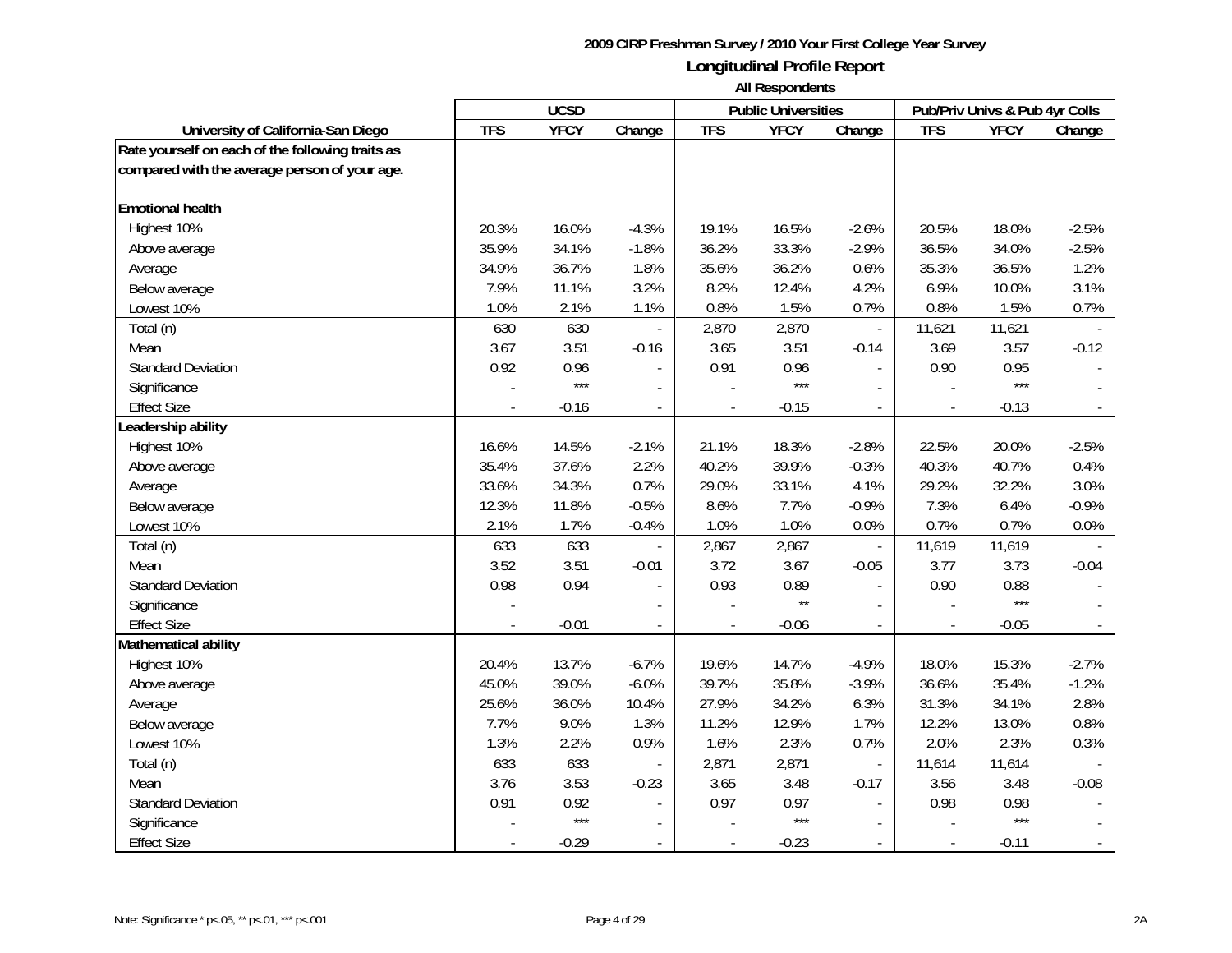|                                                  |            | <b>UCSD</b> |                          |                          | <b>Public Universities</b> |                          |                | Pub/Priv Univs & Pub 4yr Colls |                          |
|--------------------------------------------------|------------|-------------|--------------------------|--------------------------|----------------------------|--------------------------|----------------|--------------------------------|--------------------------|
| University of California-San Diego               | <b>TFS</b> | <b>YFCY</b> | Change                   | <b>TFS</b>               | <b>YFCY</b>                | Change                   | <b>TFS</b>     | <b>YFCY</b>                    | Change                   |
| Rate yourself on each of the following traits as |            |             |                          |                          |                            |                          |                |                                |                          |
| compared with the average person of your age.    |            |             |                          |                          |                            |                          |                |                                |                          |
|                                                  |            |             |                          |                          |                            |                          |                |                                |                          |
| <b>Physical health</b>                           |            |             |                          |                          |                            |                          |                |                                |                          |
| Highest 10%                                      | 14.1%      | 13.3%       | $-0.8%$                  | 14.7%                    | 12.6%                      | $-2.1%$                  | 17.0%          | 14.3%                          | $-2.7%$                  |
| Above average                                    | 35.1%      | 32.1%       | $-3.0%$                  | 35.5%                    | 34.2%                      | $-1.3%$                  | 36.1%          | 34.7%                          | $-1.4%$                  |
| Average                                          | 40.2%      | 43.8%       | 3.6%                     | 40.2%                    | 40.7%                      | 0.5%                     | 38.1%          | 40.1%                          | 2.0%                     |
| Below average                                    | 9.5%       | 10.0%       | 0.5%                     | 8.6%                     | 11.6%                      | 3.0%                     | 8.2%           | 10.1%                          | 1.9%                     |
| Lowest 10%                                       | 1.1%       | 0.8%        | $-0.3%$                  | 1.0%                     | 0.8%                       | $-0.2%$                  | 0.6%           | 0.8%                           | 0.2%                     |
| Total (n)                                        | 630        | 630         |                          | 2,871                    | 2,871                      | $\overline{\phantom{a}}$ | 11,609         | 11,609                         |                          |
| Mean                                             | 3.52       | 3.47        | $-0.05$                  | 3.54                     | 3.46                       | $-0.08$                  | 3.61           | 3.52                           | $-0.09$                  |
| <b>Standard Deviation</b>                        | 0.89       | 0.87        | $\blacksquare$           | 0.88                     | 0.88                       | $\sim$                   | 0.88           | 0.89                           |                          |
| Significance                                     |            |             |                          |                          | $***$                      | $\sim$                   |                | ***                            |                          |
| <b>Effect Size</b>                               |            | $-0.06$     |                          |                          | $-0.10$                    |                          |                | $-0.11$                        |                          |
| Public speaking ability                          |            |             |                          |                          |                            |                          |                |                                |                          |
| Highest 10%                                      | 9.5%       | 10.0%       | 0.5%                     | 11.2%                    | 9.9%                       | $-1.3%$                  | 12.9%          | 11.5%                          | $-1.4%$                  |
| Above average                                    | 23.0%      | 24.9%       | 1.9%                     | 26.9%                    | 30.1%                      | 3.2%                     | 27.2%          | 30.4%                          | 3.2%                     |
| Average                                          | 40.5%      | 41.3%       | 0.8%                     | 36.7%                    | 38.6%                      | 1.9%                     | 36.2%          | 38.3%                          | 2.1%                     |
| Below average                                    | 22.7%      | 21.3%       | $-1.4%$                  | 21.0%                    | 18.0%                      | $-3.0%$                  | 19.6%          | 16.9%                          | $-2.7%$                  |
| Lowest 10%                                       | 4.3%       | 2.5%        | $-1.8%$                  | 4.2%                     | 3.5%                       | $-0.7%$                  | 4.2%           | 3.0%                           | $-1.2%$                  |
| Total (n)                                        | 630        | 630         | $\overline{\phantom{a}}$ | 2,865                    | 2,865                      | $\overline{\phantom{a}}$ | 11,620         | 11,620                         |                          |
| Mean                                             | 3.11       | 3.19        | 0.08                     | 3.20                     | 3.25                       | 0.05                     | 3.25           | 3.31                           | 0.06                     |
| <b>Standard Deviation</b>                        | 1.00       | 0.96        | $\overline{\phantom{a}}$ | 1.03                     | 0.98                       | $\mathbf{r}$             | 1.04           | 0.98                           |                          |
| Significance                                     |            | $\star$     |                          |                          | $\star\star$               |                          |                | $***$                          |                          |
| <b>Effect Size</b>                               |            | 0.10        | $\blacksquare$           |                          | 0.06                       | $\blacksquare$           |                | 0.07                           |                          |
| Self-confidence (intellectual)                   |            |             |                          |                          |                            |                          |                |                                |                          |
| Highest 10%                                      | 16.0%      | 14.0%       | $-2.0%$                  | 20.1%                    | 16.7%                      | $-3.4%$                  | 20.3%          | 17.7%                          | $-2.6%$                  |
| Above average                                    | 43.3%      | 38.1%       | $-5.2%$                  | 45.5%                    | 43.0%                      | $-2.5%$                  | 43.7%          | 43.4%                          | $-0.3%$                  |
| Average                                          | 33.7%      | 38.3%       | 4.6%                     | 28.8%                    | 33.0%                      | 4.2%                     | 30.8%          | 32.5%                          | 1.7%                     |
| Below average                                    | 6.5%       | 8.9%        | 2.4%                     | 5.1%                     | 6.5%                       | 1.4%                     | 4.7%           | 5.7%                           | 1.0%                     |
| Lowest 10%                                       | 0.5%       | 0.8%        | 0.3%                     | 0.5%                     | 0.7%                       | 0.2%                     | 0.5%           | 0.7%                           | 0.2%                     |
| Total (n)                                        | 630        | 630         |                          | 2,860                    | 2,860                      | $\overline{\phantom{a}}$ | 11,587         | 11,587                         |                          |
| Mean                                             | 3.68       | 3.56        | $-0.12$                  | 3.80                     | 3.69                       | $-0.11$                  | 3.79           | 3.72                           | $-0.07$                  |
| <b>Standard Deviation</b>                        | 0.84       | 0.87        |                          | 0.83                     | 0.85                       |                          | 0.84           | 0.84                           |                          |
| Significance                                     |            | $***$       | $\overline{\phantom{a}}$ |                          | $***$                      | $\mathbf{r}$             |                | $***$                          |                          |
| <b>Effect Size</b>                               |            | $-0.14$     | $\overline{\phantom{a}}$ | $\overline{\phantom{a}}$ | $-0.13$                    | $\sim$                   | $\blacksquare$ | $-0.08$                        | $\overline{\phantom{a}}$ |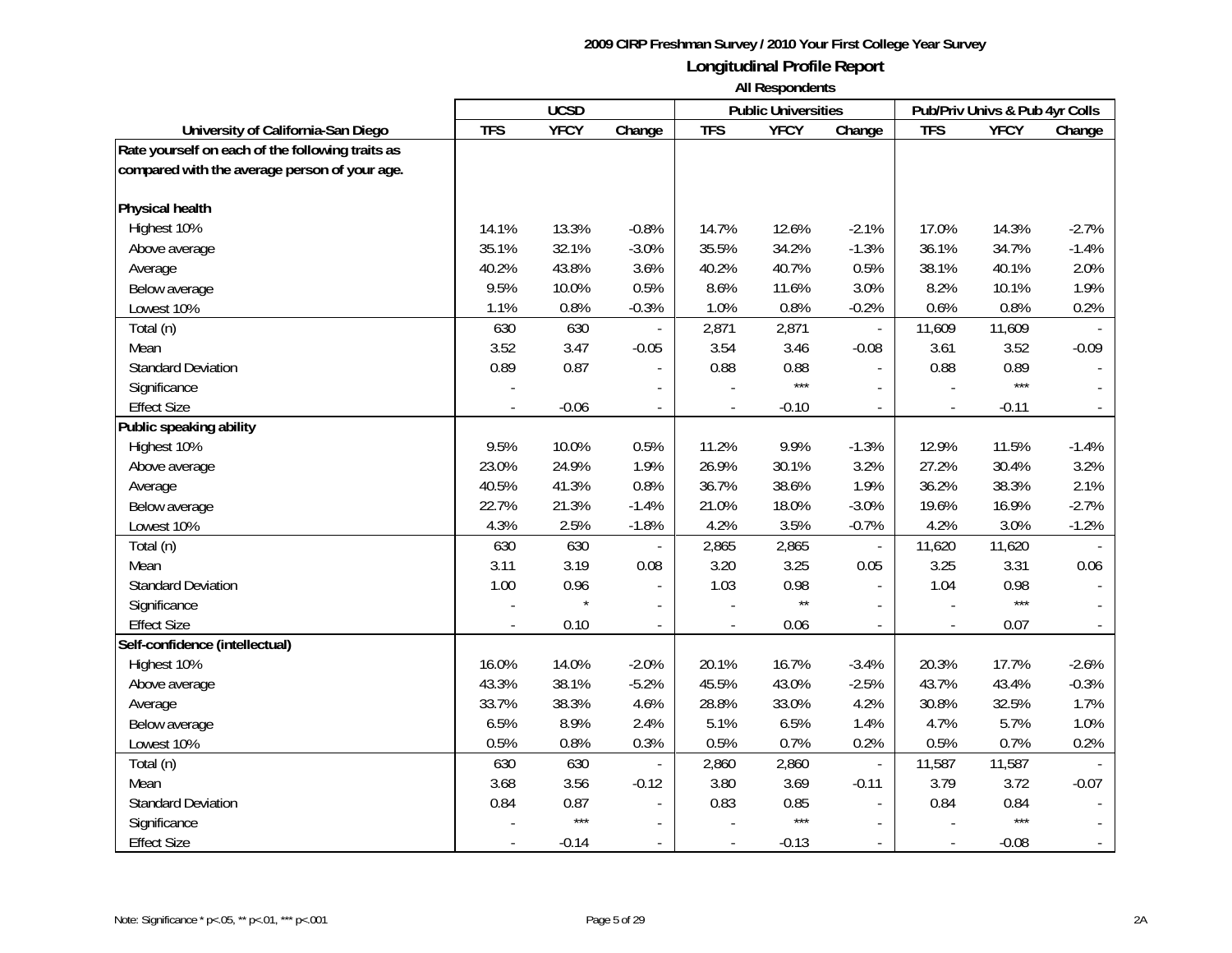|                                                  |            | <b>UCSD</b>  |                          |                          | <b>Public Universities</b> |                          |                | Pub/Priv Univs & Pub 4yr Colls |                          |
|--------------------------------------------------|------------|--------------|--------------------------|--------------------------|----------------------------|--------------------------|----------------|--------------------------------|--------------------------|
| University of California-San Diego               | <b>TFS</b> | <b>YFCY</b>  | Change                   | <b>TFS</b>               | <b>YFCY</b>                | Change                   | <b>TFS</b>     | <b>YFCY</b>                    | Change                   |
| Rate yourself on each of the following traits as |            |              |                          |                          |                            |                          |                |                                |                          |
| compared with the average person of your age.    |            |              |                          |                          |                            |                          |                |                                |                          |
|                                                  |            |              |                          |                          |                            |                          |                |                                |                          |
| Self-confidence (social)                         |            |              |                          |                          |                            |                          |                |                                |                          |
| Highest 10%                                      | 10.4%      | 11.1%        | 0.7%                     | 12.1%                    | 12.1%                      | 0.0%                     | 13.3%          | 13.2%                          | $-0.1%$                  |
| Above average                                    | 29.1%      | 28.2%        | $-0.9%$                  | 32.0%                    | 29.0%                      | $-3.0%$                  | 34.0%          | 32.8%                          | $-1.2%$                  |
| Average                                          | 42.7%      | 38.6%        | $-4.1%$                  | 38.8%                    | 38.6%                      | $-0.2%$                  | 38.1%          | 37.8%                          | $-0.3%$                  |
| Below average                                    | 15.7%      | 19.6%        | 3.9%                     | 15.2%                    | 17.9%                      | 2.7%                     | 13.0%          | 14.5%                          | 1.5%                     |
| Lowest 10%                                       | 2.1%       | 2.5%         | 0.4%                     | 1.8%                     | 2.3%                       | 0.5%                     | 1.6%           | 1.8%                           | 0.2%                     |
| Total (n)                                        | 632        | 632          |                          | 2,866                    | 2,866                      | $\overline{\phantom{a}}$ | 11,622         | 11,622                         |                          |
| Mean                                             | 3.30       | 3.26         | $-0.04$                  | 3.37                     | 3.31                       | $-0.06$                  | 3.45           | 3.41                           | $-0.04$                  |
| <b>Standard Deviation</b>                        | 0.93       | 0.98         | $\overline{a}$           | 0.95                     | 0.98                       |                          | 0.93           | 0.95                           |                          |
| Significance                                     |            |              |                          |                          | $***$                      |                          |                | $***$                          |                          |
| <b>Effect Size</b>                               |            | $-0.04$      |                          |                          | $-0.07$                    |                          |                | $-0.05$                        |                          |
| Self-understanding                               |            |              |                          |                          |                            |                          |                |                                |                          |
| Highest 10%                                      | 19.8%      | 20.6%        | 0.8%                     | 18.7%                    | 20.5%                      | 1.8%                     | 19.4%          | 20.9%                          | 1.5%                     |
| Above average                                    | 38.1%      | 40.7%        | 2.6%                     | 40.0%                    | 39.2%                      | $-0.8%$                  | 40.1%          | 39.9%                          | $-0.2%$                  |
| Average                                          | 35.0%      | 32.0%        | $-3.0%$                  | 36.0%                    | 34.4%                      | $-1.6%$                  | 36.0%          | 34.2%                          | $-1.8%$                  |
| Below average                                    | 6.0%       | 6.0%         | 0.0%                     | 4.6%                     | 5.2%                       | 0.6%                     | 4.1%           | 4.4%                           | 0.3%                     |
| Lowest 10%                                       | 1.1%       | 0.8%         | $-0.3%$                  | 0.6%                     | 0.7%                       | 0.1%                     | 0.3%           | 0.6%                           | 0.3%                     |
| Total (n)                                        | 632        | 632          | $\overline{\phantom{a}}$ | 2,862                    | 2,862                      | $\mathbb{L}^2$           | 11,584         | 11,584                         |                          |
| Mean                                             | 3.69       | 3.74         | 0.05                     | 3.72                     | 3.74                       | 0.02                     | 3.74           | 3.76                           | 0.02                     |
| <b>Standard Deviation</b>                        | 0.89       | 0.88         | $\overline{\phantom{a}}$ | 0.84                     | 0.87                       | $\blacksquare$           | 0.83           | 0.85                           |                          |
| Significance                                     |            |              |                          |                          |                            |                          |                |                                |                          |
| <b>Effect Size</b>                               |            | 0.05         | $\overline{\phantom{a}}$ |                          | 0.02                       | $\overline{\phantom{a}}$ |                | 0.02                           |                          |
| <b>Spirituality</b>                              |            |              |                          |                          |                            |                          |                |                                |                          |
| Highest 10%                                      | 13.2%      | 12.2%        | $-1.0%$                  | 12.6%                    | 12.9%                      | 0.3%                     | 14.2%          | 14.2%                          | 0.0%                     |
| Above average                                    | 19.6%      | 26.9%        | 7.3%                     | 24.0%                    | 27.6%                      | 3.6%                     | 27.0%          | 29.4%                          | 2.4%                     |
| Average                                          | 38.0%      | 38.3%        | 0.3%                     | 36.9%                    | 37.1%                      | 0.2%                     | 36.7%          | 37.4%                          | 0.7%                     |
| Below average                                    | 19.4%      | 14.6%        | $-4.8%$                  | 17.9%                    | 14.4%                      | $-3.5%$                  | 15.5%          | 12.6%                          | $-2.9%$                  |
| Lowest 10%                                       | 9.9%       | 7.9%         | $-2.0%$                  | 8.7%                     | 8.0%                       | $-0.7%$                  | 6.7%           | 6.4%                           | $-0.3%$                  |
| Total (n)                                        | 629        | 629          |                          | 2,859                    | 2,859                      | $\overline{\phantom{a}}$ | 11,547         | 11,547                         |                          |
| Mean                                             | 3.07       | 3.21         | 0.14                     | 3.14                     | 3.23                       | 0.09                     | 3.27           | 3.32                           | 0.05                     |
| <b>Standard Deviation</b>                        | 1.14       | 1.09         |                          | 1.12                     | 1.10                       |                          | 1.09           | 1.07                           |                          |
| Significance                                     |            | $\star\star$ |                          |                          | $***$                      |                          |                | $***$                          |                          |
| <b>Effect Size</b>                               |            | 0.14         | $\overline{\phantom{a}}$ | $\overline{\phantom{a}}$ | 0.10                       | $\sim$                   | $\blacksquare$ | 0.05                           | $\overline{\phantom{a}}$ |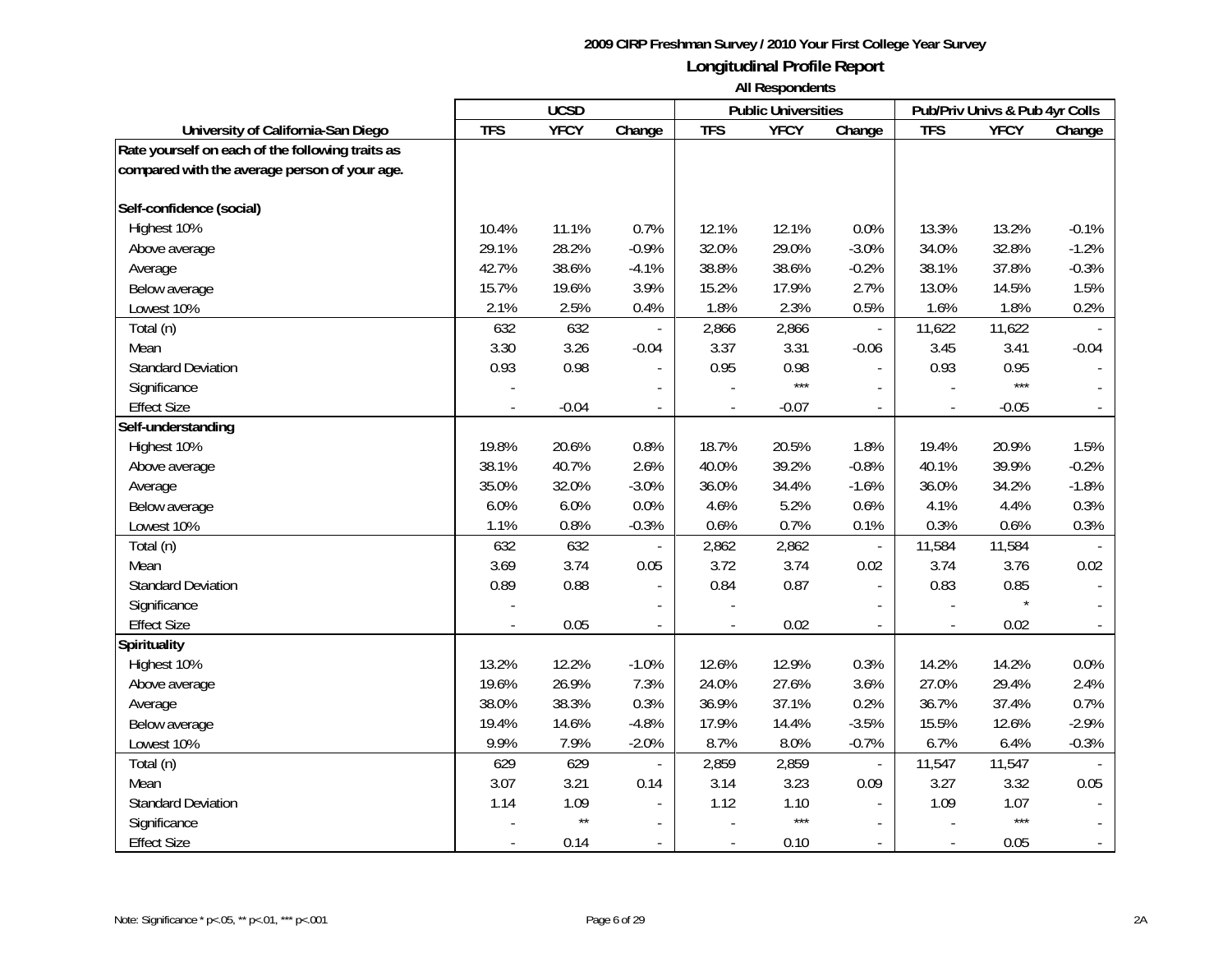|                                                  |            | <b>UCSD</b> |                |            | <b>Public Universities</b> |                          |            | Pub/Priv Univs & Pub 4yr Colls |         |
|--------------------------------------------------|------------|-------------|----------------|------------|----------------------------|--------------------------|------------|--------------------------------|---------|
| University of California-San Diego               | <b>TFS</b> | <b>YFCY</b> | Change         | <b>TFS</b> | <b>YFCY</b>                | Change                   | <b>TFS</b> | <b>YFCY</b>                    | Change  |
| Rate yourself on each of the following traits as |            |             |                |            |                            |                          |            |                                |         |
| compared with the average person of your age.    |            |             |                |            |                            |                          |            |                                |         |
|                                                  |            |             |                |            |                            |                          |            |                                |         |
| <b>Understanding of others</b>                   |            |             |                |            |                            |                          |            |                                |         |
| Highest 10%                                      | 19.7%      | 21.7%       | 2.0%           | 19.1%      | 22.0%                      | 2.9%                     | 20.7%      | 22.6%                          | 1.9%    |
| Above average                                    | 42.8%      | 47.5%       | 4.7%           | 47.2%      | 46.9%                      | $-0.3%$                  | 47.6%      | 47.7%                          | 0.1%    |
| Average                                          | 34.5%      | 26.1%       | $-8.4%$        | 30.7%      | 28.0%                      | $-2.7%$                  | 29.3%      | 27.2%                          | $-2.1%$ |
| Below average                                    | 2.7%       | 3.6%        | 0.9%           | 2.6%       | 2.6%                       | 0.0%                     | 2.2%       | 2.1%                           | $-0.1%$ |
| Lowest 10%                                       | 0.3%       | 1.0%        | 0.7%           | 0.3%       | 0.6%                       | 0.3%                     | 0.2%       | 0.4%                           | 0.2%    |
| Total (n)                                        | 631        | 631         |                | 2,868      | 2,868                      | $\overline{\phantom{a}}$ | 11,625     | 11,625                         |         |
| Mean                                             | 3.79       | 3.85        | 0.06           | 3.82       | 3.87                       | 0.05                     | 3.87       | 3.90                           | 0.03    |
| <b>Standard Deviation</b>                        | 0.80       | 0.83        |                | 0.78       | 0.80                       |                          | 0.77       | 0.78                           |         |
| Significance                                     |            |             |                |            | $\star\star$               |                          |            | $***$                          |         |
| <b>Effect Size</b>                               |            | 0.07        | $\blacksquare$ |            | 0.06                       | $\overline{\phantom{a}}$ |            | 0.04                           |         |
| Writing ability                                  |            |             |                |            |                            |                          |            |                                |         |
| Highest 10%                                      | 9.2%       | 11.4%       | 2.2%           | 12.4%      | 14.6%                      | 2.2%                     | 13.4%      | 15.9%                          | 2.5%    |
| Above average                                    | 31.6%      | 28.6%       | $-3.0%$        | 38.5%      | 39.3%                      | 0.8%                     | 38.5%      | 40.0%                          | 1.5%    |
| Average                                          | 44.0%      | 46.4%       | 2.4%           | 38.0%      | 37.5%                      | $-0.5%$                  | 37.1%      | 35.4%                          | $-1.7%$ |
| Below average                                    | 13.4%      | 11.9%       | $-1.5%$        | 9.9%       | 7.7%                       | $-2.2%$                  | 9.6%       | 7.5%                           | $-2.1%$ |
| Lowest 10%                                       | 1.7%       | 1.7%        | 0.0%           | 1.3%       | 1.0%                       | $-0.3%$                  | 1.3%       | 1.1%                           | $-0.2%$ |
| Total (n)                                        | 632        | 632         |                | 2,872      | 2,872                      | $\Box$                   | 11,624     | 11,624                         |         |
| Mean                                             | 3.33       | 3.36        | 0.03           | 3.51       | 3.59                       | 0.08                     | 3.53       | 3.62                           | 0.09    |
| <b>Standard Deviation</b>                        | 0.88       | 0.90        |                | 0.88       | 0.86                       |                          | 0.89       | 0.88                           |         |
| Significance                                     |            |             |                |            | $***$                      |                          |            | $***$                          |         |
| <b>Effect Size</b>                               |            | 0.03        |                |            | 0.11                       |                          |            | 0.11                           |         |
| Ability to see the world from someone else's     |            |             |                |            |                            |                          |            |                                |         |
| perspective                                      |            |             |                |            |                            |                          |            |                                |         |
| Highest 10%                                      | 22.3%      | 24.5%       | 2.2%           | 20.5%      | 24.7%                      | 4.2%                     | 20.8%      | 23.5%                          | 2.7%    |
| Above average                                    | 51.2%      | 50.1%       | $-1.1%$        | 49.6%      | 48.2%                      | $-1.4%$                  | 47.7%      | 48.0%                          | 0.3%    |
| Average                                          | 24.2%      | 22.7%       | $-1.5%$        | 27.6%      | 25.3%                      | $-2.3%$                  | 29.4%      | 26.7%                          | $-2.7%$ |
| Below average                                    | 2.2%       | 2.4%        | 0.2%           | 2.1%       | 1.6%                       | $-0.5%$                  | 2.1%       | 1.6%                           | $-0.5%$ |
| Lowest 10%                                       | 0.2%       | 0.3%        | 0.1%           | 0.1%       | 0.2%                       | 0.1%                     | 0.1%       | 0.2%                           | 0.1%    |
| Total (n)                                        | 633        | 633         |                | 2,874      | 2,874                      | $\overline{\phantom{a}}$ | 11,604     | 11,604                         |         |
| Mean                                             | 3.93       | 3.96        | 0.03           | 3.88       | 3.96                       | 0.08                     | 3.87       | 3.93                           | 0.06    |
| <b>Standard Deviation</b>                        | 0.75       | 0.77        |                | 0.75       | 0.76                       |                          | 0.76       | 0.76                           |         |
| Significance                                     |            |             |                |            | $***$                      |                          |            | $***$                          |         |
| <b>Effect Size</b>                               |            | 0.04        |                |            | 0.10                       |                          |            | 0.08                           |         |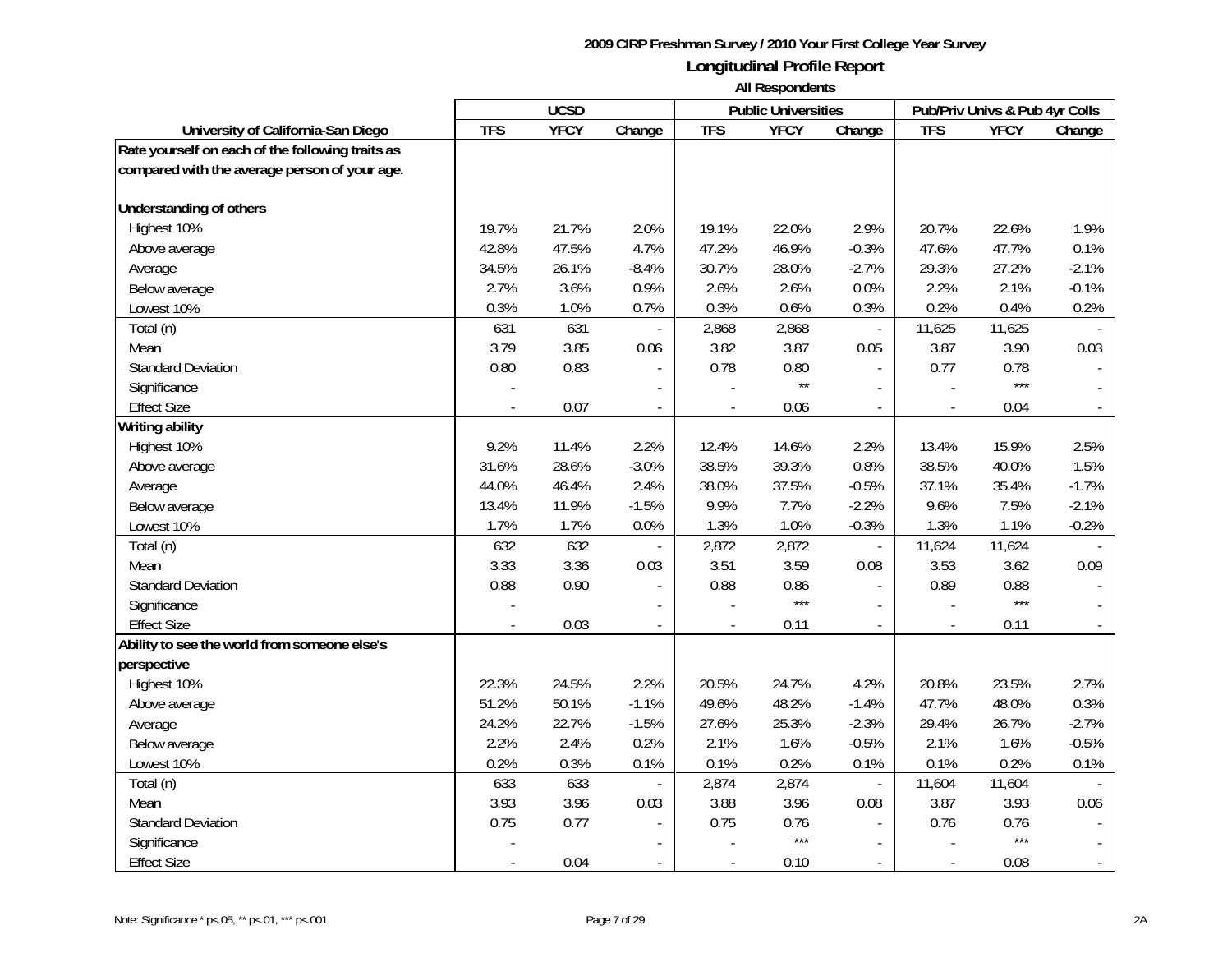|                                                       |            | <b>UCSD</b>  |                          |                | <b>Public Universities</b> |                          |                | Pub/Priv Univs & Pub 4yr Colls |         |
|-------------------------------------------------------|------------|--------------|--------------------------|----------------|----------------------------|--------------------------|----------------|--------------------------------|---------|
| University of California-San Diego                    | <b>TFS</b> | <b>YFCY</b>  | Change                   | <b>TFS</b>     | <b>YFCY</b>                | Change                   | <b>TFS</b>     | <b>YFCY</b>                    | Change  |
| Rate yourself on each of the following traits as      |            |              |                          |                |                            |                          |                |                                |         |
| compared with the average person of your age.         |            |              |                          |                |                            |                          |                |                                |         |
|                                                       |            |              |                          |                |                            |                          |                |                                |         |
| Tolerance of others with different beliefs            |            |              |                          |                |                            |                          |                |                                |         |
| Highest 10%                                           | 38.2%      | 32.3%        | $-5.9%$                  | 33.6%          | 31.3%                      | $-2.3%$                  | 32.0%          | 29.7%                          | $-2.3%$ |
| Above average                                         | 43.7%      | 46.1%        | 2.4%                     | 45.4%          | 45.7%                      | 0.3%                     | 45.3%          | 45.6%                          | 0.3%    |
| Average                                               | 16.1%      | 19.9%        | 3.8%                     | 19.1%          | 20.6%                      | 1.5%                     | 20.6%          | 22.3%                          | 1.7%    |
| Below average                                         | 2.1%       | 1.1%         | $-1.0%$                  | 1.8%           | 1.9%                       | 0.1%                     | 2.0%           | 2.1%                           | 0.1%    |
| Lowest 10%                                            | 0.0%       | 0.6%         | 0.6%                     | 0.1%           | 0.5%                       | 0.4%                     | 0.1%           | 0.3%                           | 0.2%    |
| Total (n)                                             | 634        | 634          |                          | 2,877          | 2,877                      | $\overline{\phantom{a}}$ | 11,594         | 11,594                         |         |
| Mean                                                  | 4.18       | 4.08         | $-0.10$                  | 4.11           | 4.06                       | $-0.05$                  | 4.07           | 4.02                           | $-0.05$ |
| <b>Standard Deviation</b>                             | 0.77       | 0.79         | $\overline{\phantom{a}}$ | 0.77           | 0.80                       | $\sim$                   | 0.78           | 0.79                           |         |
| Significance                                          |            | $\star\star$ | $\overline{\phantom{a}}$ |                | $\star\star$               |                          |                | ***                            |         |
| <b>Effect Size</b>                                    |            | $-0.12$      |                          |                | $-0.06$                    |                          |                | $-0.06$                        |         |
| Openness to having my own views challenged            |            |              |                          |                |                            |                          |                |                                |         |
| Highest 10%                                           | 20.2%      | 20.3%        | 0.1%                     | 18.8%          | 20.1%                      | 1.3%                     | 18.6%          | 19.3%                          | 0.7%    |
| Above average                                         | 42.4%      | 40.2%        | $-2.2%$                  | 41.3%          | 41.1%                      | $-0.2%$                  | 40.4%          | 41.4%                          | 1.0%    |
| Average                                               | 30.1%      | 33.4%        | 3.3%                     | 32.7%          | 33.2%                      | 0.5%                     | 34.1%          | 33.5%                          | $-0.6%$ |
| Below average                                         | 6.3%       | 5.0%         | $-1.3%$                  | 6.6%           | 4.9%                       | $-1.7%$                  | 6.2%           | 5.2%                           | $-1.0%$ |
| Lowest 10%                                            | 0.9%       | 0.9%         | 0.0%                     | 0.7%           | 0.6%                       | $-0.1%$                  | 0.7%           | 0.7%                           | 0.0%    |
| Total (n)                                             | 634        | 634          | $\overline{\phantom{a}}$ | 2,879          | 2,879                      | $\overline{\phantom{a}}$ | 11,595         | 11,595                         |         |
| Mean                                                  | 3.75       | 3.74         | $-0.01$                  | 3.71           | 3.75                       | 0.04                     | 3.70           | 3.73                           | 0.03    |
| <b>Standard Deviation</b>                             | 0.88       | 0.87         | $\overline{a}$           | 0.87           | 0.85                       | $\mathbf{r}$             | 0.87           | 0.85                           |         |
| Significance                                          |            |              |                          |                |                            |                          |                | $***$                          |         |
| <b>Effect Size</b>                                    |            | $-0.01$      | $\blacksquare$           |                | 0.04                       | $\mathbf{r}$             |                | 0.03                           |         |
| Ability to discuss and negotiate controversial issues |            |              |                          |                |                            |                          |                |                                |         |
| Highest 10%                                           | 22.6%      | 21.1%        | $-1.5%$                  | 22.0%          | 22.4%                      | 0.4%                     | 22.4%          | 21.8%                          | $-0.6%$ |
| Above average                                         | 43.4%      | 40.4%        | $-3.0%$                  | 42.9%          | 40.7%                      | $-2.2%$                  | 41.8%          | 41.1%                          | $-0.7%$ |
| Average                                               | 28.2%      | 31.9%        | 3.7%                     | 30.1%          | 31.2%                      | 1.1%                     | 31.0%          | 31.9%                          | 0.9%    |
| Below average                                         | 5.0%       | 6.0%         | 1.0%                     | 4.7%           | 5.4%                       | 0.7%                     | 4.5%           | 4.8%                           | 0.3%    |
| Lowest 10%                                            | 0.8%       | 0.6%         | $-0.2%$                  | 0.4%           | 0.3%                       | $-0.1%$                  | 0.4%           | 0.4%                           | 0.0%    |
| Total (n)                                             | 634        | 634          |                          | 2,877          | 2,877                      | $\overline{\phantom{a}}$ | 11,601         | 11,601                         |         |
| Mean                                                  | 3.82       | 3.75         | $-0.07$                  | 3.82           | 3.79                       | $-0.03$                  | 3.81           | 3.79                           | $-0.02$ |
| <b>Standard Deviation</b>                             | 0.87       | 0.88         |                          | 0.84           | 0.86                       |                          | 0.84           | 0.85                           |         |
| Significance                                          |            |              |                          |                |                            |                          |                |                                |         |
| <b>Effect Size</b>                                    |            | $-0.08$      | $\overline{\phantom{a}}$ | $\overline{a}$ | $-0.04$                    |                          | $\blacksquare$ | $-0.02$                        |         |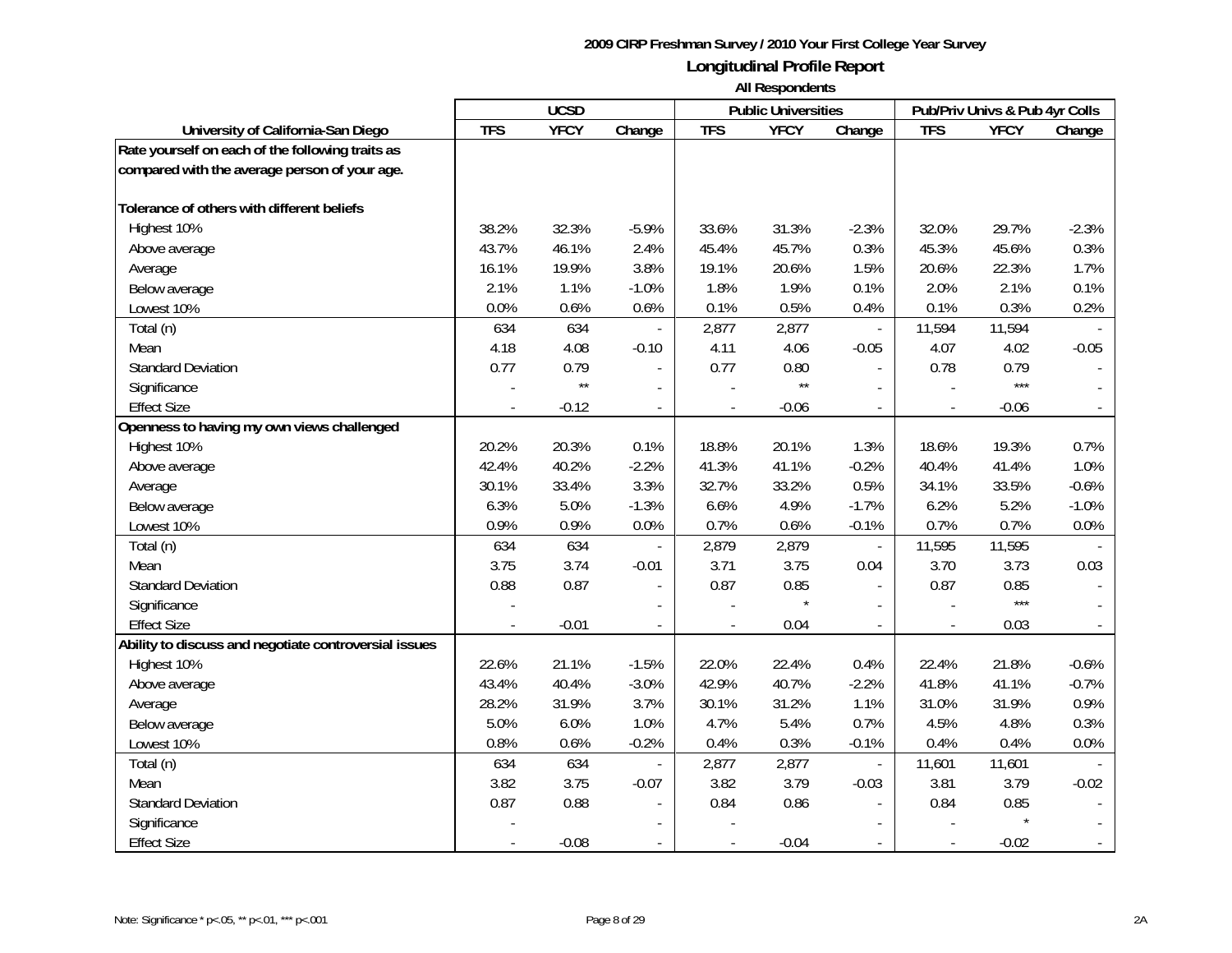|                                                      | <b>UCSD</b> |              |                |                          | <b>Public Universities</b> |                | Pub/Priv Univs & Pub 4yr Colls |             |          |
|------------------------------------------------------|-------------|--------------|----------------|--------------------------|----------------------------|----------------|--------------------------------|-------------|----------|
| University of California-San Diego                   | <b>TFS</b>  | <b>YFCY</b>  | Change         | <b>TFS</b>               | <b>YFCY</b>                | Change         | <b>TFS</b>                     | <b>YFCY</b> | Change   |
| Rate yourself on each of the following traits as     |             |              |                |                          |                            |                |                                |             |          |
| compared with the average person of your age.        |             |              |                |                          |                            |                |                                |             |          |
|                                                      |             |              |                |                          |                            |                |                                |             |          |
| Ability to work cooperatively with diverse people    |             |              |                |                          |                            |                |                                |             |          |
| Highest 10%                                          | 32.6%       | 26.7%        | $-5.9%$        | 32.3%                    | 28.1%                      | $-4.2%$        | 32.6%                          | 28.3%       | $-4.3%$  |
| Above average                                        | 47.2%       | 48.9%        | 1.7%           | 48.7%                    | 48.5%                      | $-0.2%$        | 47.8%                          | 47.9%       | 0.1%     |
| Average                                              | 19.5%       | 23.1%        | 3.6%           | 18.2%                    | 22.3%                      | 4.1%           | 18.7%                          | 22.6%       | 3.9%     |
| Below average                                        | 0.8%        | 0.8%         | 0.0%           | 0.8%                     | 0.9%                       | 0.1%           | 0.9%                           | 1.0%        | 0.1%     |
| Lowest 10%                                           | 0.0%        | 0.5%         | 0.5%           | 0.1%                     | 0.2%                       | 0.1%           | 0.1%                           | 0.2%        | 0.1%     |
| Total (n)                                            | 632         | 632          | $\overline{a}$ | 2,873                    | 2,873                      | $\overline{a}$ | 11,593                         | 11,593      |          |
| Mean                                                 | 4.12        | 4.01         | $-0.11$        | 4.12                     | 4.03                       | $-0.09$        | 4.12                           | 4.03        | $-0.09$  |
| <b>Standard Deviation</b>                            | 0.73        | 0.76         |                | 0.73                     | 0.75                       |                | 0.74                           | 0.75        |          |
| Significance                                         |             | $\star\star$ | $\sim$         |                          | ***                        |                |                                | $***$       |          |
| <b>Effect Size</b>                                   |             | $-0.13$      | $\blacksquare$ | $\overline{\phantom{a}}$ | $-0.12$                    |                | $\blacksquare$                 | $-0.11$     |          |
| Since this entering college, indicate how often you: |             |              |                |                          |                            |                |                                |             |          |
|                                                      |             |              |                |                          |                            |                |                                |             |          |
| Attended a religious service                         |             |              |                |                          |                            |                |                                |             |          |
| Frequently                                           | 29.8%       | 19.2%        | $-10.6%$       | 36.4%                    | 20.7%                      | $-15.7%$       | 42.0%                          | 24.4%       | $-17.6%$ |
| Occasionally                                         | 25.7%       | 22.9%        | $-2.8%$        | 33.4%                    | 26.3%                      | $-7.1%$        | 36.6%                          | 31.0%       | $-5.6%$  |
| Not at all                                           | 44.4%       | 57.9%        | 13.5%          | 30.2%                    | 53.0%                      | 22.8%          | 21.4%                          | 44.6%       | 23.2%    |
| Total (n)                                            | 637         | 637          |                | 2,877                    | 2,877                      | $\blacksquare$ | 11,618                         | 11,618      |          |
| Mean                                                 | 1.85        | 1.61         | $-0.24$        | 2.06                     | 1.68                       | $-0.38$        | 2.21                           | 1.80        | $-0.41$  |
| <b>Standard Deviation</b>                            | 0.85        | 0.79         |                | 0.81                     | 0.80                       |                | 0.77                           | 0.81        |          |
| Significance                                         |             | $***$        |                |                          | $***$                      |                |                                | $***$       |          |
| <b>Effect Size</b>                                   |             | $-0.33$      |                |                          | $-0.53$                    |                |                                | $-0.57$     |          |
| Been bored in class                                  |             |              |                |                          |                            |                |                                |             |          |
| Frequently                                           | 42.4%       | 49.9%        | 7.5%           | 39.0%                    | 42.1%                      | 3.1%           | 39.2%                          | 41.6%       | 2.4%     |
| Occasionally                                         | 54.5%       | 47.3%        | $-7.2%$        | 56.9%                    | 55.7%                      | $-1.2%$        | 56.6%                          | 56.0%       | $-0.6%$  |
| Not at all                                           | 3.1%        | 2.8%         | $-0.3%$        | 4.1%                     | 2.2%                       | $-1.9%$        | 4.1%                           | 2.4%        | $-1.7%$  |
| Total (n)                                            | 637         | 637          |                | 2,878                    | 2,878                      |                | 11,615                         | 11,615      |          |
| Mean                                                 | 2.39        | 2.47         | 0.08           | 2.35                     | 2.40                       | 0.05           | 2.35                           | 2.39        | 0.04     |
| <b>Standard Deviation</b>                            | 0.55        | 0.55         |                | 0.56                     | 0.53                       |                | 0.56                           | 0.53        |          |
| Significance                                         |             | $\star\star$ |                |                          | $***$                      |                |                                | $***$       |          |
| <b>Effect Size</b>                                   |             | 0.13         | $\overline{a}$ |                          | 0.08                       |                |                                | 0.06        |          |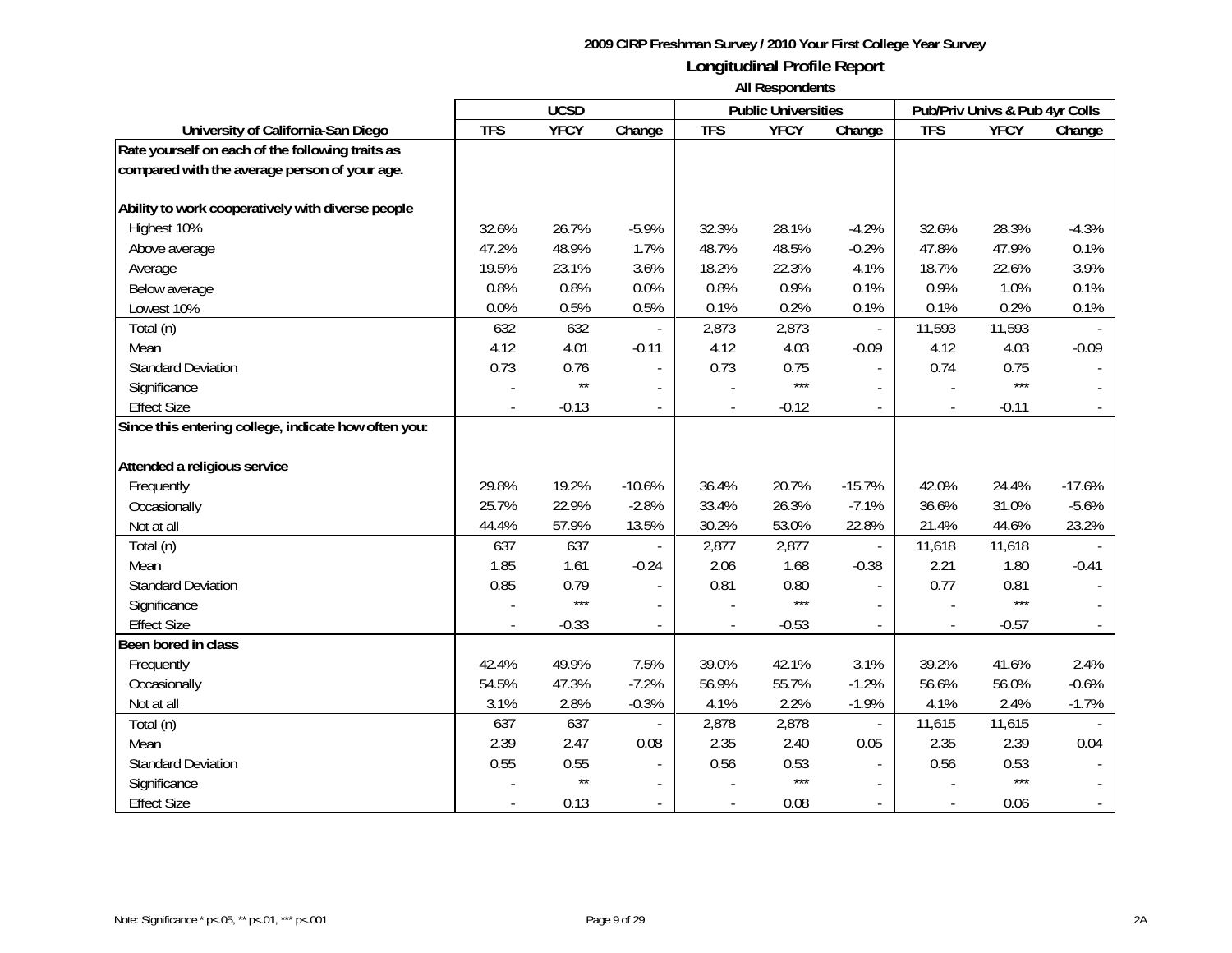|                                                      |            | <b>UCSD</b>   |                          |                          | <b>Public Universities</b> |                          |                | Pub/Priv Univs & Pub 4yr Colls |                |
|------------------------------------------------------|------------|---------------|--------------------------|--------------------------|----------------------------|--------------------------|----------------|--------------------------------|----------------|
| University of California-San Diego                   | <b>TFS</b> | <b>YFCY</b>   | Change                   | <b>TFS</b>               | <b>YFCY</b>                | Change                   | <b>TFS</b>     | <b>YFCY</b>                    | Change         |
| Since this entering college, indicate how often you: |            |               |                          |                          |                            |                          |                |                                |                |
| Tutored another student                              |            |               |                          |                          |                            |                          |                |                                |                |
| Frequently                                           | 26.0%      | 8.8%          | $-17.2%$                 | 17.0%                    | 7.6%                       | $-9.4%$                  | 15.3%          | 7.4%                           | $-7.9%$        |
| Occasionally                                         | 54.9%      | 48.8%         | $-6.1%$                  | 50.6%                    | 41.9%                      | $-8.7%$                  | 49.3%          | 41.2%                          | $-8.1%$        |
| Not at all                                           | 19.1%      | 42.4%         | 23.3%                    | 32.4%                    | 50.5%                      | 18.1%                    | 35.4%          | 51.5%                          | 16.1%          |
| Total (n)                                            | 639        | 639           | $\overline{\phantom{a}}$ | 2,875                    | 2,875                      | $\mathbb{L}$             | 11,601         | 11,601                         |                |
|                                                      | 2.07       | 1.66          | $-0.41$                  | 1.85                     | 1.57                       | $-0.28$                  | 1.80           | 1.56                           | $-0.24$        |
| Mean                                                 | 0.67       |               |                          |                          |                            | $\overline{a}$           |                | 0.63                           |                |
| <b>Standard Deviation</b>                            |            | 0.63<br>$***$ | $\blacksquare$           | 0.69                     | 0.63<br>$***$              |                          | 0.68           | $***$                          |                |
| Significance                                         |            |               | $\blacksquare$           |                          |                            | $\sim$                   |                |                                |                |
| <b>Effect Size</b>                                   |            | $-0.51$       | $\blacksquare$           |                          | $-0.36$                    | $\mathcal{L}$            |                | $-0.30$                        |                |
| Studied with other students                          |            |               |                          |                          |                            |                          |                |                                |                |
| Frequently                                           | 35.5%      | 31.1%         | $-4.4%$                  | 31.5%                    | 32.6%                      | 1.1%                     | 31.4%          | 34.7%                          | 3.3%           |
| Occasionally                                         | 56.7%      | 61.4%         | 4.7%                     | 57.9%                    | 59.1%                      | 1.2%                     | 57.6%          | 57.9%                          | 0.3%           |
| Not at all                                           | 7.8%       | 7.5%          | $-0.3%$                  | 10.6%                    | 8.3%                       | $-2.3%$                  | 10.9%          | 7.4%                           | $-3.5%$        |
| Total (n)                                            | 637        | 637           | $\overline{\phantom{a}}$ | 2,880                    | 2,880                      | $\overline{\phantom{a}}$ | 11,616         | 11,616                         |                |
| Mean                                                 | 2.28       | 2.24          | $-0.04$                  | 2.21                     | 2.24                       | 0.03                     | 2.21           | 2.27                           | 0.06           |
| <b>Standard Deviation</b>                            | 0.60       | 0.58          | $\blacksquare$           | 0.61                     | 0.59                       | $\blacksquare$           | 0.62           | 0.59                           |                |
| Significance                                         |            |               |                          |                          | $\star$                    | $\overline{\phantom{a}}$ |                | $***$                          |                |
| <b>Effect Size</b>                                   |            | $-0.05$       | $\overline{\phantom{a}}$ | $\overline{\phantom{a}}$ | 0.04                       | $\mathbb{L}^2$           |                | 0.08                           |                |
| Been a guest in a professor's home                   |            |               |                          |                          |                            |                          |                |                                |                |
| Frequently                                           | 2.5%       | 0.5%          | $-2.0%$                  | 2.7%                     | 0.6%                       | $-2.1%$                  | 2.8%           | 1.3%                           | $-1.5%$        |
| Occasionally                                         | 14.9%      | 4.7%          | $-10.2%$                 | 18.5%                    | 6.2%                       | $-12.3%$                 | 19.7%          | 11.8%                          | $-7.9%$        |
| Not at all                                           | 82.6%      | 94.8%         | 12.2%                    | 78.8%                    | 93.3%                      | 14.5%                    | 77.5%          | 87.0%                          | 9.5%           |
| Total (n)                                            | 639        | 639           | $\overline{\phantom{a}}$ | 2,877                    | 2,877                      | $\bar{\mathbb{Z}}$       | 11,598         | 11,598                         |                |
| Mean                                                 | 1.20       | 1.06          | $-0.14$                  | 1.24                     | 1.07                       | $-0.17$                  | 1.25           | 1.14                           | $-0.11$        |
| <b>Standard Deviation</b>                            | 0.46       | 0.25          | $\blacksquare$           | 0.49                     | 0.28                       | $\overline{a}$           | 0.50           | 0.38                           |                |
| Significance                                         |            | $***$         | $\overline{\phantom{a}}$ |                          | $***$                      | $\overline{\phantom{a}}$ |                | $***$                          |                |
| <b>Effect Size</b>                                   |            | $-0.27$       | $\overline{\phantom{a}}$ |                          | $-0.31$                    | $\mathbb{L}$             |                | $-0.18$                        |                |
| Smoked cigarettes                                    |            |               |                          |                          |                            |                          |                |                                |                |
| Frequently                                           | 0.5%       | 1.3%          | 0.8%                     | 2.3%                     | 3.7%                       | 1.4%                     | 2.5%           | 4.2%                           | 1.7%           |
| Occasionally                                         | 2.8%       | 7.8%          | 5.0%                     | 7.5%                     | 11.1%                      | 3.6%                     | 9.6%           | 13.5%                          | 3.9%           |
| Not at all                                           | 96.7%      | 90.9%         | $-5.8%$                  | 90.2%                    | 85.2%                      | $-5.0%$                  | 87.8%          | 82.3%                          | $-5.5%$        |
| Total (n)                                            | 638        | 638           | $\overline{\phantom{a}}$ | 2,877                    | 2,877                      | $\omega$                 | 11,606         | 11,606                         |                |
| Mean                                                 | 1.04       | 1.10          | 0.06                     | 1.12                     | 1.18                       | 0.06                     | 1.15           | 1.22                           | 0.07           |
| <b>Standard Deviation</b>                            | 0.21       | 0.34          | $\blacksquare$           | 0.39                     | 0.47                       | $\overline{\phantom{a}}$ | 0.42           | 0.50                           |                |
| Significance                                         |            | $***$         | $\blacksquare$           |                          | $***$                      | $\sim$                   |                | $***$                          |                |
| <b>Effect Size</b>                                   |            | 0.18          | $\mathcal{L}$            | $\overline{\phantom{a}}$ | 0.15                       | $\mathcal{L}$            | $\overline{a}$ | 0.17                           | $\mathbb{Z}^2$ |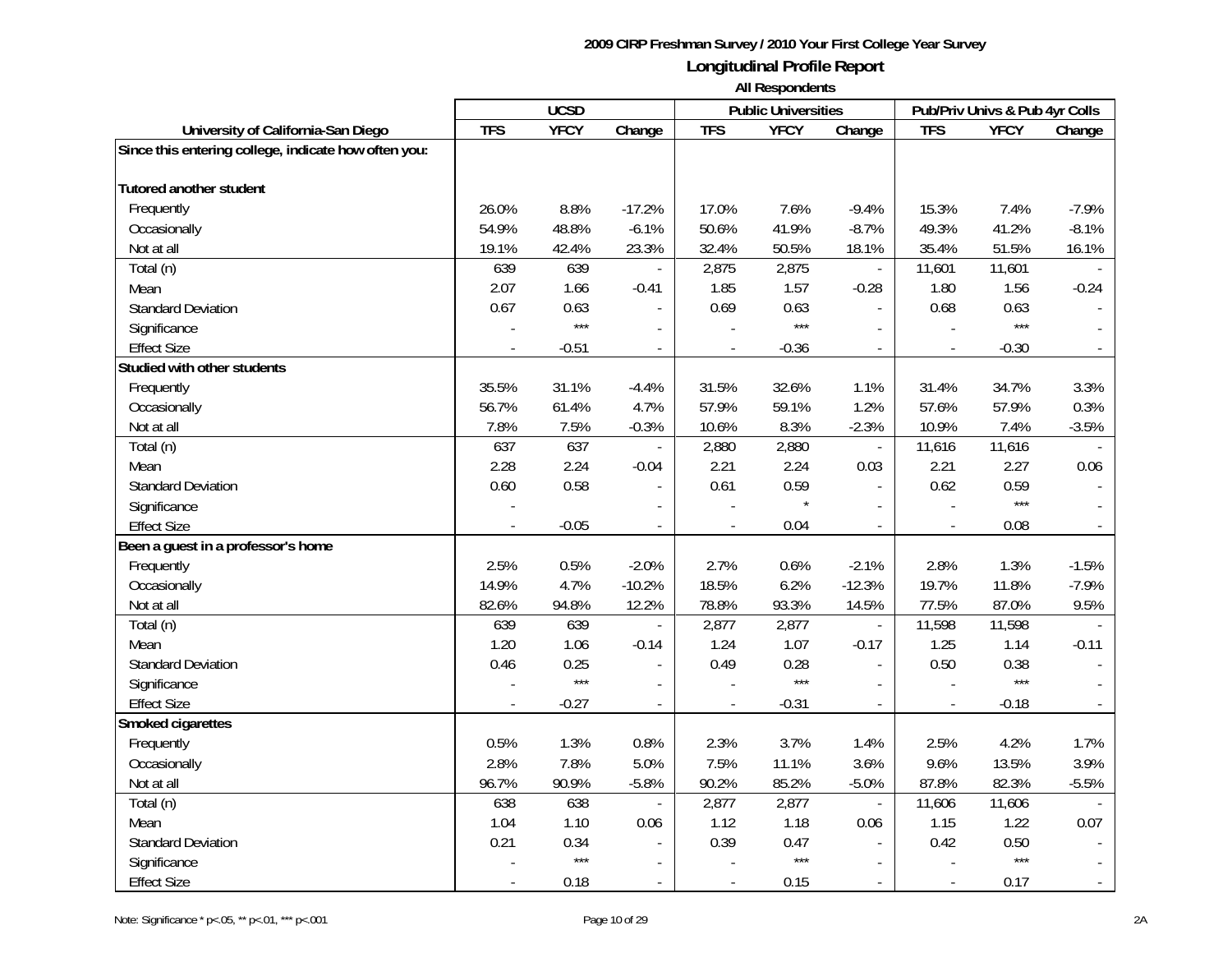|                                                      |            | <b>UCSD</b> |                          |                | <b>Public Universities</b> |                          |                | Pub/Priv Univs & Pub 4yr Colls |                          |
|------------------------------------------------------|------------|-------------|--------------------------|----------------|----------------------------|--------------------------|----------------|--------------------------------|--------------------------|
| University of California-San Diego                   | <b>TFS</b> | <b>YFCY</b> | Change                   | <b>TFS</b>     | <b>YFCY</b>                | Change                   | <b>TFS</b>     | <b>YFCY</b>                    | Change                   |
| Since entering this college, indicate how often you: |            |             |                          |                |                            |                          |                |                                |                          |
| Drank beer                                           |            |             |                          |                |                            |                          |                |                                |                          |
| Frequently                                           | 2.0%       | 7.4%        | 5.4%                     | 3.6%           | 11.2%                      | 7.6%                     | 6.5%           | 16.6%                          | 10.1%                    |
| Occasionally                                         | 20.1%      | 27.4%       | 7.3%                     | 26.1%          | 34.2%                      | 8.1%                     | 31.1%          | 35.7%                          | 4.6%                     |
| Not at all                                           | 77.9%      | 65.2%       | $-12.7%$                 | 70.4%          | 54.6%                      | $-15.8%$                 | 62.4%          | 47.7%                          | $-14.7%$                 |
| Total (n)                                            | 638        | 638         | $\overline{\phantom{a}}$ | 2,873          | 2,873                      | $\overline{\phantom{a}}$ | 11,544         | 11,544                         |                          |
| Mean                                                 | 1.24       | 1.42        | 0.18                     | 1.33           | 1.57                       | 0.24                     | 1.44           | 1.69                           | 0.25                     |
| <b>Standard Deviation</b>                            | 0.47       | 0.63        | $\blacksquare$           | 0.54           | 0.69                       |                          | 0.61           | 0.74                           |                          |
| Significance                                         |            | $***$       | $\overline{a}$           |                | $***$                      | $\overline{\phantom{a}}$ |                | $***$                          |                          |
| <b>Effect Size</b>                                   |            | 0.30        | $\overline{a}$           |                | 0.39                       | $\mathbb{L}$             |                | 0.39                           |                          |
| Drank wine or liquor                                 |            |             |                          |                |                            |                          |                |                                |                          |
| Frequently                                           | 2.0%       | 7.9%        | 5.9%                     | 3.7%           | 12.7%                      | 9.0%                     | 6.1%           | 17.8%                          | 11.7%                    |
| Occasionally                                         | 25.9%      | 32.5%       | 6.6%                     | 33.3%          | 38.8%                      | 5.5%                     | 37.7%          | 39.5%                          | 1.8%                     |
| Not at all                                           | 72.0%      | 59.6%       | $-12.4%$                 | 63.0%          | 48.5%                      | $-14.5%$                 | 56.2%          | 42.7%                          | $-13.5%$                 |
| Total (n)                                            | 636        | 636         |                          | 2,867          | 2,867                      | $\bar{\phantom{a}}$      | 11,535         | 11,535                         |                          |
| Mean                                                 | 1.30       | 1.48        | 0.18                     | 1.41           | 1.64                       | 0.23                     | 1.50           | 1.75                           | 0.25                     |
| <b>Standard Deviation</b>                            | 0.50       | 0.64        | $\overline{\phantom{a}}$ | 0.56           | 0.70                       | $\overline{\phantom{a}}$ | 0.61           | 0.74                           |                          |
| Significance                                         |            | $***$       | $\overline{a}$           |                | $***$                      | $\mathcal{L}$            | $\overline{a}$ | $***$                          |                          |
| <b>Effect Size</b>                                   |            | 0.29        | $\blacksquare$           |                | 0.35                       | $\mathbb{L}$             |                | 0.37                           |                          |
| Felt overwhelmed by all you had to do                |            |             |                          |                |                            |                          |                |                                |                          |
| Frequently                                           | 24.2%      | 45.9%       | 21.7%                    | 27.3%          | 44.0%                      | 16.7%                    | 29.6%          | 41.7%                          | 12.1%                    |
| Occasionally                                         | 65.6%      | 50.9%       | $-14.7%$                 | 62.7%          | 53.0%                      | $-9.7%$                  | 59.9%          | 54.3%                          | $-5.6%$                  |
| Not at all                                           | 10.2%      | 3.1%        | $-7.1%$                  | 10.0%          | 2.9%                       | $-7.1%$                  | 10.5%          | 4.1%                           | $-6.4%$                  |
| Total (n)                                            | 636        | 636         | $\overline{\phantom{a}}$ | 2,875          | 2,875                      | $\Box$                   | 11,633         | 11,633                         |                          |
| Mean                                                 | 2.14       | 2.43        | 0.29                     | 2.17           | 2.41                       | 0.24                     | 2.19           | 2.38                           | 0.19                     |
| <b>Standard Deviation</b>                            | 0.57       | 0.56        | $\blacksquare$           | 0.59           | 0.55                       | $\mathbf{r}$             | 0.60           | 0.56                           |                          |
| Significance                                         |            | $***$       | $\overline{\phantom{a}}$ |                | $***$                      | $\sim$                   |                | $***$                          |                          |
| <b>Effect Size</b>                                   |            | 0.45        | $\overline{a}$           |                | 0.36                       |                          |                | 0.28                           |                          |
| Felt depressed                                       |            |             |                          |                |                            |                          |                |                                |                          |
| Frequently                                           | 6.7%       | 15.8%       | 9.1%                     | 7.4%           | 15.3%                      | 7.9%                     | 6.6%           | 11.9%                          | 5.3%                     |
| Occasionally                                         | 47.3%      | 58.8%       | 11.5%                    | 41.5%          | 53.5%                      | 12.0%                    | 42.2%          | 49.7%                          | 7.5%                     |
| Not at all                                           | 46.0%      | 25.4%       | $-20.6%$                 | 51.1%          | 31.2%                      | $-19.9%$                 | 51.2%          | 38.4%                          | $-12.8%$                 |
| Total (n)                                            | 639        | 639         |                          | 2,876          | 2,876                      | $\bar{\phantom{a}}$      | 11,592         | 11,592                         |                          |
| Mean                                                 | 1.61       | 1.90        | 0.29                     | 1.56           | 1.84                       | 0.28                     | 1.55           | 1.74                           | 0.19                     |
| <b>Standard Deviation</b>                            | 0.61       | 0.63        |                          | 0.63           | 0.66                       | $\blacksquare$           | 0.62           | 0.66                           |                          |
| Significance                                         |            | $***$       |                          |                | $***$                      | $\sim$                   |                | $***$                          | $\overline{\phantom{a}}$ |
| <b>Effect Size</b>                                   |            | 0.41        | $\blacksquare$           | $\blacksquare$ | 0.40                       | $\sim$                   |                | 0.28                           | $\overline{\phantom{a}}$ |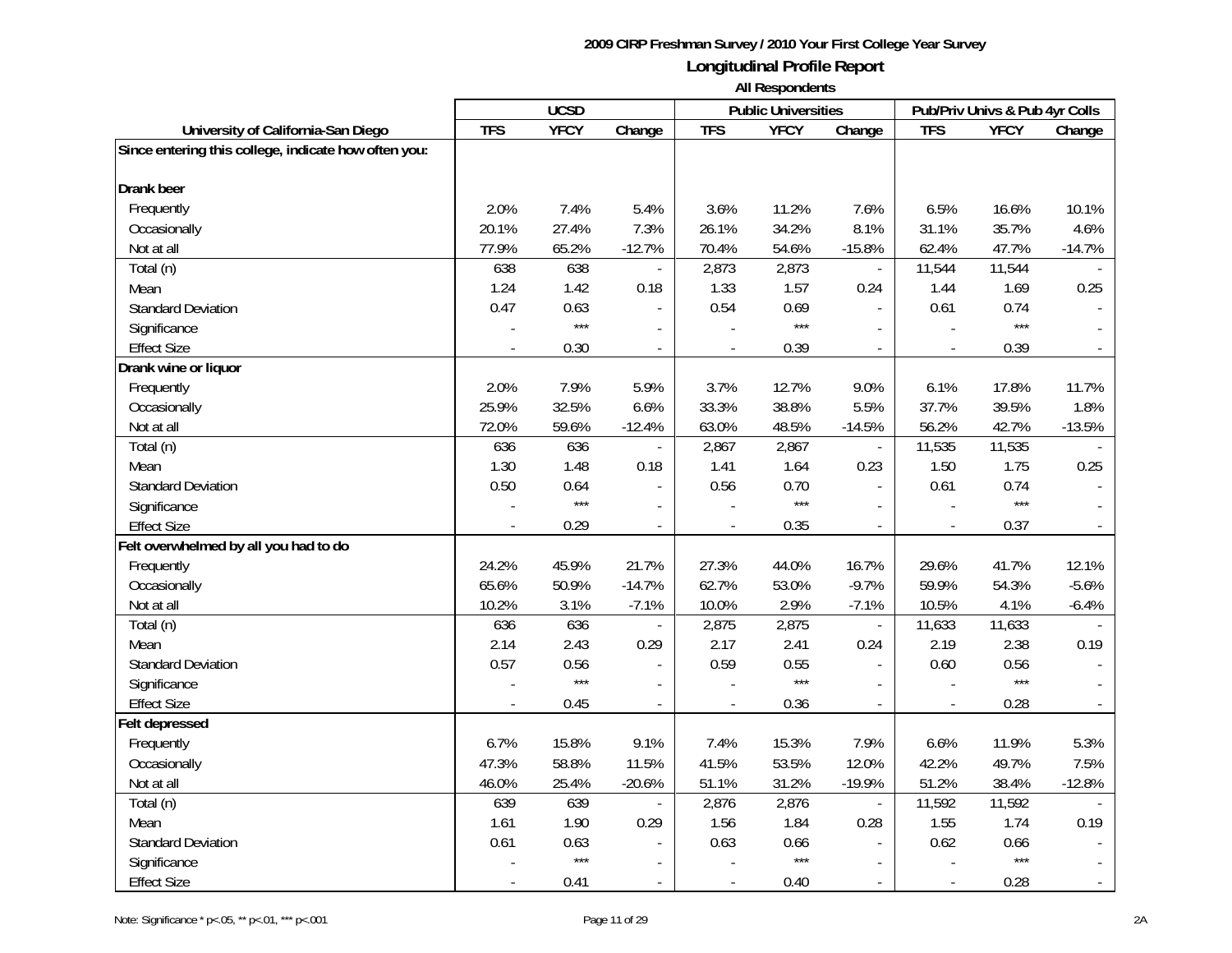|                                                      |            | <b>UCSD</b> |                          |                | <b>Public Universities</b> |                          |                | Pub/Priv Univs & Pub 4yr Colls |                          |
|------------------------------------------------------|------------|-------------|--------------------------|----------------|----------------------------|--------------------------|----------------|--------------------------------|--------------------------|
| University of California-San Diego                   | <b>TFS</b> | <b>YFCY</b> | Change                   | <b>TFS</b>     | <b>YFCY</b>                | Change                   | <b>TFS</b>     | <b>YFCY</b>                    | Change                   |
| Since entering this college, indicate how often you: |            |             |                          |                |                            |                          |                |                                |                          |
| Performed volunteer work                             |            |             |                          |                |                            |                          |                |                                |                          |
| Frequently                                           | 46.9%      | 8.6%        | $-38.3%$                 | 39.7%          | 13.7%                      | $-26.0%$                 | 38.1%          | 14.6%                          | $-23.5%$                 |
| Occasionally                                         | 46.5%      | 38.9%       | $-7.6%$                  | 51.6%          | 46.8%                      | $-4.8%$                  | 52.9%          | 50.4%                          | $-2.5%$                  |
| Not at all                                           | 6.6%       | 52.4%       | 45.8%                    | 8.7%           | 39.5%                      | 30.8%                    | 9.0%           | 35.0%                          | 26.0%                    |
| Total (n)                                            | 637        | 637         | $\overline{\phantom{a}}$ | 2,878          | 2,878                      | $\overline{\phantom{a}}$ | 11,586         | 11,586                         |                          |
| Mean                                                 | 2.40       | 1.56        | $-0.84$                  | 2.31           | 1.74                       | $-0.57$                  | 2.29           | 1.80                           | $-0.49$                  |
| <b>Standard Deviation</b>                            | 0.61       | 0.65        |                          | 0.62           | 0.68                       | $\mathbf{r}$             | 0.62           | 0.67                           |                          |
| Significance                                         |            | $***$       | $\overline{a}$           |                | $***$                      | $\overline{\phantom{a}}$ |                | $***$                          |                          |
| <b>Effect Size</b>                                   |            | $-1.03$     |                          |                | $-0.71$                    | $\mathbb{L}$             |                | $-0.62$                        |                          |
| Asked a professor for advice after class             |            |             |                          |                |                            |                          |                |                                |                          |
| Frequently                                           | 32.8%      | 5.5%        | $-27.3%$                 | 28.1%          | 8.7%                       | $-19.4%$                 | 28.9%          | 13.6%                          | $-15.3%$                 |
| Occasionally                                         | 52.9%      | 45.5%       | $-7.4%$                  | 59.0%          | 57.4%                      | $-1.6%$                  | 59.0%          | 63.3%                          | 4.3%                     |
| Not at all                                           | 14.3%      | 49.0%       | 34.7%                    | 12.9%          | 33.9%                      | 21.0%                    | 12.1%          | 23.1%                          | 11.0%                    |
| Total (n)                                            | 637        | 637         | $\overline{\phantom{a}}$ | 2,873          | 2,873                      | $\bar{\phantom{a}}$      | 11,611         | 11,611                         |                          |
| Mean                                                 | 2.19       | 1.57        | $-0.62$                  | 2.15           | 1.75                       | $-0.40$                  | 2.17           | 1.90                           | $-0.27$                  |
| <b>Standard Deviation</b>                            | 0.66       | 0.60        | $\overline{a}$           | 0.62           | 0.60                       | $\mathbf{r}$             | 0.62           | 0.60                           |                          |
| Significance                                         |            | $***$       | $\overline{\phantom{a}}$ |                | $***$                      | $\overline{\phantom{a}}$ |                | $***$                          |                          |
| <b>Effect Size</b>                                   |            | $-0.82$     | $\blacksquare$           |                | $-0.54$                    | $\mathbb{L}$             |                | $-0.37$                        |                          |
| Voted in a student election                          |            |             |                          |                |                            |                          |                |                                |                          |
| Frequently                                           | 25.9%      | 7.6%        | $-18.3%$                 | 20.6%          | 9.7%                       | $-10.9%$                 | 22.6%          | 11.6%                          | $-11.0%$                 |
| Occasionally                                         | 50.0%      | 49.2%       | $-0.8%$                  | 54.9%          | 46.4%                      | $-8.5%$                  | 55.2%          | 47.7%                          | $-7.5%$                  |
| Not at all                                           | 24.1%      | 43.2%       | 19.1%                    | 24.5%          | 43.8%                      | 19.3%                    | 22.2%          | 40.7%                          | 18.5%                    |
| Total (n)                                            | 634        | 634         |                          | 2,858          | 2,858                      | $\bar{\phantom{a}}$      | 11,530         | 11,530                         |                          |
| Mean                                                 | 2.02       | 1.64        | $-0.38$                  | 1.96           | 1.66                       | $-0.30$                  | 2.00           | 1.71                           | $-0.29$                  |
| <b>Standard Deviation</b>                            | 0.71       | 0.62        | $\overline{\phantom{a}}$ | 0.67           | 0.65                       | $\mathbf{r}$             | 0.67           | 0.66                           |                          |
| Significance                                         |            | $***$       | $\blacksquare$           |                | $***$                      | $\sim$                   |                | $***$                          |                          |
| <b>Effect Size</b>                                   |            | $-0.43$     | $\overline{a}$           |                | $-0.35$                    |                          |                | $-0.34$                        |                          |
| Socialized with someone of another racial/ethnic     |            |             |                          |                |                            |                          |                |                                |                          |
| group                                                | 79.0%      | 63.0%       | $-16.0%$                 | 68.9%          | 53.4%                      | $-15.5%$                 | 69.9%          | 53.9%                          | $-16.0%$                 |
| Occasionally                                         | 19.1%      | 32.8%       | 13.7%                    | 28.0%          | 41.9%                      | 13.9%                    | 27.5%          | 41.5%                          | 14.0%                    |
| Not at all                                           | 1.9%       | 4.2%        | 2.3%                     | 3.1%           | 4.7%                       | 1.6%                     | 2.6%           | 4.6%                           | 2.0%                     |
| Total (n)                                            | 638        | 638         | $\overline{\phantom{a}}$ | 2,874          | 2,874                      | $\bar{\phantom{a}}$      | 11,587         | 11,587                         |                          |
| Mean                                                 | 2.77       | 2.59        | $-0.18$                  | 2.66           | 2.49                       | $-0.17$                  | 2.67           | 2.49                           | $-0.18$                  |
| <b>Standard Deviation</b>                            | 0.46       | 0.57        | $\blacksquare$           | 0.54           | 0.59                       | $\overline{\phantom{a}}$ | 0.52           | 0.58                           |                          |
| Significance                                         |            | $***$       |                          |                | $***$                      | $\sim$                   |                | $***$                          |                          |
| <b>Effect Size</b>                                   |            | $-0.28$     | $\overline{\phantom{a}}$ | $\blacksquare$ | $-0.26$                    | $\sim$                   | $\blacksquare$ | $-0.27$                        | $\overline{\phantom{a}}$ |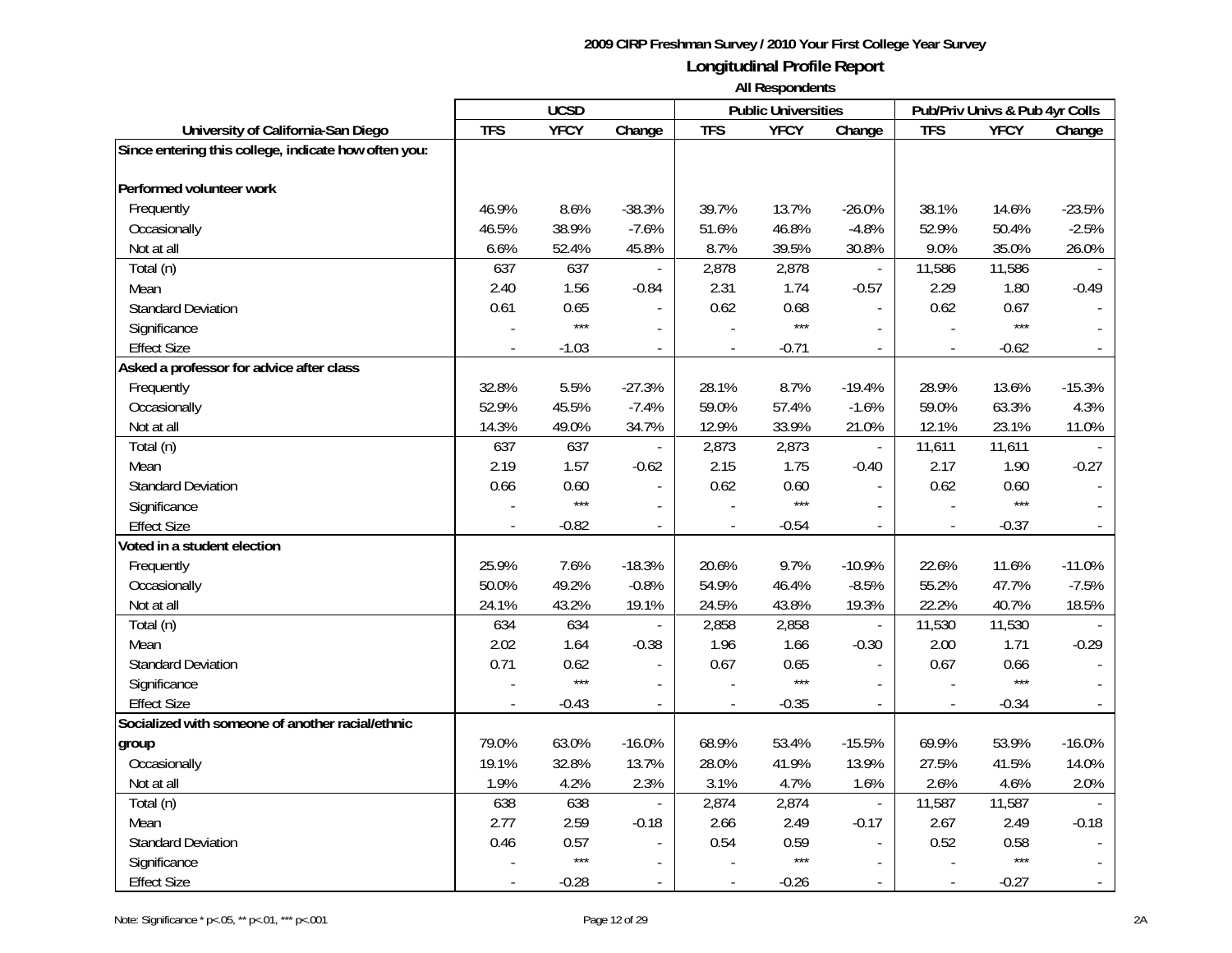|                                                      | <b>UCSD</b> |              |                          | <b>Public Universities</b> |              | Pub/Priv Univs & Pub 4yr Colls |                |             |          |
|------------------------------------------------------|-------------|--------------|--------------------------|----------------------------|--------------|--------------------------------|----------------|-------------|----------|
| University of California-San Diego                   | <b>TFS</b>  | <b>YFCY</b>  | Change                   | <b>TFS</b>                 | <b>YFCY</b>  | Change                         | <b>TFS</b>     | <b>YFCY</b> | Change   |
| Since entering this college, indicate how often you: |             |              |                          |                            |              |                                |                |             |          |
| Come late to class                                   |             |              |                          |                            |              |                                |                |             |          |
| Frequently                                           | 8.8%        | 10.0%        | 1.2%                     | 6.4%                       | 7.2%         | 0.8%                           | 6.5%           | 7.3%        | 0.8%     |
| Occasionally                                         | 48.9%       | 70.1%        | 21.2%                    | 44.9%                      | 55.1%        | 10.2%                          | 46.2%          | 53.7%       | 7.5%     |
| Not at all                                           | 42.3%       | 19.9%        | $-22.4%$                 | 48.7%                      | 37.7%        | $-11.0%$                       | 47.3%          | 38.9%       | $-8.4%$  |
| Total (n)                                            | 638         | 638          | $\overline{\phantom{a}}$ | 2,865                      | 2,865        | $\overline{\phantom{a}}$       | 11,551         | 11,551      |          |
| Mean                                                 | 1.66        | 1.90         | 0.24                     | 1.58                       | 1.69         | 0.11                           | 1.59           | 1.68        | 0.09     |
| <b>Standard Deviation</b>                            | 0.63        | 0.54         |                          | 0.61                       | 0.60         | $\mathbb{L}$                   | 0.61           | 0.60        |          |
| Significance                                         |             | $***$        | $\overline{\phantom{a}}$ |                            | $***$        | $\overline{\phantom{a}}$       |                | $***$       |          |
| <b>Effect Size</b>                                   |             | 0.34         | $\blacksquare$           | ÷,                         | 0.16         | $\omega$                       | $\blacksquare$ | 0.13        | $\sim$   |
| Used Internet for research or homework               |             |              |                          |                            |              |                                |                |             |          |
| Frequently                                           | 82.9%       | 77.6%        | $-5.3%$                  | 81.8%                      | 84.8%        | 3.0%                           | 81.5%          | 83.9%       | 2.4%     |
| Occasionally                                         | 16.4%       | 21.1%        | 4.7%                     | 17.6%                      | 14.7%        | $-2.9%$                        | 17.9%          | 15.5%       | $-2.4%$  |
| Not at all                                           | 0.6%        | 1.3%         | 0.7%                     | 0.6%                       | 0.6%         | 0.0%                           | 0.7%           | 0.6%        | $-0.1%$  |
| Total (n)                                            | 639         | 639          |                          | 2,879                      | 2,879        | $\mathcal{L}_{\mathcal{A}}$    | 11,609         | 11,609      |          |
| Mean                                                 | 2.82        | 2.76         | $-0.06$                  | 2.81                       | 2.84         | 0.03                           | 2.81           | 2.83        | 0.02     |
| <b>Standard Deviation</b>                            | 0.40        | 0.45         |                          | 0.41                       | 0.38         | $\mathbb{L}$                   | 0.41           | 0.39        |          |
| Significance                                         |             | $\star\star$ | $\blacksquare$           |                            | $\star\star$ | $\overline{\phantom{a}}$       |                | $***$       |          |
| <b>Effect Size</b>                                   |             | $-0.11$      | $\blacksquare$           |                            | 0.06         | $\blacksquare$                 |                | 0.04        |          |
| Performed community service as part of class         |             |              |                          |                            |              |                                |                |             |          |
| Frequently                                           | 14.0%       | 1.8%         | $-12.2%$                 | 13.7%                      | 4.3%         | $-9.4%$                        | 15.7%          | 6.2%        | $-9.5%$  |
| Occasionally                                         | 36.6%       | 11.3%        | $-25.3%$                 | 41.3%                      | 17.4%        | $-23.9%$                       | 43.4%          | 23.7%       | $-19.7%$ |
| Not at all                                           | 49.4%       | 86.9%        | 37.5%                    | 45.0%                      | 78.3%        | 33.3%                          | 40.9%          | 70.0%       | 29.1%    |
| Total (n)                                            | 628         | 628          |                          | 2,851                      | 2,851        | $\overline{\phantom{a}}$       | 11,524         | 11,524      |          |
| Mean                                                 | 1.65        | 1.15         | $-0.50$                  | 1.69                       | 1.26         | $-0.43$                        | 1.75           | 1.36        | $-0.39$  |
| <b>Standard Deviation</b>                            | 0.71        | 0.40         | $\blacksquare$           | 0.70                       | 0.53         | $\mathbf{r}$                   | 0.71           | 0.60        |          |
| Significance                                         |             | $***$        | $\overline{a}$           |                            | $***$        | $\mathcal{L}$                  |                | $***$       |          |
| <b>Effect Size</b>                                   |             | $-0.62$      |                          |                            | $-0.52$      | $\overline{a}$                 |                | $-0.45$     |          |
| <b>Discussed religion</b>                            |             |              |                          |                            |              |                                |                |             |          |
| Frequently                                           | 26.7%       | 22.2%        | $-4.5%$                  | 31.1%                      | 21.4%        | $-9.7%$                        | 33.5%          | 27.0%       | $-6.5%$  |
| Occasionally                                         | 52.5%       | 61.9%        | 9.4%                     | 52.7%                      | 60.8%        | 8.1%                           | 51.6%          | 58.9%       | 7.3%     |
| Not at all                                           | 20.8%       | 15.9%        | $-4.9%$                  | 16.2%                      | 17.9%        | 1.7%                           | 14.9%          | 14.0%       | $-0.9%$  |
| Total (n)                                            | 630         | 630          | $\overline{\phantom{a}}$ | 2,857                      | 2,857        | $\omega$                       | 11,551         | 11,551      |          |
| Mean                                                 | 2.06        | 2.06         | 0.00                     | 2.15                       | 2.04         | $-0.11$                        | 2.19           | 2.13        | $-0.06$  |
| <b>Standard Deviation</b>                            | 0.69        | 0.61         |                          | 0.67                       | 0.63         |                                | 0.67           | 0.63        |          |
| Significance                                         |             |              |                          |                            | $***$        | $\overline{\phantom{a}}$       |                | $***$       |          |
| <b>Effect Size</b>                                   |             | 0.00         |                          | $\overline{\phantom{a}}$   | $-0.15$      |                                |                | $-0.08$     |          |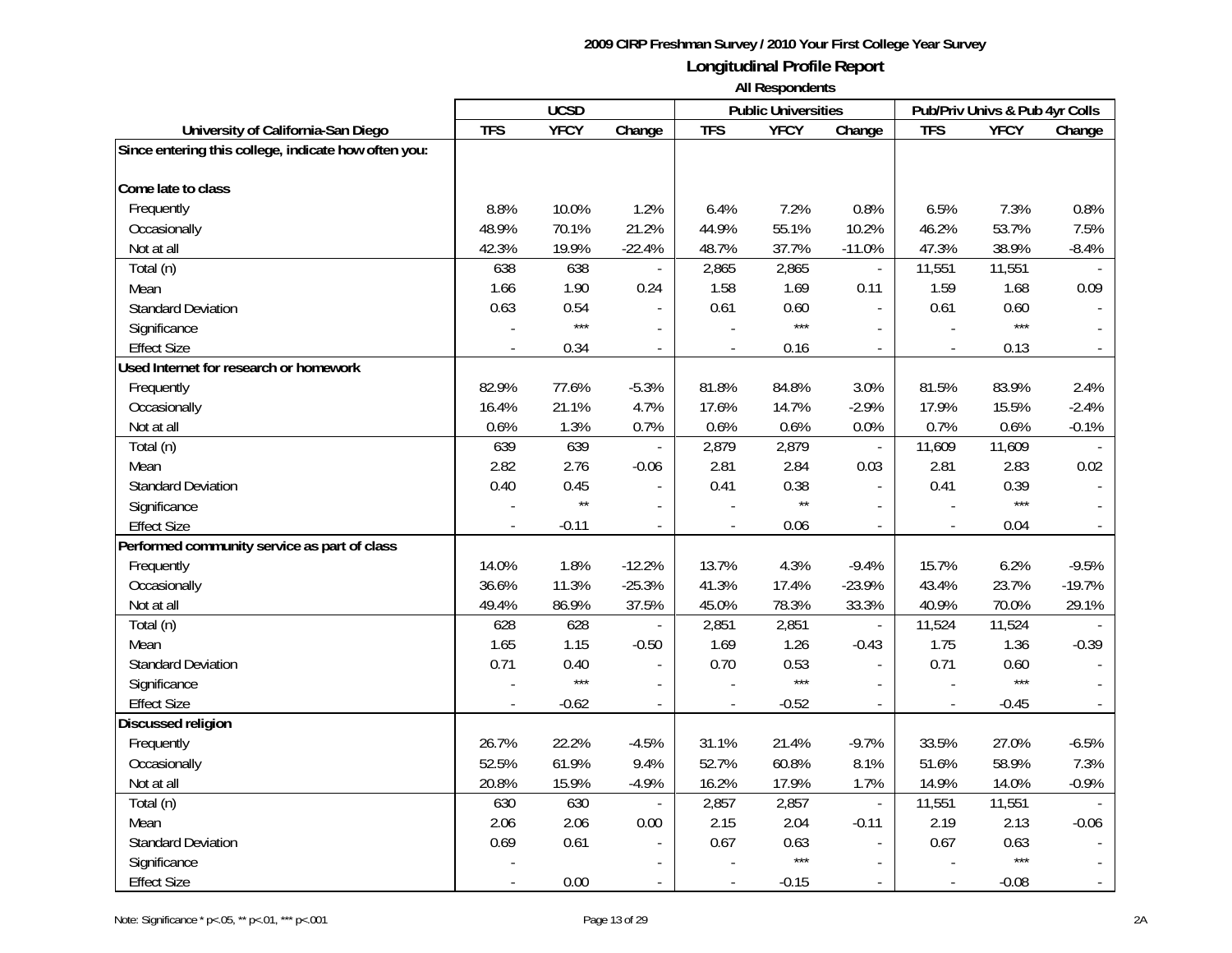|                                                 | <b>UCSD</b> |             |          |                          | <b>Public Universities</b> |                          |        | Pub/Priv Univs & Pub 4yr Colls |                          |
|-------------------------------------------------|-------------|-------------|----------|--------------------------|----------------------------|--------------------------|--------|--------------------------------|--------------------------|
| University of California-San Diego              | <b>TFS</b>  | <b>YFCY</b> | Change   | <b>TFS</b>               | <b>YFCY</b>                | Change                   | TFS    | <b>YFCY</b>                    | Change                   |
| Since entering college, indicate how often you: |             |             |          |                          |                            |                          |        |                                |                          |
|                                                 |             |             |          |                          |                            |                          |        |                                |                          |
| Discussed politics                              |             |             |          |                          |                            |                          |        |                                |                          |
| Frequently                                      | 34.7%       | 16.9%       | $-17.8%$ | 38.5%                    | 19.2%                      | $-19.3%$                 | 37.2%  | 22.3%                          | $-14.9%$                 |
| Occasionally                                    | 51.1%       | 62.7%       | 11.6%    | 49.9%                    | 62.0%                      | 12.1%                    | 50.2%  | 61.1%                          | 10.9%                    |
| Not at all                                      | 14.2%       | 20.4%       | 6.2%     | 11.6%                    | 18.8%                      | 7.2%                     | 12.6%  | 16.6%                          | 4.0%                     |
| Total (n)                                       | 628         | 628         |          | 2,853                    | 2,853                      |                          | 11,566 | 11,566                         | $\overline{\phantom{0}}$ |
| Mean                                            | 2.21        | 1.96        | $-0.25$  | 2.27                     | 2.00                       | $-0.27$                  | 2.25   | 2.06                           | $-0.19$                  |
| <b>Standard Deviation</b>                       | 0.67        | 0.61        |          | 0.65                     | 0.62                       |                          | 0.66   | 0.62                           | $\overline{\phantom{0}}$ |
| Significance                                    |             | $***$       |          |                          | $***$                      |                          |        | $***$                          | $\overline{\phantom{0}}$ |
| <b>Effect Size</b>                              |             | $-0.36$     |          | $\overline{\phantom{a}}$ | $-0.38$                    | $\overline{\phantom{a}}$ |        | $-0.26$                        |                          |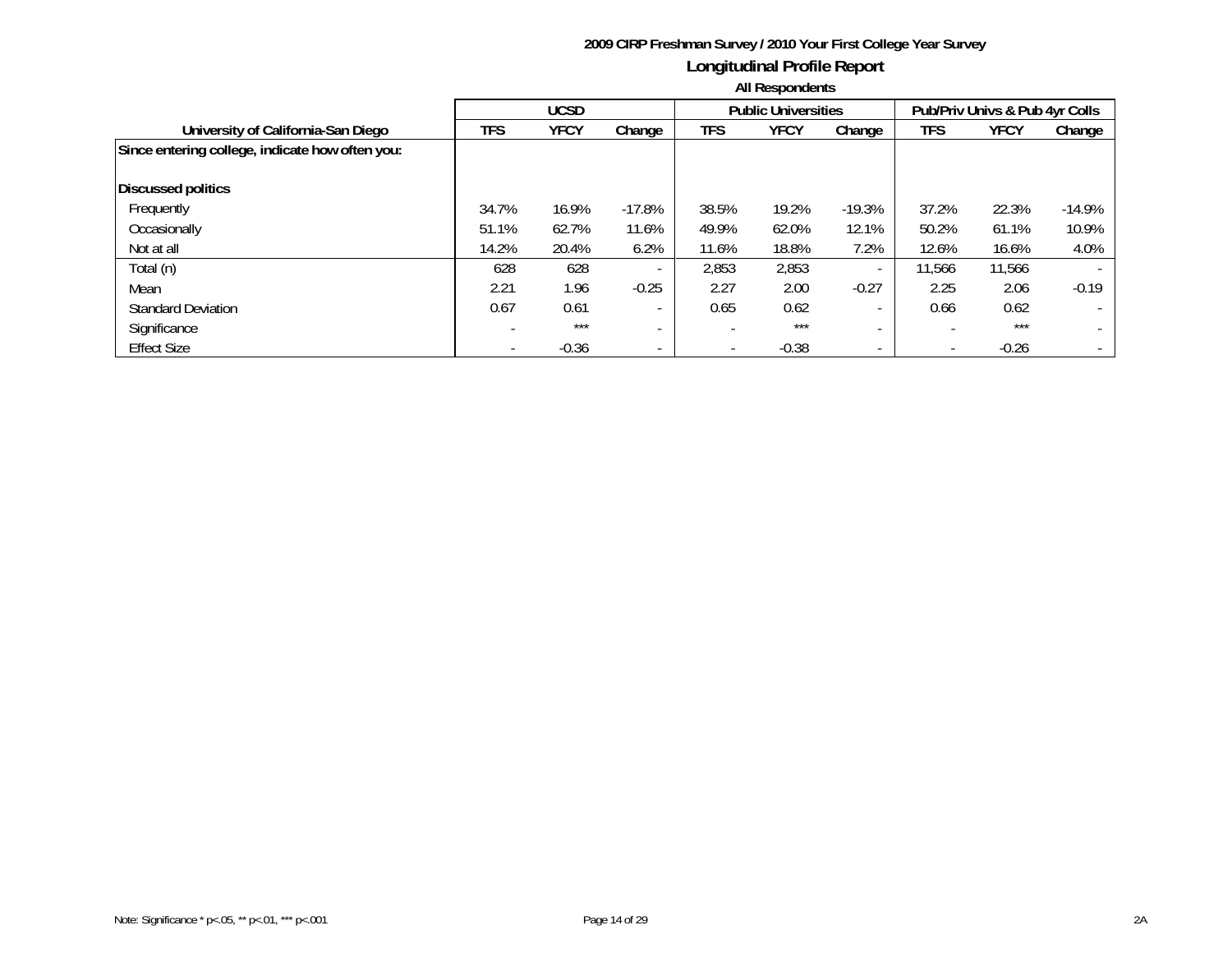|                                                       | <b>UCSD</b> |             |                          |                          | <b>Public Universities</b> |                          | Pub/Priv Univs & Pub 4yr Colls |             |          |
|-------------------------------------------------------|-------------|-------------|--------------------------|--------------------------|----------------------------|--------------------------|--------------------------------|-------------|----------|
| University of California-San Diego                    | <b>TFS</b>  | <b>YFCY</b> | Change                   | <b>TFS</b>               | <b>YFCY</b>                | Change                   | <b>TFS</b>                     | <b>YFCY</b> | Change   |
| During the past year, how much time have you spent    |             |             |                          |                          |                            |                          |                                |             |          |
| during a typical week doing the following activities? |             |             |                          |                          |                            |                          |                                |             |          |
|                                                       |             |             |                          |                          |                            |                          |                                |             |          |
| Studying/homework                                     |             |             |                          |                          |                            |                          |                                |             |          |
| Over 20 hours                                         | 8.2%        | 8.5%        | 0.3%                     | 5.4%                     | 8.2%                       | 2.8%                     | 5.5%                           | 8.0%        | 2.5%     |
| 16 to 20 hours                                        | 9.7%        | 10.0%       | 0.3%                     | 7.7%                     | 12.1%                      | 4.4%                     | 6.9%                           | 10.2%       | 3.3%     |
| 11 to 15 hours                                        | 13.6%       | 14.8%       | 1.2%                     | 12.8%                    | 17.7%                      | 4.9%                     | 12.6%                          | 17.4%       | 4.8%     |
| 6 to 10 hours                                         | 24.8%       | 34.3%       | 9.5%                     | 22.7%                    | 33.3%                      | 10.6%                    | 21.9%                          | 32.8%       | 10.9%    |
| 3 to 5 hours                                          | 22.7%       | 26.6%       | 3.9%                     | 25.5%                    | 23.4%                      | $-2.1%$                  | 25.9%                          | 24.8%       | $-1.1%$  |
| 1 to 2 hours                                          | 15.8%       | 4.1%        | $-11.7%$                 | 18.2%                    | 4.3%                       | $-13.9%$                 | 17.5%                          | 6.0%        | $-11.5%$ |
| Less than one hour                                    | 3.9%        | 1.3%        | $-2.6%$                  | 6.4%                     | 0.9%                       | $-5.5%$                  | 8.1%                           | 0.7%        | $-7.4%$  |
| None                                                  | 1.3%        | 0.3%        | $-1.0%$                  | 1.2%                     | 0.1%                       | $-1.1%$                  | 1.5%                           | 0.2%        | $-1.3%$  |
| Total (n)                                             | 609         | 609         |                          | 2,795                    | 2,795                      | $\overline{\phantom{a}}$ | 11,220                         | 11,220      |          |
| Mean                                                  | 4.86        | 5.20        | 0.34                     | 4.59                     | 5.31                       | 0.72                     | 4.52                           | 5.22        | 0.70     |
| <b>Standard Deviation</b>                             | 1.63        | 1.37        |                          | 1.58                     | 1.34                       | $\blacksquare$           | 1.61                           | 1.36        |          |
| Significance                                          |             | $***$       |                          |                          | $***$                      |                          |                                | $***$       |          |
| <b>Effect Size</b>                                    |             | 0.18        |                          |                          | 0.42                       |                          |                                | 0.43        |          |
| Socializing with friends                              |             |             |                          |                          |                            |                          |                                |             |          |
| Over 20 hours                                         | 8.7%        | 15.7%       | 7.0%                     | 9.2%                     | 14.1%                      | 4.9%                     | 10.8%                          | 17.5%       | 6.7%     |
| 16 to 20 hours                                        | 8.4%        | 8.4%        | 0.0%                     | 8.7%                     | 9.5%                       | 0.8%                     | 9.9%                           | 10.9%       | 1.0%     |
| 11 to 15 hours                                        | 16.0%       | 15.8%       | $-0.2%$                  | 16.5%                    | 18.0%                      | 1.5%                     | 18.3%                          | 19.6%       | 1.3%     |
| 6 to 10 hours                                         | 26.5%       | 30.3%       | 3.8%                     | 28.7%                    | 30.7%                      | 2.0%                     | 29.4%                          | 28.2%       | $-1.2%$  |
| 3 to 5 hours                                          | 27.5%       | 21.6%       | $-5.9%$                  | 25.7%                    | 19.5%                      | $-6.2%$                  | 22.4%                          | 16.9%       | $-5.5%$  |
| 1 to 2 hours                                          | 10.5%       | 6.8%        | $-3.7%$                  | 8.9%                     | 6.0%                       | $-2.9%$                  | 7.5%                           | 5.1%        | $-2.4%$  |
| Less than one hour                                    | 1.8%        | 0.8%        | $-1.0%$                  | 1.9%                     | 1.8%                       | $-0.1%$                  | 1.5%                           | 1.3%        | $-0.2%$  |
| None                                                  | 0.5%        | 0.7%        | 0.2%                     | 0.3%                     | 0.5%                       | 0.2%                     | 0.3%                           | 0.5%        | 0.2%     |
| Total (n)                                             | 607         | 607         |                          | 2,789                    | 2,789                      | $\overline{\phantom{a}}$ | 11,194                         | 11,194      |          |
| Mean                                                  | 5.03        | 5.39        | 0.36                     | 5.11                     | 5.41                       | 0.30                     | 5.28                           | 5.61        | 0.33     |
| <b>Standard Deviation</b>                             | 1.49        | 1.55        | $\overline{\phantom{a}}$ | 1.47                     | 1.53                       | $\sim$                   | 1.47                           | 1.55        |          |
| Significance                                          |             | $***$       |                          |                          | $***$                      |                          |                                | $***$       |          |
| <b>Effect Size</b>                                    |             | 0.21        |                          | $\overline{\phantom{a}}$ | 0.17                       |                          |                                | 0.19        |          |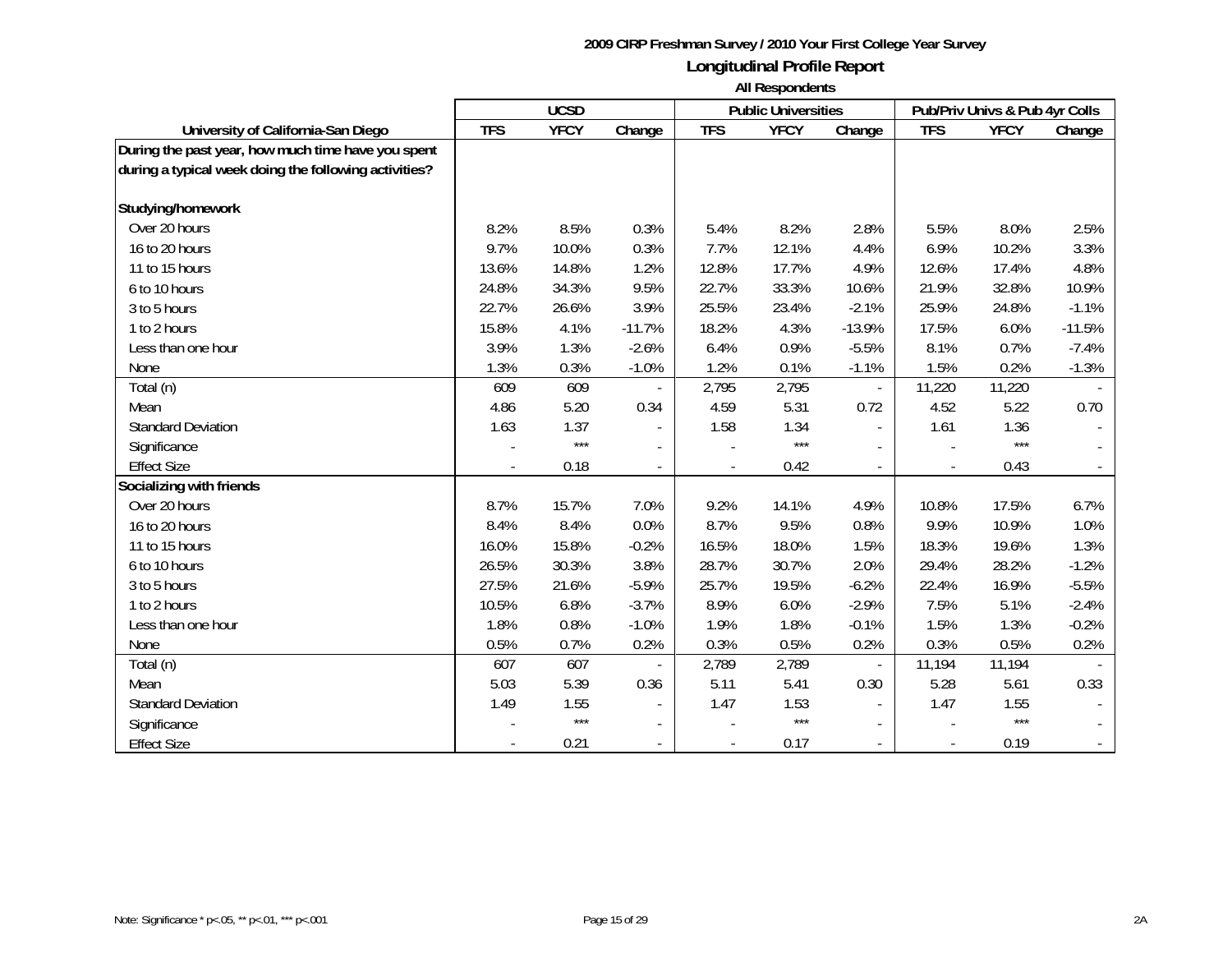|                                                       | <b>UCSD</b> |             |          |                          | <b>Public Universities</b> |                          | Pub/Priv Univs & Pub 4yr Colls |             |          |
|-------------------------------------------------------|-------------|-------------|----------|--------------------------|----------------------------|--------------------------|--------------------------------|-------------|----------|
| University of California-San Diego                    | <b>TFS</b>  | <b>YFCY</b> | Change   | <b>TFS</b>               | <b>YFCY</b>                | Change                   | <b>TFS</b>                     | <b>YFCY</b> | Change   |
| During the past year, how much time have you spent    |             |             |          |                          |                            |                          |                                |             |          |
| during a typical week doing the following activities? |             |             |          |                          |                            |                          |                                |             |          |
|                                                       |             |             |          |                          |                            |                          |                                |             |          |
| Talking with professors outside of class              |             |             |          |                          |                            |                          |                                |             |          |
| Over 20 hours                                         | 0.2%        | 0.5%        | 0.3%     | 0.1%                     | 0.3%                       | 0.2%                     | 0.2%                           | 0.2%        | 0.0%     |
| 16 to 20 hours                                        | 0.3%        | 0.0%        | $-0.3%$  | 0.4%                     | 0.2%                       | $-0.2%$                  | 0.3%                           | 0.1%        | $-0.2%$  |
| 11 to 15 hours                                        | 0.5%        | 0.7%        | 0.2%     | 0.6%                     | 0.4%                       | $-0.2%$                  | 1.0%                           | 0.5%        | $-0.5%$  |
| 6 to 10 hours                                         | 2.3%        | 1.5%        | $-0.8%$  | 2.8%                     | 0.9%                       | $-1.9%$                  | 3.2%                           | 1.4%        | $-1.8%$  |
| 3 to 5 hours                                          | 9.6%        | 3.8%        | $-5.8%$  | 10.6%                    | 4.3%                       | $-6.3%$                  | 11.9%                          | 5.7%        | $-6.2%$  |
| 1 to 2 hours                                          | 34.1%       | 12.5%       | $-21.6%$ | 33.5%                    | 16.2%                      | $-17.3%$                 | 34.7%                          | 21.8%       | $-12.9%$ |
| Less than one hour                                    | 43.5%       | 38.6%       | $-4.9%$  | 43.8%                    | 47.8%                      | 4.0%                     | 41.4%                          | 51.4%       | 10.0%    |
| None                                                  | 9.6%        | 42.5%       | 32.9%    | 8.2%                     | 29.9%                      | 21.7%                    | 7.4%                           | 18.9%       | 11.5%    |
| Total (n)                                             | 607         | 607         |          | 2,788                    | 2,788                      |                          | 11,186                         | 11,186      |          |
| Mean                                                  | 2.55        | 1.88        | $-0.67$  | 2.60                     | 2.02                       | $-0.58$                  | 2.67                           | 2.23        | $-0.44$  |
| <b>Standard Deviation</b>                             | 0.97        | 1.05        |          | 0.98                     | 0.96                       |                          | 1.01                           | 0.95        |          |
| Significance                                          |             | $***$       |          |                          | $***$                      |                          |                                | $***$       |          |
| <b>Effect Size</b>                                    |             | $-0.52$     |          |                          | $-0.48$                    |                          |                                | $-0.36$     |          |
| <b>Exercising or sports</b>                           |             |             |          |                          |                            |                          |                                |             |          |
| Over 20 hours                                         | 5.6%        | 1.0%        | $-4.6%$  | 5.7%                     | 1.5%                       | $-4.2%$                  | 8.4%                           | 3.2%        | $-5.2%$  |
| 16 to 20 hours                                        | 4.8%        | 2.5%        | $-2.3%$  | 6.7%                     | 1.8%                       | $-4.9%$                  | 8.4%                           | 2.4%        | $-6.0%$  |
| 11 to 15 hours                                        | 10.6%       | 3.5%        | $-7.1%$  | 12.7%                    | 3.6%                       | $-9.1%$                  | 13.9%                          | 4.6%        | $-9.3%$  |
| 6 to 10 hours                                         | 18.5%       | 15.7%       | $-2.8%$  | 19.6%                    | 15.6%                      | $-4.0%$                  | 20.3%                          | 16.4%       | $-3.9%$  |
| 3 to 5 hours                                          | 21.5%       | 27.1%       | 5.6%     | 20.3%                    | 28.7%                      | 8.4%                     | 19.7%                          | 30.2%       | 10.5%    |
| 1 to 2 hours                                          | 18.2%       | 24.3%       | 6.1%     | 17.8%                    | 24.3%                      | 6.5%                     | 15.2%                          | 22.7%       | 7.5%     |
| Less than one hour                                    | 14.2%       | 16.2%       | 2.0%     | 12.2%                    | 15.8%                      | 3.6%                     | 9.9%                           | 13.2%       | 3.3%     |
| None                                                  | 6.6%        | 9.8%        | 3.2%     | 5.0%                     | 8.6%                       | 3.6%                     | 4.2%                           | 7.3%        | 3.1%     |
| Total (n)                                             | 605         | 605         |          | 2,783                    | 2,783                      | $\overline{\phantom{a}}$ | 11,178                         | 11,178      |          |
| Mean                                                  | 4.10        | 3.48        | $-0.62$  | 4.31                     | 3.53                       | $-0.78$                  | 4.59                           | 3.74        | $-0.85$  |
| <b>Standard Deviation</b>                             | 1.81        | 1.48        |          | 1.80                     | 1.46                       |                          | 1.85                           | 1.56        |          |
| Significance                                          |             | $***$       |          |                          | $***$                      |                          |                                | $***$       |          |
| <b>Effect Size</b>                                    |             | $-0.36$     |          | $\overline{\phantom{a}}$ | $-0.45$                    |                          |                                | $-0.49$     |          |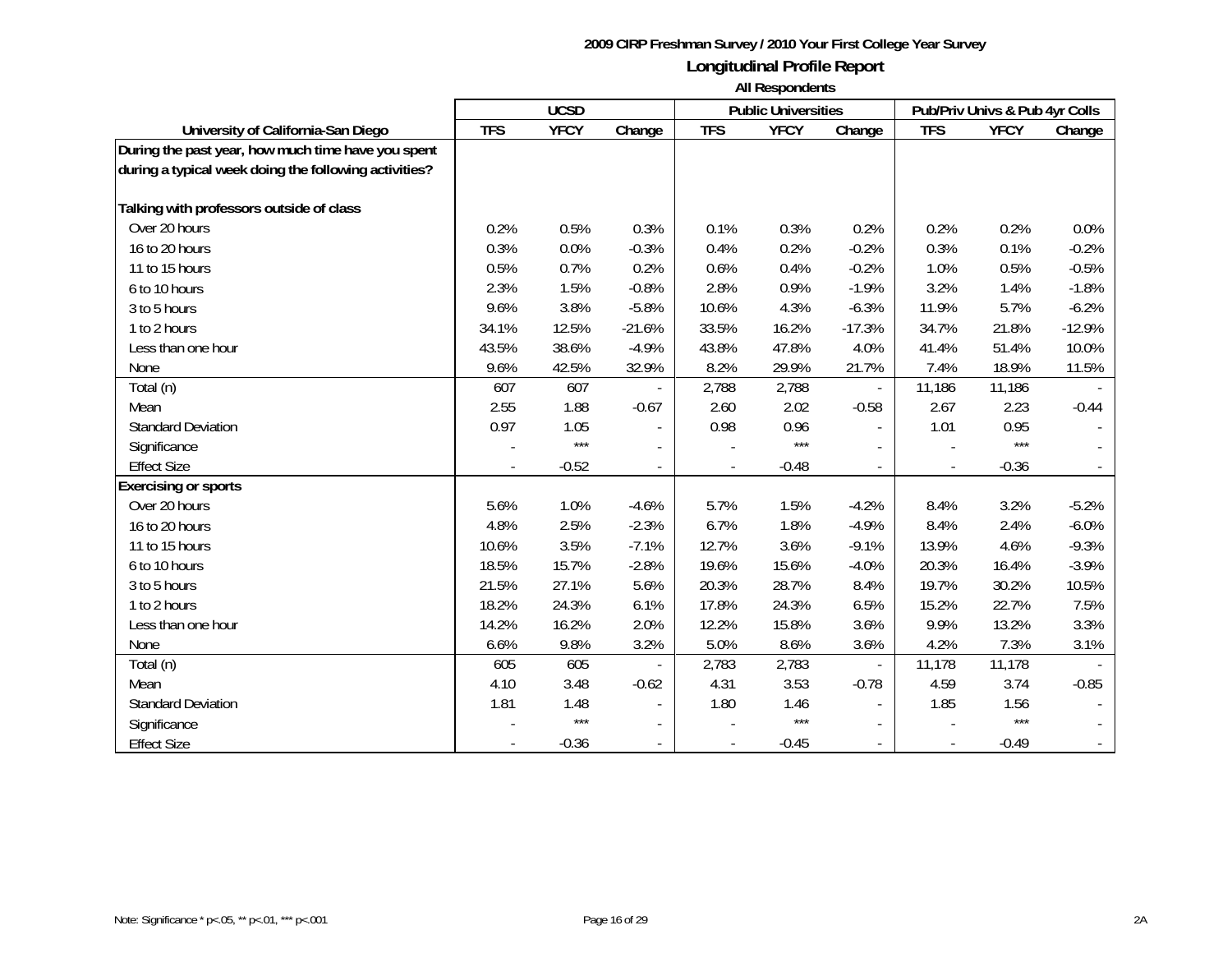|                                                       | <b>UCSD</b> |             |          |                | <b>Public Universities</b> |                          | Pub/Priv Univs & Pub 4yr Colls |             |          |
|-------------------------------------------------------|-------------|-------------|----------|----------------|----------------------------|--------------------------|--------------------------------|-------------|----------|
| University of California-San Diego                    | <b>TFS</b>  | <b>YFCY</b> | Change   | <b>TFS</b>     | <b>YFCY</b>                | Change                   | <b>TFS</b>                     | <b>YFCY</b> | Change   |
| During the past year, how much time have you spent    |             |             |          |                |                            |                          |                                |             |          |
| during a typical week doing the following activities? |             |             |          |                |                            |                          |                                |             |          |
|                                                       |             |             |          |                |                            |                          |                                |             |          |
| Partying                                              |             |             |          |                |                            |                          |                                |             |          |
| Over 20 hours                                         | 0.5%        | 0.7%        | 0.2%     | 0.5%           | 0.6%                       | 0.1%                     | 0.8%                           | 1.0%        | 0.2%     |
| 16 to 20 hours                                        | 0.3%        | 0.5%        | 0.2%     | 0.3%           | 0.6%                       | 0.3%                     | 1.1%                           | 1.1%        | 0.0%     |
| 11 to 15 hours                                        | 0.7%        | 1.2%        | 0.5%     | 1.8%           | 2.0%                       | 0.2%                     | 2.9%                           | 3.4%        | 0.5%     |
| 6 to 10 hours                                         | 3.8%        | 5.4%        | 1.6%     | 5.2%           | 9.6%                       | 4.4%                     | 8.3%                           | 13.6%       | 5.3%     |
| 3 to 5 hours                                          | 9.6%        | 15.5%       | 5.9%     | 13.1%          | 19.2%                      | 6.1%                     | 16.0%                          | 22.3%       | 6.3%     |
| 1 to 2 hours                                          | 16.2%       | 15.5%       | $-0.7%$  | 16.0%          | 14.4%                      | $-1.6%$                  | 17.0%                          | 14.6%       | $-2.4%$  |
| Less than one hour                                    | 21.6%       | 16.5%       | $-5.1%$  | 21.0%          | 14.3%                      | $-6.7%$                  | 17.3%                          | 12.1%       | $-5.2%$  |
| None                                                  | 47.4%       | 44.7%       | $-2.7%$  | 42.2%          | 39.4%                      | $-2.8%$                  | 36.7%                          | 32.0%       | $-4.7%$  |
| Total (n)                                             | 606         | 606         |          | 2,780          | 2,780                      |                          | 11,163                         | 11,163      |          |
| Mean                                                  | 2.07        | 2.29        | 0.22     | 2.27           | 2.57                       | 0.30                     | 2.59                           | 2.93        | 0.34     |
| <b>Standard Deviation</b>                             | 1.31        | 1.48        |          | 1.42           | 1.59                       | $\overline{a}$           | 1.61                           | 1.70        |          |
| Significance                                          |             | $***$       |          |                | $***$                      |                          |                                | $***$       |          |
| <b>Effect Size</b>                                    |             | 0.15        |          |                | 0.20                       |                          |                                | 0.21        |          |
| <b>Volunteer work</b>                                 |             |             |          |                |                            |                          |                                |             |          |
| Over 20 hours                                         | 1.2%        | 0.3%        | $-0.9%$  | 1.1%           | 0.4%                       | $-0.7%$                  | 1.4%                           | 0.4%        | $-1.0%$  |
| 16 to 20 hours                                        | 1.0%        | 0.2%        | $-0.8%$  | 0.8%           | 0.3%                       | $-0.5%$                  | 0.9%                           | 0.2%        | $-0.7%$  |
| 11 to 15 hours                                        | 2.3%        | 0.5%        | $-1.8%$  | 1.8%           | 0.4%                       | $-1.4%$                  | 2.0%                           | 0.6%        | $-1.4%$  |
| 6 to 10 hours                                         | 6.9%        | 1.5%        | $-5.4%$  | 5.5%           | 2.0%                       | $-3.5%$                  | 6.5%                           | 2.6%        | $-3.9%$  |
| 3 to 5 hours                                          | 22.8%       | 5.4%        | $-17.4%$ | 18.2%          | 8.2%                       | $-10.0%$                 | 18.0%                          | 9.0%        | $-9.0%$  |
| 1 to 2 hours                                          | 29.4%       | 11.4%       | $-18.0%$ | 30.3%          | 17.0%                      | $-13.3%$                 | 29.9%                          | 17.7%       | $-12.2%$ |
| Less than one hour                                    | 17.8%       | 17.2%       | $-0.6%$  | 22.6%          | 20.4%                      | $-2.2%$                  | 21.9%                          | 21.0%       | $-0.9%$  |
| None                                                  | 18.6%       | 63.5%       | 44.9%    | 19.7%          | 51.2%                      | 31.5%                    | 19.4%                          | 48.4%       | 29.0%    |
| Total (n)                                             | 606         | 606         |          | 2,786          | 2,786                      | $\overline{\phantom{a}}$ | 11,166                         | 11,166      |          |
| Mean                                                  | 2.98        | 1.68        | $-1.30$  | 2.81           | 1.94                       | $-0.87$                  | 2.87                           | 2.01        | $-0.86$  |
| <b>Standard Deviation</b>                             | 1.44        | 1.11        |          | 1.39           | 1.21                       |                          | 1.45                           | 1.24        |          |
| Significance                                          |             | $***$       |          |                | $***$                      |                          |                                | $***$       |          |
| <b>Effect Size</b>                                    |             | $-0.77$     |          | $\overline{a}$ | $-0.53$                    |                          |                                | $-0.51$     |          |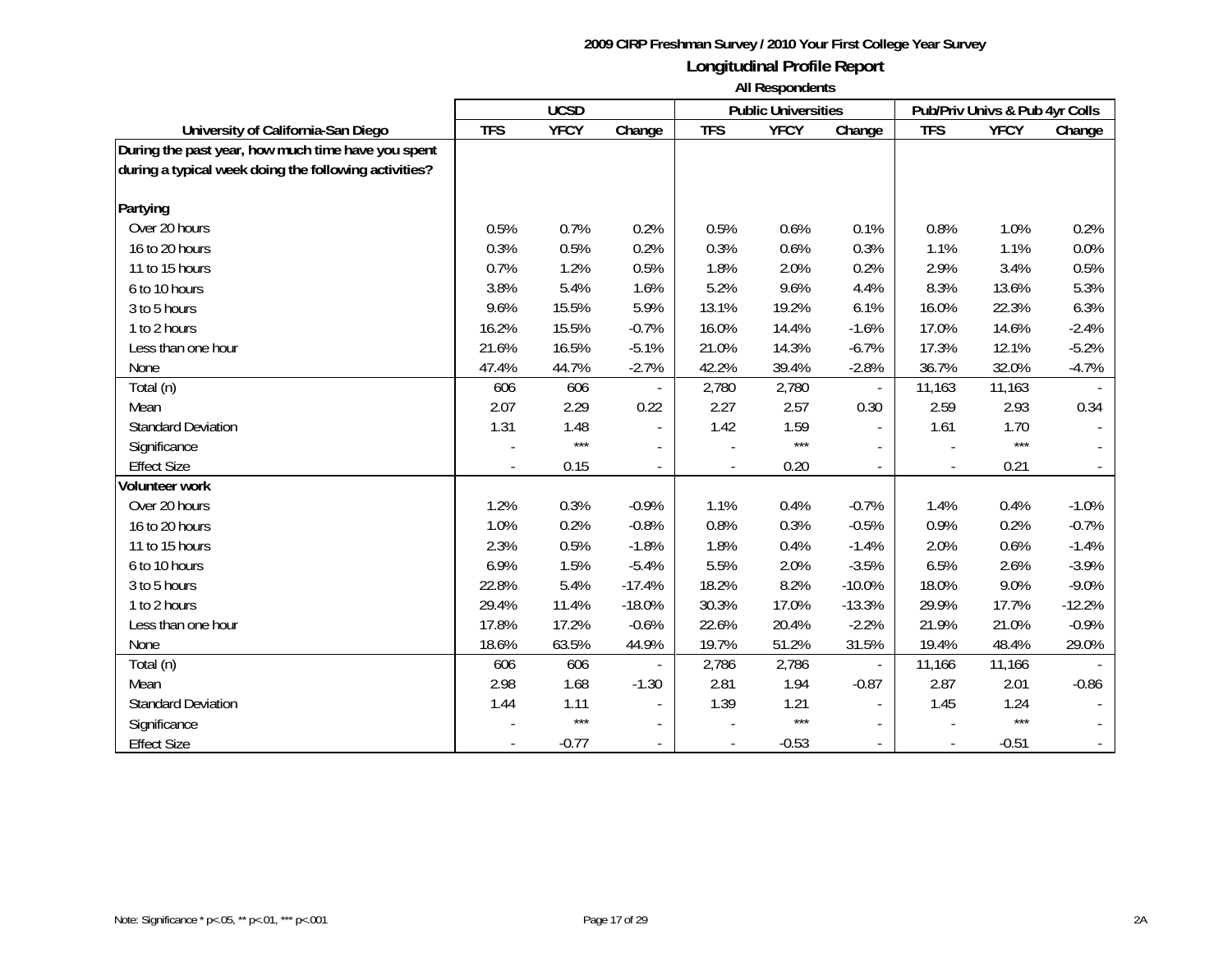|                                                       | <b>UCSD</b> |             |                          |                | <b>Public Universities</b> |                          | Pub/Priv Univs & Pub 4yr Colls |             |         |
|-------------------------------------------------------|-------------|-------------|--------------------------|----------------|----------------------------|--------------------------|--------------------------------|-------------|---------|
| University of California-San Diego                    | <b>TFS</b>  | <b>YFCY</b> | Change                   | <b>TFS</b>     | <b>YFCY</b>                | Change                   | <b>TFS</b>                     | <b>YFCY</b> | Change  |
| During the past year, how much time have you spent    |             |             |                          |                |                            |                          |                                |             |         |
| during a typical week doing the following activities? |             |             |                          |                |                            |                          |                                |             |         |
|                                                       |             |             |                          |                |                            |                          |                                |             |         |
| Student clubs and groups                              |             |             |                          |                |                            |                          |                                |             |         |
| Over 20 hours                                         | 2.2%        | 0.5%        | $-1.7%$                  | 1.7%           | 0.9%                       | $-0.8%$                  | 2.4%                           | 1.1%        | $-1.3%$ |
| 16 to 20 hours                                        | 1.7%        | 0.7%        | $-1.0%$                  | 1.9%           | 0.4%                       | $-1.5%$                  | 2.1%                           | 0.8%        | $-1.3%$ |
| 11 to 15 hours                                        | 5.3%        | 1.3%        | $-4.0%$                  | 4.5%           | 1.9%                       | $-2.6%$                  | 4.5%                           | 2.2%        | $-2.3%$ |
| 6 to 10 hours                                         | 7.5%        | 9.8%        | 2.3%                     | 8.8%           | 8.7%                       | $-0.1%$                  | 9.9%                           | 8.3%        | $-1.6%$ |
| 3 to 5 hours                                          | 20.9%       | 19.9%       | $-1.0%$                  | 20.5%          | 18.7%                      | $-1.8%$                  | 22.4%                          | 19.7%       | $-2.7%$ |
| 1 to 2 hours                                          | 32.3%       | 22.7%       | $-9.6%$                  | 29.1%          | 23.1%                      | $-6.0%$                  | 28.0%                          | 23.1%       | $-4.9%$ |
| Less than one hour                                    | 12.6%       | 8.9%        | $-3.7%$                  | 14.6%          | 10.3%                      | $-4.3%$                  | 13.4%                          | 11.4%       | $-2.0%$ |
| None                                                  | 17.7%       | 36.3%       | 18.6%                    | 18.9%          | 35.9%                      | 17.0%                    | 17.4%                          | 33.3%       | 15.9%   |
| Total (n)                                             | 604         | 604         |                          | 2,774          | 2,774                      |                          | 11,131                         | 11,131      |         |
| Mean                                                  | 3.21        | 2.67        | $-0.54$                  | 3.15           | 2.66                       | $-0.49$                  | 3.28                           | 2.74        | $-0.54$ |
| <b>Standard Deviation</b>                             | 1.61        | 1.54        |                          | 1.60           | 1.56                       |                          | 1.64                           | 1.59        |         |
| Significance                                          |             | $***$       |                          |                | $***$                      |                          |                                | $***$       |         |
| <b>Effect Size</b>                                    |             | $-0.27$     |                          |                | $-0.25$                    |                          |                                | $-0.27$     |         |
| <b>Watching TV</b>                                    |             |             |                          |                |                            |                          |                                |             |         |
| Over 20 hours                                         | 2.5%        | 1.7%        | $-0.8%$                  | 2.2%           | 1.7%                       | $-0.5%$                  | 2.2%                           | 1.2%        | $-1.0%$ |
| 16 to 20 hours                                        | 1.3%        | 1.0%        | $-0.3%$                  | 1.7%           | 1.2%                       | $-0.5%$                  | 2.0%                           | 1.0%        | $-1.0%$ |
| 11 to 15 hours                                        | 4.3%        | 1.2%        | $-3.1%$                  | 4.4%           | 2.7%                       | $-1.7%$                  | 5.4%                           | 3.0%        | $-2.4%$ |
| 6 to 10 hours                                         | 12.9%       | 9.4%        | $-3.5%$                  | 15.1%          | 11.5%                      | $-3.6%$                  | 15.3%                          | 10.4%       | $-4.9%$ |
| 3 to 5 hours                                          | 26.0%       | 24.1%       | $-1.9%$                  | 27.8%          | 26.7%                      | $-1.1%$                  | 28.5%                          | 24.3%       | $-4.2%$ |
| 1 to 2 hours                                          | 22.6%       | 21.5%       | $-1.1%$                  | 24.8%          | 22.9%                      | $-1.9%$                  | 24.6%                          | 24.6%       | 0.0%    |
| Less than one hour                                    | 15.7%       | 17.9%       | 2.2%                     | 14.5%          | 17.4%                      | 2.9%                     | 14.6%                          | 18.5%       | 3.9%    |
| None                                                  | 14.7%       | 23.3%       | 8.6%                     | 9.5%           | 15.9%                      | 6.4%                     | 7.4%                           | 17.0%       | 9.6%    |
| Total (n)                                             | 605         | 605         |                          | 2,782          | 2,782                      | $\overline{\phantom{a}}$ | 11,156                         | 11,156      |         |
| Mean                                                  | 3.37        | 2.94        | $-0.43$                  | 3.55           | 3.22                       | $-0.33$                  | 3.65                           | 3.12        | $-0.53$ |
| <b>Standard Deviation</b>                             | 1.61        | 1.55        | $\overline{\phantom{a}}$ | 1.52           | 1.53                       |                          | 1.51                           | 1.50        |         |
| Significance                                          |             | $***$       |                          |                | $***$                      |                          |                                | $***$       |         |
| <b>Effect Size</b>                                    |             | $-0.24$     |                          | $\overline{a}$ | $-0.19$                    |                          |                                | $-0.31$     |         |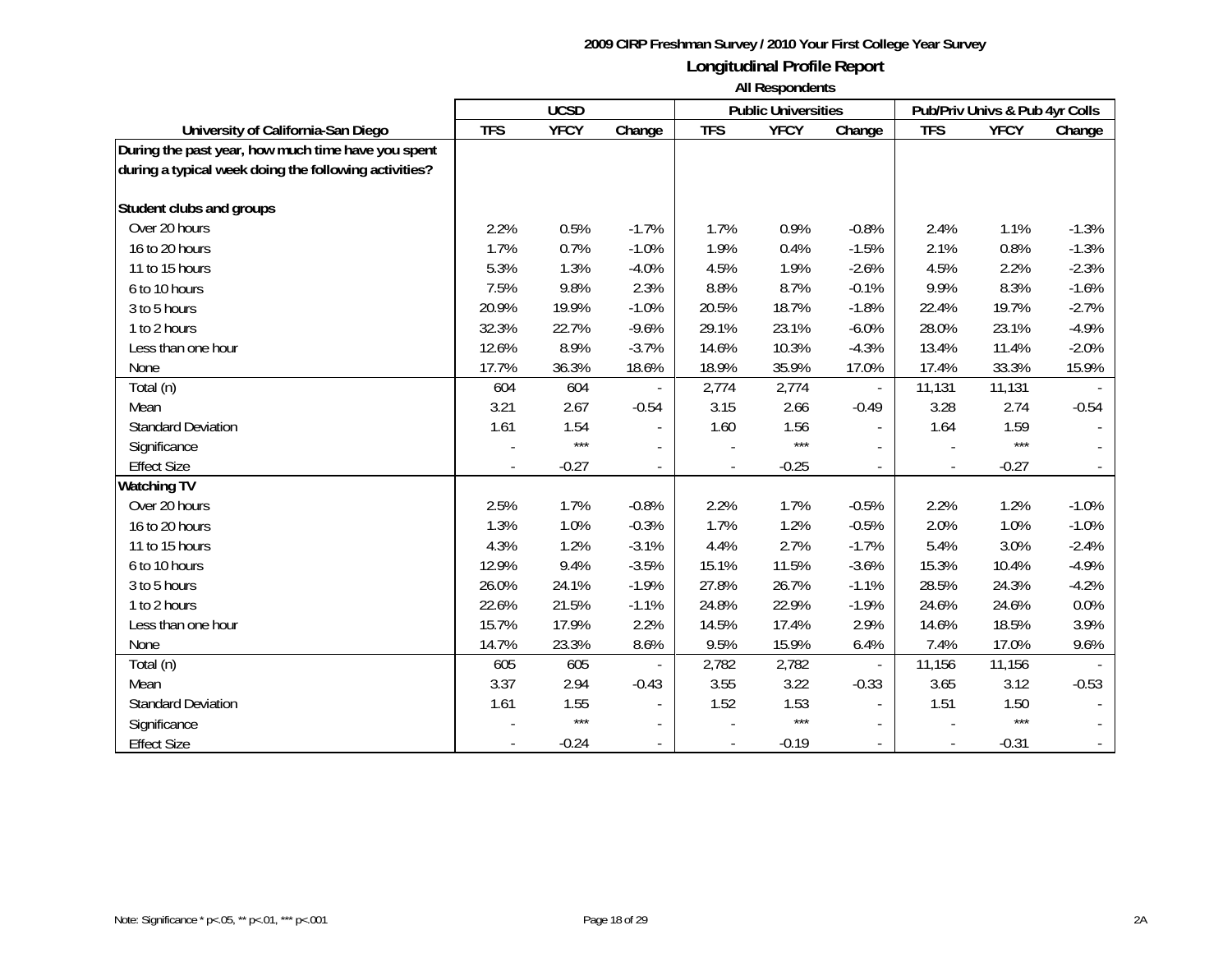|                                                       | <b>UCSD</b> |             |                          |            | <b>Public Universities</b> |                          | Pub/Priv Univs & Pub 4yr Colls |             |          |
|-------------------------------------------------------|-------------|-------------|--------------------------|------------|----------------------------|--------------------------|--------------------------------|-------------|----------|
| University of California-San Diego                    | <b>TFS</b>  | <b>YFCY</b> | Change                   | <b>TFS</b> | <b>YFCY</b>                | Change                   | <b>TFS</b>                     | <b>YFCY</b> | Change   |
| During the past year, how much time have you spent    |             |             |                          |            |                            |                          |                                |             |          |
| during a typical week doing the following activities? |             |             |                          |            |                            |                          |                                |             |          |
|                                                       |             |             |                          |            |                            |                          |                                |             |          |
| Household/childcare duties                            |             |             |                          |            |                            |                          |                                |             |          |
| Over 20 hours                                         | 0.7%        | 0.5%        | $-0.2%$                  | 0.6%       | 0.4%                       | $-0.2%$                  | 0.9%                           | 0.4%        | $-0.5%$  |
| 16 to 20 hours                                        | 0.7%        | 0.0%        | $-0.7%$                  | 0.5%       | 0.1%                       | $-0.4%$                  | 0.7%                           | 0.3%        | $-0.4%$  |
| 11 to 15 hours                                        | 0.5%        | 0.0%        | $-0.5%$                  | 1.3%       | 0.5%                       | $-0.8%$                  | 1.7%                           | 0.7%        | $-1.0%$  |
| 6 to 10 hours                                         | 5.0%        | 0.5%        | $-4.5%$                  | 5.2%       | 1.6%                       | $-3.6%$                  | 5.7%                           | 2.1%        | $-3.6%$  |
| 3 to 5 hours                                          | 16.0%       | 5.5%        | $-10.5%$                 | 17.6%      | 6.9%                       | $-10.7%$                 | 18.4%                          | 6.7%        | $-11.7%$ |
| 1 to 2 hours                                          | 30.6%       | 14.6%       | $-16.0%$                 | 34.2%      | 15.6%                      | $-18.6%$                 | 32.7%                          | 14.1%       | $-18.6%$ |
| Less than one hour                                    | 27.3%       | 13.8%       | $-13.5%$                 | 24.1%      | 17.1%                      | $-7.0%$                  | 22.6%                          | 14.7%       | $-7.9%$  |
| None                                                  | 19.3%       | 65.1%       | 45.8%                    | 16.4%      | 57.8%                      | 41.4%                    | 17.2%                          | 61.0%       | 43.8%    |
| Total (n)                                             | 601         | 601         |                          | 2,778      | 2,778                      |                          | 11,148                         | 11,148      |          |
| Mean                                                  | 2.68        | 1.65        | $-1.03$                  | 2.80       | 1.81                       | $-0.99$                  | 2.85                           | 1.79        | $-1.06$  |
| <b>Standard Deviation</b>                             | 1.27        | 1.06        |                          | 1.27       | 1.17                       |                          | 1.34                           | 1.21        |          |
| Significance                                          |             | $***$       |                          |            | $***$                      |                          |                                | $***$       |          |
| <b>Effect Size</b>                                    |             | $-0.69$     | $\frac{1}{2}$            |            | $-0.66$                    |                          |                                | $-0.65$     |          |
| Online social networks (MySpace, Facebook, etc.)      |             |             |                          |            |                            |                          |                                |             |          |
| Over 20 hours                                         | 3.3%        | 6.5%        | 3.2%                     | 1.7%       | 4.6%                       | 2.9%                     | 2.3%                           | 4.1%        | 1.8%     |
| 16 to 20 hours                                        | 3.6%        | 3.5%        | $-0.1%$                  | 2.3%       | 3.1%                       | 0.8%                     | 2.2%                           | 3.0%        | 0.8%     |
| 11 to 15 hours                                        | 4.3%        | 7.0%        | 2.7%                     | 3.6%       | 6.8%                       | 3.2%                     | 4.5%                           | 6.3%        | 1.8%     |
| 6 to 10 hours                                         | 12.4%       | 20.5%       | 8.1%                     | 12.3%      | 19.6%                      | 7.3%                     | 13.1%                          | 18.5%       | 5.4%     |
| 3 to 5 hours                                          | 22.7%       | 31.0%       | 8.3%                     | 25.5%      | 31.7%                      | 6.2%                     | 26.9%                          | 31.7%       | 4.8%     |
| 1 to 2 hours                                          | 28.6%       | 19.2%       | $-9.4%$                  | 28.2%      | 21.0%                      | $-7.2%$                  | 28.0%                          | 23.6%       | $-4.4%$  |
| Less than one hour                                    | 15.7%       | 8.8%        | $-6.9%$                  | 18.1%      | 9.5%                       | $-8.6%$                  | 16.3%                          | 9.0%        | $-7.3%$  |
| None                                                  | 9.3%        | 3.6%        | $-5.7%$                  | 8.3%       | 3.7%                       | $-4.6%$                  | 6.8%                           | 3.8%        | $-3.0%$  |
| Total (n)                                             | 604         | 604         |                          | 2,781      | 2,781                      | $\overline{\phantom{a}}$ | 11,163                         | 11,163      |          |
| Mean                                                  | 3.57        | 4.23        | 0.66                     | 3.44       | 4.10                       | 0.66                     | 3.57                           | 4.04        | 0.47     |
| <b>Standard Deviation</b>                             | 1.65        | 1.63        |                          | 1.48       | 1.55                       |                          | 1.49                           | 1.52        |          |
| Significance                                          |             | $***$       |                          |            | $***$                      |                          |                                | $***$       |          |
| <b>Effect Size</b>                                    |             | 0.38        | $\overline{\phantom{a}}$ |            | 0.42                       |                          |                                | 0.30        |          |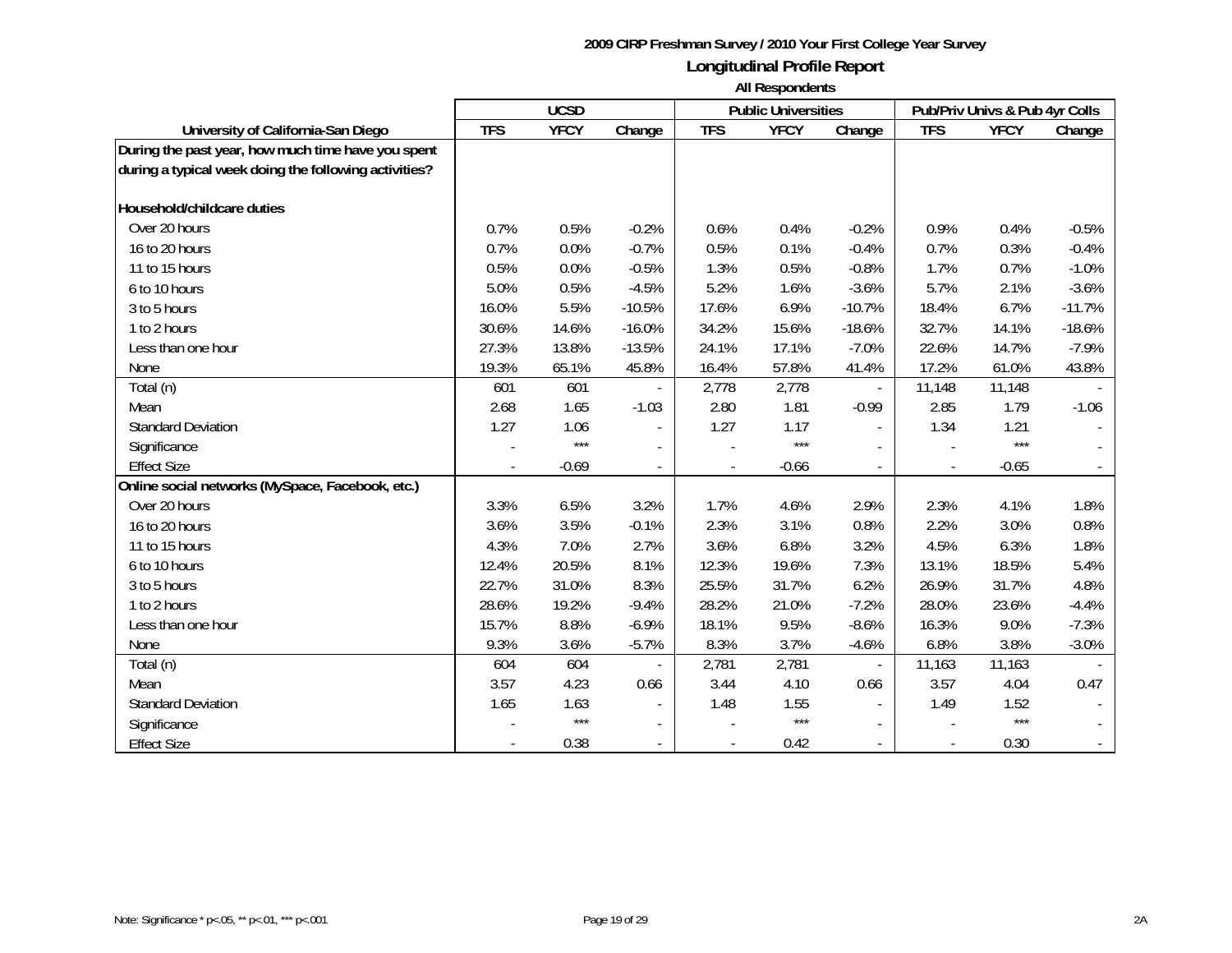|                                                                     | <b>UCSD</b> |               | <b>Public Universities</b> |                |               | Pub/Priv Univs & Pub 4yr Colls |                |               |                |
|---------------------------------------------------------------------|-------------|---------------|----------------------------|----------------|---------------|--------------------------------|----------------|---------------|----------------|
| University of California-San Diego                                  | <b>TFS</b>  | <b>YFCY</b>   | Change                     | <b>TFS</b>     | <b>YFCY</b>   | Change                         | <b>TFS</b>     | <b>YFCY</b>   | Change         |
| How often in the past year did you:                                 |             |               |                            |                |               |                                |                |               |                |
| Ask questions in class                                              |             |               |                            |                |               |                                |                |               |                |
| Frequently                                                          | 46.8%       | 12.3%         | $-34.5%$                   | 55.6%          | 20.7%         | $-34.9%$                       | 57.3%          | 30.9%         | $-26.4%$       |
| Occasionally                                                        | 47.6%       | 55.7%         | 8.1%                       | 41.0%          | 60.0%         | 19.0%                          | 39.9%          | 58.2%         | 18.3%          |
| Not at all                                                          | 5.5%        | 32.0%         | 26.5%                      | 3.4%           | 19.3%         | 15.9%                          | 2.8%           | 10.9%         | 8.1%           |
| Total (n)                                                           | 634         | 634           |                            | 2,875          | 2,875         | $\overline{\phantom{a}}$       | 11,576         | 11,576        |                |
| Mean                                                                | 2.41        | 1.80          | $-0.61$                    | 2.52           | 2.01          | $-0.51$                        | 2.55           | 2.20          | $-0.35$        |
| <b>Standard Deviation</b>                                           | 0.59        | 0.64          |                            | 0.56           | 0.63          | $\sim$                         | 0.55           | 0.61          |                |
|                                                                     |             | $***$         |                            |                | $***$         |                                |                | $***$         |                |
| Significance                                                        |             |               | $\overline{\phantom{a}}$   |                |               |                                |                |               |                |
| <b>Effect Size</b><br>Support your opinions with a logical argument |             | $-0.89$       | $\blacksquare$             |                | $-0.76$       | $\omega$                       | $\blacksquare$ | $-0.53$       |                |
|                                                                     |             |               |                            |                |               |                                |                |               |                |
| Frequently                                                          | 62.1%       | 40.0%         | $-22.1%$                   | 64.2%          | 43.2%         | $-21.0%$                       | 63.3%          | 46.8%         | $-16.5%$       |
| Occasionally                                                        | 35.7%       | 54.5%         | 18.8%                      | 33.8%          | 50.2%         | 16.4%                          | 34.5%          | 47.8%         | 13.3%          |
| Not at all                                                          | 2.2%        | 5.5%          | 3.3%                       | 1.9%           | 6.6%          | 4.7%                           | 2.2%           | 5.4%          | 3.2%           |
| Total (n)                                                           | 633         | 633           |                            | 2,875          | 2,875         | $\mathcal{L}_{\mathcal{A}}$    | 11,569         | 11,569        |                |
| Mean                                                                | 2.60        | 2.34          | $-0.26$                    | 2.62           | 2.37          | $-0.25$                        | 2.61           | 2.41          | $-0.20$        |
| <b>Standard Deviation</b>                                           | 0.53        | 0.58<br>$***$ |                            | 0.52           | 0.60<br>$***$ | $\blacksquare$                 | 0.53           | 0.59<br>$***$ |                |
| Significance                                                        |             |               | $\overline{\phantom{a}}$   |                |               | $\overline{\phantom{a}}$       |                |               |                |
| <b>Effect Size</b>                                                  |             | $-0.42$       | $\overline{\phantom{a}}$   |                | $-0.40$       | $\mathbb{L}$                   |                | $-0.32$       |                |
| Seek solutions to problems and explain them to others               |             |               |                            |                |               |                                |                |               |                |
| Frequently                                                          | 56.2%       | 36.1%         | $-20.1%$                   | 59.0%          | 40.2%         | $-18.8%$                       | 59.0%          | 42.3%         | $-16.7%$       |
| Occasionally                                                        | 41.6%       | 57.6%         | 16.0%                      | 38.9%          | 54.2%         | 15.3%                          | 39.0%          | 52.7%         | 13.7%          |
| Not at all                                                          | 2.2%        | 6.3%          | 4.1%                       | 2.1%           | 5.6%          | 3.5%                           | 2.1%           | 5.0%          | 2.9%           |
| Total (n)                                                           | 634         | 634           |                            | 2,870          | 2,870         | $\overline{\phantom{a}}$       | 11,538         | 11,538        |                |
| Mean                                                                | 2.54        | 2.30          | $-0.24$                    | 2.57           | 2.35          | $-0.22$                        | 2.57           | 2.37          | $-0.20$        |
| <b>Standard Deviation</b>                                           | 0.54        | 0.58<br>$***$ | $\mathcal{L}$              | 0.54           | 0.58<br>$***$ | $\mathbb{L}$                   | 0.54           | 0.58<br>$***$ |                |
| Significance                                                        |             |               | $\blacksquare$             |                |               | $\sim$                         |                |               |                |
| <b>Effect Size</b>                                                  |             | $-0.37$       |                            |                | $-0.34$       |                                |                | $-0.30$       |                |
| Revise your papers to improve your writing                          |             |               |                            |                |               |                                |                |               |                |
| Frequently                                                          | 45.3%       | 46.1%         | 0.8%                       | 53.4%          | 49.3%         | $-4.1%$                        | 53.4%          | 49.6%         | $-3.8%$        |
| Occasionally                                                        | 47.7%       | 48.3%         | 0.6%                       | 41.6%          | 44.6%         | 3.0%                           | 41.7%          | 45.1%         | 3.4%           |
| Not at all                                                          | 7.0%        | 5.5%          | $-1.5%$                    | 5.0%           | 6.2%          | 1.2%                           | 5.0%           | 5.3%          | 0.3%           |
| Total (n)                                                           | 633         | 633           | $\overline{\phantom{a}}$   | 2,873          | 2,873         | $\bar{\phantom{a}}$            | 11,546         | 11,546        |                |
| Mean                                                                | 2.38        | 2.41          | 0.03                       | 2.48           | 2.43          | $-0.05$                        | 2.48           | 2.44          | $-0.04$        |
| <b>Standard Deviation</b>                                           | 0.61        | 0.59          |                            | 0.59           | 0.61          |                                | 0.59           | 0.59          |                |
| Significance                                                        |             |               |                            |                | $***$         |                                |                | $***$         |                |
| <b>Effect Size</b>                                                  |             | 0.04          | $\overline{\phantom{a}}$   | $\blacksquare$ | $-0.07$       | $\sim$                         |                | $-0.06$       | $\blacksquare$ |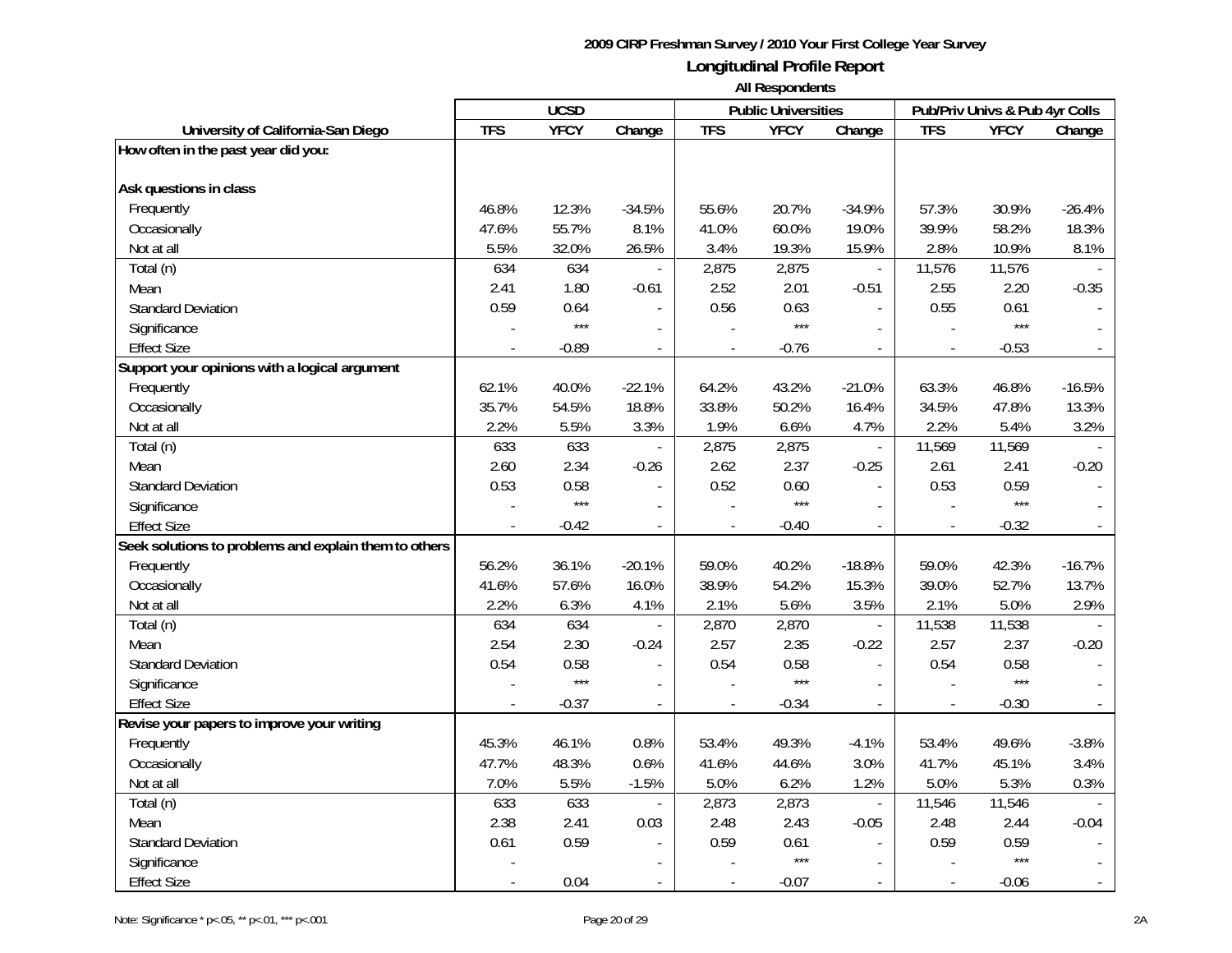**All Respondents**

|                                                        |            | <b>UCSD</b> |                          |                | <b>Public Universities</b> |                             |                          | Pub/Priv Univs & Pub 4yr Colls |                          |
|--------------------------------------------------------|------------|-------------|--------------------------|----------------|----------------------------|-----------------------------|--------------------------|--------------------------------|--------------------------|
| University of California-San Diego                     | <b>TFS</b> | <b>YFCY</b> | Change                   | <b>TFS</b>     | <b>YFCY</b>                | Change                      | <b>TFS</b>               | <b>YFCY</b>                    | Change                   |
| How often in the past year did you:                    |            |             |                          |                |                            |                             |                          |                                |                          |
|                                                        |            |             |                          |                |                            |                             |                          |                                |                          |
| Evaluate the quality or reliability of information you |            |             |                          |                |                            |                             |                          |                                |                          |
| received                                               |            |             |                          |                |                            |                             |                          |                                |                          |
| Frequently                                             | 41.3%      | 37.6%       | $-3.7%$                  | 42.5%          | 40.8%                      | $-1.7%$                     | 42.2%                    | 39.9%                          | $-2.3%$                  |
| Occasionally                                           | 54.4%      | 55.9%       | 1.5%                     | 52.8%          | 53.2%                      | 0.4%                        | 53.6%                    | 54.7%                          | 1.1%                     |
| Not at all                                             | 4.3%       | 6.5%        | 2.2%                     | 4.7%           | 5.9%                       | 1.2%                        | 4.3%                     | 5.4%                           | 1.1%                     |
| Total (n)                                              | 630        | 630         | $\overline{\phantom{a}}$ | 2,868          | 2,868                      | $\mathcal{L}_{\mathcal{A}}$ | 11,548                   | 11,548                         |                          |
| Mean                                                   | 2.37       | 2.31        | $-0.06$                  | 2.38           | 2.35                       | $-0.03$                     | 2.38                     | 2.35                           | $-0.03$                  |
| <b>Standard Deviation</b>                              | 0.57       | 0.59        |                          | 0.57           | 0.59                       | $\sim$                      | 0.57                     | 0.58                           |                          |
| Significance                                           |            | $\star$     | $\blacksquare$           |                | $\star$                    | $\overline{\phantom{a}}$    |                          | $***$                          |                          |
| <b>Effect Size</b>                                     |            | $-0.09$     | $\bar{a}$                |                | $-0.04$                    |                             |                          | $-0.04$                        |                          |
| Take a risk because you felt you had more to gain      |            |             |                          |                |                            |                             |                          |                                |                          |
| Frequently                                             | 34.2%      | 23.4%       | $-10.8%$                 | 32.9%          | 23.9%                      | $-9.0%$                     | 36.4%                    | 27.3%                          | $-9.1%$                  |
| Occasionally                                           | 57.7%      | 65.8%       | 8.1%                     | 60.4%          | 64.6%                      | 4.2%                        | 57.8%                    | 61.8%                          | 4.0%                     |
| Not at all                                             | 8.1%       | 10.8%       | 2.7%                     | 6.7%           | 11.5%                      | 4.8%                        | 5.8%                     | 10.8%                          | 5.0%                     |
| Total (n)                                              | 629        | 629         | $\overline{\phantom{a}}$ | 2,865          | 2,865                      | $\equiv$                    | 11,548                   | 11,548                         |                          |
| Mean                                                   | 2.26       | 2.13        | $-0.13$                  | 2.26           | 2.12                       | $-0.14$                     | 2.31                     | 2.17                           | $-0.14$                  |
| <b>Standard Deviation</b>                              | 0.60       | 0.57        | $\bar{a}$                | 0.57           | 0.58                       | $\Box$                      | 0.57                     | 0.60                           |                          |
| Significance                                           |            | $***$       | $\blacksquare$           |                | $***$                      | $\overline{\phantom{a}}$    | $\overline{\phantom{a}}$ | $***$                          |                          |
| <b>Effect Size</b>                                     |            | $-0.19$     |                          |                | $-0.20$                    | $\overline{a}$              |                          | $-0.20$                        |                          |
| Seek alternative solutions to a problem                |            |             |                          |                |                            |                             |                          |                                |                          |
| Frequently                                             | 46.8%      | 33.1%       | $-13.7%$                 | 45.5%          | 32.9%                      | $-12.6%$                    | 45.7%                    | 34.6%                          | $-11.1%$                 |
| Occasionally                                           | 51.3%      | 61.7%       | 10.4%                    | 52.6%          | 62.1%                      | 9.5%                        | 52.2%                    | 60.8%                          | 8.6%                     |
| Not at all                                             | 1.9%       | 5.2%        | 3.3%                     | 2.0%           | 5.0%                       | 3.0%                        | 2.1%                     | 4.6%                           | 2.5%                     |
| Total (n)                                              | 632        | 632         | $\bar{a}$                | 2,862          | 2,862                      | $\Box$                      | 11,530                   | 11,530                         |                          |
| Mean                                                   | 2.45       | 2.28        | $-0.17$                  | 2.44           | 2.28                       | $-0.16$                     | 2.44                     | 2.30                           | $-0.14$                  |
| <b>Standard Deviation</b>                              | 0.53       | 0.55        | $\bar{a}$                | 0.53           | 0.55                       |                             | 0.54                     | 0.55                           |                          |
| Significance                                           |            | $***$       | $\bar{a}$                |                | $***$                      | $\sim$                      |                          | $***$                          |                          |
| <b>Effect Size</b>                                     | $\sim$     | $-0.27$     | $\overline{\phantom{a}}$ | $\overline{a}$ | $-0.24$                    | $\blacksquare$              | $\overline{a}$           | $-0.22$                        |                          |
| Look up scientific research articles and resources     |            |             |                          |                |                            |                             |                          |                                |                          |
| Frequently                                             | 26.9%      | 22.7%       | $-4.2%$                  | 25.6%          | 30.6%                      | 5.0%                        | 23.9%                    | 30.1%                          | 6.2%                     |
| Occasionally                                           | 54.3%      | 57.0%       | 2.7%                     | 54.3%          | 55.6%                      | 1.3%                        | 54.3%                    | 54.8%                          | 0.5%                     |
| Not at all                                             | 18.8%      | 20.2%       | 1.4%                     | 20.1%          | 13.8%                      | $-6.3%$                     | 21.8%                    | 15.1%                          | $-6.7%$                  |
| Total (n)                                              | 633        | 633         | ä,                       | 2,871          | 2,871                      | $\Box$                      | 11,519                   | 11,519                         |                          |
| Mean                                                   | 2.08       | 2.03        | $-0.05$                  | 2.05           | 2.17                       | 0.12                        | 2.02                     | 2.15                           | 0.13                     |
| <b>Standard Deviation</b>                              | 0.67       | 0.66        | $\blacksquare$           | 0.67           | 0.65                       | $\overline{\phantom{a}}$    | 0.68                     | 0.66                           |                          |
| Significance                                           |            |             |                          |                | $***$                      | $\blacksquare$              |                          | $***$                          | $\overline{\phantom{a}}$ |
| <b>Effect Size</b>                                     |            | $-0.06$     | $\bar{a}$                | $\blacksquare$ | 0.15                       |                             |                          | 0.16                           | $\overline{\phantom{a}}$ |

Note: Significance \* p<.05, \*\* p<.01, \*\*\* p<.001 2A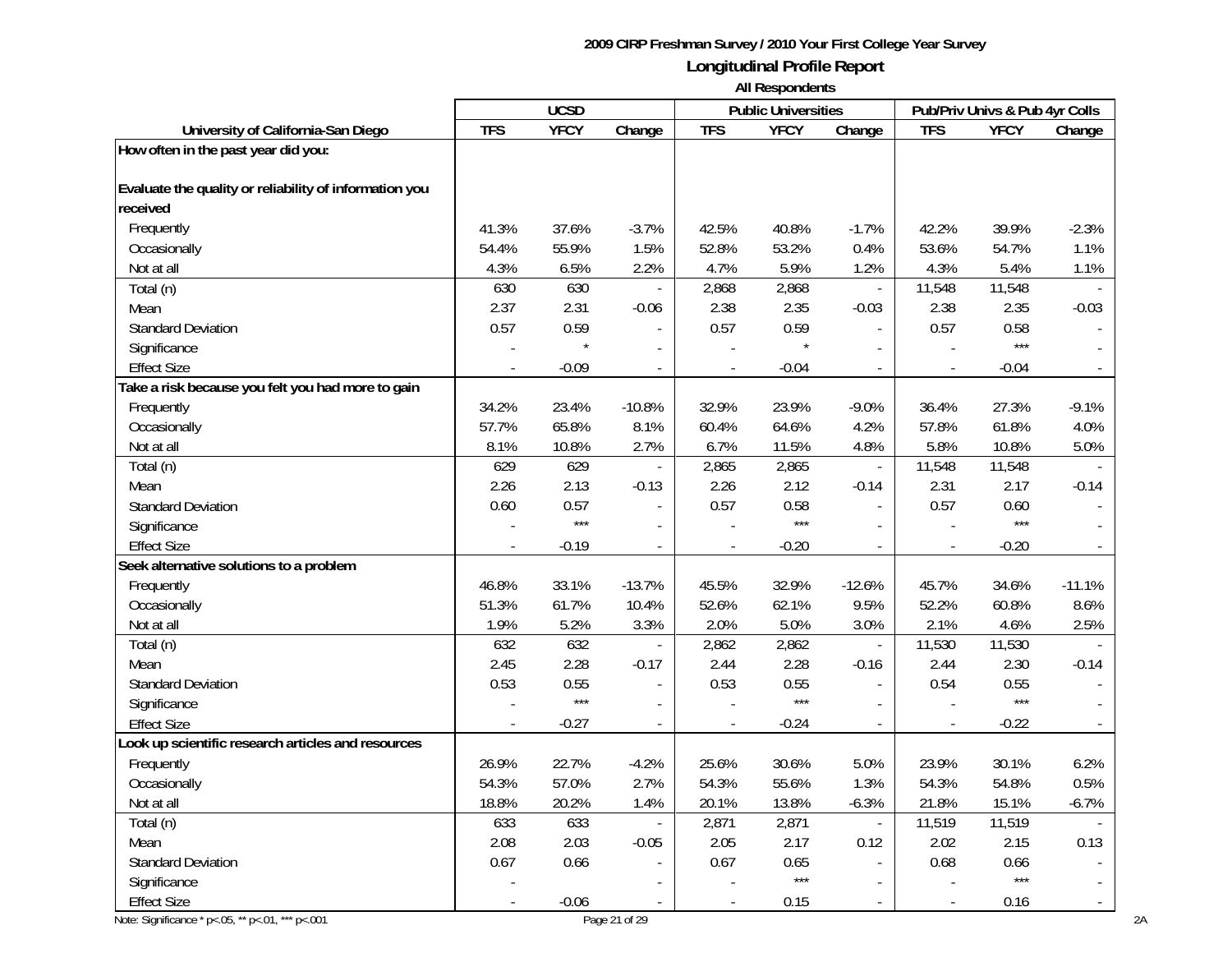|                                                        |            | <b>UCSD</b> |                          |            | <b>Public Universities</b> |                          |                          | Pub/Priv Univs & Pub 4yr Colls |         |
|--------------------------------------------------------|------------|-------------|--------------------------|------------|----------------------------|--------------------------|--------------------------|--------------------------------|---------|
| University of California-San Diego                     | <b>TFS</b> | <b>YFCY</b> | Change                   | <b>TFS</b> | <b>YFCY</b>                | Change                   | <b>TFS</b>               | <b>YFCY</b>                    | Change  |
| How often in the past year did you:                    |            |             |                          |            |                            |                          |                          |                                |         |
| Explore topics on your own, even though it was not     |            |             |                          |            |                            |                          |                          |                                |         |
| required for a class                                   |            |             |                          |            |                            |                          |                          |                                |         |
| Frequently                                             | 35.8%      | 27.3%       | $-8.5%$                  | 34.2%      | 29.6%                      | $-4.6%$                  | 32.9%                    | 28.6%                          | $-4.3%$ |
| Occasionally                                           | 52.0%      | 54.2%       | 2.2%                     | 52.8%      | 56.7%                      | 3.9%                     | 53.6%                    | 57.0%                          | 3.4%    |
| Not at all                                             | 12.2%      | 18.4%       | 6.2%                     | 13.0%      | 13.8%                      | 0.8%                     | 13.5%                    | 14.4%                          | 0.9%    |
| Total (n)                                              | 629        | 629         | $\overline{\phantom{a}}$ | 2,864      | 2,864                      | $\blacksquare$           | 11,527                   | 11,527                         |         |
| Mean                                                   | 2.24       | 2.09        | $-0.15$                  | 2.21       | 2.16                       | $-0.05$                  | 2.19                     | 2.14                           | $-0.05$ |
| <b>Standard Deviation</b>                              | 0.65       | 0.67        |                          | 0.65       | 0.64                       | $\blacksquare$           | 0.65                     | 0.64                           |         |
| Significance                                           |            | $***$       | $\overline{\phantom{a}}$ |            | $***$                      | $\blacksquare$           |                          | $***$                          |         |
| <b>Effect Size</b>                                     |            | $-0.20$     | $\overline{\phantom{a}}$ |            | $-0.07$                    | $\blacksquare$           |                          | $-0.07$                        |         |
| Accept mistakes as part of the learning process        |            |             |                          |            |                            |                          |                          |                                |         |
| Frequently                                             | 57.1%      | 47.2%       | $-9.9%$                  | 53.8%      | 48.2%                      | $-5.6%$                  | 52.2%                    | 45.9%                          | $-6.3%$ |
| Occasionally                                           | 40.6%      | 49.6%       | 9.0%                     | 44.1%      | 48.8%                      | 4.7%                     | 45.5%                    | 51.1%                          | 5.6%    |
| Not at all                                             | 2.4%       | 3.2%        | 0.8%                     | 2.2%       | 3.1%                       | 0.9%                     | 2.3%                     | 3.0%                           | 0.7%    |
| Total (n)                                              | 631        | 631         | $\overline{\phantom{a}}$ | 2,867      | 2,867                      | $\overline{\phantom{a}}$ | 11,525                   | 11,525                         |         |
| Mean                                                   | 2.55       | 2.44        | $-0.11$                  | 2.52       | 2.45                       | $-0.07$                  | 2.50                     | 2.43                           | $-0.07$ |
| <b>Standard Deviation</b>                              | 0.54       | 0.56        | $\overline{\phantom{a}}$ | 0.54       | 0.56                       | $\overline{\phantom{a}}$ | 0.54                     | 0.55                           |         |
| Significance                                           |            | $***$       | $\overline{a}$           |            | $***$                      |                          |                          | $***$                          |         |
| <b>Effect Size</b>                                     |            | $-0.17$     | $\overline{a}$           |            | $-0.11$                    | $\blacksquare$           |                          | $-0.11$                        |         |
| Seek feedback on your academic work                    |            |             |                          |            |                            |                          |                          |                                |         |
| Frequently                                             | 47.1%      | 36.6%       | $-10.5%$                 | 51.5%      | 41.7%                      | $-9.8%$                  | 52.1%                    | 43.0%                          | $-9.1%$ |
| Occasionally                                           | 46.6%      | 55.3%       | 8.7%                     | 43.3%      | 51.8%                      | 8.5%                     | 43.2%                    | 51.8%                          | 8.6%    |
| Not at all                                             | 6.4%       | 8.1%        | 1.7%                     | 5.2%       | 6.4%                       | 1.2%                     | 4.7%                     | 5.1%                           | 0.4%    |
| Total (n)                                              | 629        | 629         | $\overline{\phantom{a}}$ | 2,870      | 2,870                      | $\overline{\phantom{a}}$ | 11,531                   | 11,531                         |         |
| Mean                                                   | 2.41       | 2.28        | $-0.13$                  | 2.46       | 2.35                       | $-0.11$                  | 2.47                     | 2.38                           | $-0.09$ |
| <b>Standard Deviation</b>                              | 0.61       | 0.61        | $\blacksquare$           | 0.59       | 0.60                       | $\overline{\phantom{a}}$ | 0.59                     | 0.58                           |         |
| Significance                                           |            | $***$       | $\overline{a}$           |            | $***$                      | $\mathbf{r}$             |                          | $***$                          |         |
| <b>Effect Size</b>                                     |            | $-0.18$     | $\frac{1}{2}$            |            | $-0.15$                    | $\blacksquare$           |                          | $-0.13$                        |         |
| Take notes during class                                |            |             |                          |            |                            |                          |                          |                                |         |
| Frequently                                             | 70.1%      | 81.7%       | 11.6%                    | 74.2%      | 84.1%                      | 9.9%                     | 75.5%                    | 81.1%                          | 5.6%    |
| Occasionally                                           | 25.6%      | 16.7%       | $-8.9%$                  | 22.2%      | 14.5%                      | $-7.7%$                  | 21.3%                    | 17.6%                          | $-3.7%$ |
| Not at all                                             | 4.3%       | 1.6%        | $-2.7%$                  | 3.6%       | 1.4%                       | $-2.2%$                  | 3.1%                     | 1.3%                           | $-1.8%$ |
| Total (n)                                              | 629        | 629         |                          | 2,866      | 2,866                      | $\overline{\phantom{a}}$ | 11,504                   | 11,504                         |         |
| Mean                                                   | 2.66       | 2.80        | 0.14                     | 2.71       | 2.83                       | 0.12                     | 2.72                     | 2.80                           | 0.08    |
| <b>Standard Deviation</b>                              | 0.56       | 0.44        |                          | 0.53       | 0.41                       | $\overline{\phantom{a}}$ | 0.51                     | 0.43                           |         |
| Significance                                           |            | $***$       |                          |            | $***$                      | $\blacksquare$           |                          | $***$                          |         |
| <b>Effect Size</b>                                     |            | 0.23        |                          |            | 0.21                       |                          | $\overline{\phantom{a}}$ | 0.14                           |         |
| Note: Significance * p <. 05, ** p <. 01, *** p <. 001 |            |             | Page 22 of 29            |            |                            |                          |                          |                                |         |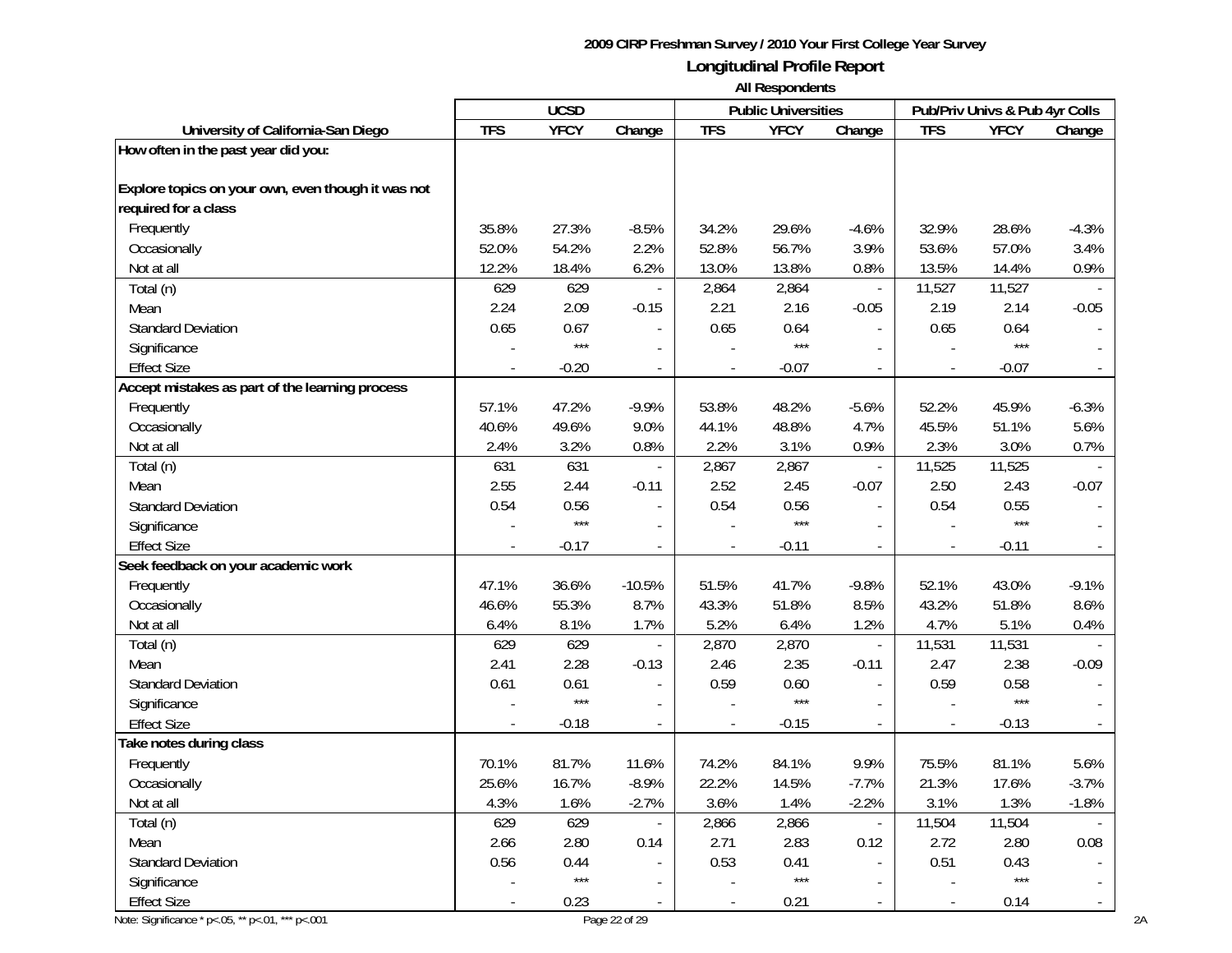|                                                      |            | <b>UCSD</b> |                          |                          | <b>Public Universities</b> |                          |            | Pub/Priv Univs & Pub 4yr Colls |          |
|------------------------------------------------------|------------|-------------|--------------------------|--------------------------|----------------------------|--------------------------|------------|--------------------------------|----------|
| University of California-San Diego                   | <b>TFS</b> | <b>YFCY</b> | Change                   | <b>TFS</b>               | <b>YFCY</b>                | Change                   | <b>TFS</b> | <b>YFCY</b>                    | Change   |
| Indicate the importance to you personally of each of |            |             |                          |                          |                            |                          |            |                                |          |
| the following:                                       |            |             |                          |                          |                            |                          |            |                                |          |
|                                                      |            |             |                          |                          |                            |                          |            |                                |          |
| Becoming accomplished in one of the performing arts  |            |             |                          |                          |                            |                          |            |                                |          |
| (acting, dancing, etc.)                              |            |             |                          |                          |                            |                          |            |                                |          |
| Essential                                            | 5.4%       | 8.5%        | 3.1%                     | 5.2%                     | 7.7%                       | 2.5%                     | 6.7%       | 8.9%                           | 2.2%     |
| Very important                                       | 9.7%       | 16.4%       | 6.7%                     | 8.7%                     | 12.8%                      | 4.1%                     | 8.6%       | 13.0%                          | 4.4%     |
| Somewhat important                                   | 35.5%      | 36.3%       | 0.8%                     | 25.3%                    | 30.2%                      | 4.9%                     | 23.6%      | 28.3%                          | 4.7%     |
| Not important                                        | 49.5%      | 38.8%       | $-10.7%$                 | 60.9%                    | 49.3%                      | $-11.6%$                 | 61.2%      | 49.8%                          | $-11.4%$ |
| Total (n)                                            | 598        | 598         |                          | 2,818                    | 2,818                      | $\mathbf{r}$             | 11,259     | 11,259                         |          |
| Mean                                                 | 1.71       | 1.95        | 0.24                     | 1.58                     | 1.79                       | 0.21                     | 1.61       | 1.81                           | 0.20     |
| <b>Standard Deviation</b>                            | 0.85       | 0.94        | $\overline{a}$           | 0.85                     | 0.94                       | $\mathbf{r}$             | 0.90       | 0.97                           |          |
| Significance                                         |            | $***$       | $\overline{\phantom{a}}$ |                          | $***$                      |                          |            | $***$                          |          |
| <b>Effect Size</b>                                   |            | 0.26        | $\blacksquare$           | $\overline{a}$           | 0.25                       | $\sim$                   | $\sim$     | 0.23                           |          |
| Becoming an authority in my field                    |            |             |                          |                          |                            |                          |            |                                |          |
| Essential                                            | 17.8%      | 22.1%       | 4.3%                     | 16.2%                    | 22.2%                      | 6.0%                     | 18.8%      | 24.1%                          | 5.3%     |
| Very important                                       | 35.8%      | 42.1%       | 6.3%                     | 40.2%                    | 42.4%                      | 2.2%                     | 39.8%      | 42.0%                          | 2.2%     |
| Somewhat important                                   | 36.6%      | 30.0%       | $-6.6%$                  | 35.2%                    | 28.4%                      | $-6.8%$                  | 32.6%      | 27.4%                          | $-5.2%$  |
| Not important                                        | 9.8%       | 5.8%        | $-4.0%$                  | 8.5%                     | 7.0%                       | $-1.5%$                  | 8.8%       | 6.4%                           | $-2.4%$  |
| Total (n)                                            | 601        | 601         |                          | 2,814                    | 2,814                      | $\bar{\phantom{a}}$      | 11,219     | 11,219                         |          |
| Mean                                                 | 2.62       | 2.81        | 0.19                     | 2.64                     | 2.80                       | 0.16                     | 2.69       | 2.84                           | 0.15     |
| <b>Standard Deviation</b>                            | 0.89       | 0.85        |                          | 0.85                     | 0.86                       |                          | 0.88       | 0.86                           |          |
| Significance                                         |            | $***$       |                          |                          | $***$                      |                          |            | $***$                          |          |
| <b>Effect Size</b>                                   |            | 0.20        |                          |                          | 0.17                       |                          |            | 0.16                           |          |
| Obtaining recognition from my colleagues for         |            |             |                          |                          |                            |                          |            |                                |          |
| contributions to my special field                    |            |             |                          |                          |                            |                          |            |                                |          |
| Essential                                            | 16.6%      | 17.6%       | 1.0%                     | 13.7%                    | 17.5%                      | 3.8%                     | 16.1%      | 19.0%                          | 2.9%     |
| Very important                                       | 37.1%      | 43.1%       | 6.0%                     | 38.7%                    | 43.9%                      | 5.2%                     | 39.4%      | 42.8%                          | 3.4%     |
| Somewhat important                                   | 38.1%      | 31.6%       | $-6.5%$                  | 39.0%                    | 30.5%                      | $-8.5%$                  | 35.9%      | 31.1%                          | $-4.8%$  |
| Not important                                        | 8.2%       | 7.7%        | $-0.5%$                  | 8.7%                     | 8.1%                       | $-0.6%$                  | 8.6%       | 7.2%                           | $-1.4%$  |
| Total (n)                                            | 598        | 598         |                          | 2,812                    | 2,812                      | $\overline{\phantom{a}}$ | 11,217     | 11,217                         |          |
| Mean                                                 | 2.62       | 2.71        | 0.09                     | 2.57                     | 2.71                       | 0.14                     | 2.63       | 2.73                           | 0.10     |
| <b>Standard Deviation</b>                            | 0.86       | 0.84        |                          | 0.83                     | 0.85                       |                          | 0.85       | 0.85                           |          |
| Significance                                         |            |             |                          |                          | $***$                      |                          |            | $***$                          |          |
| <b>Effect Size</b>                                   |            | 0.09        | $\blacksquare$           | $\overline{\phantom{a}}$ | 0.15                       |                          |            | 0.11                           |          |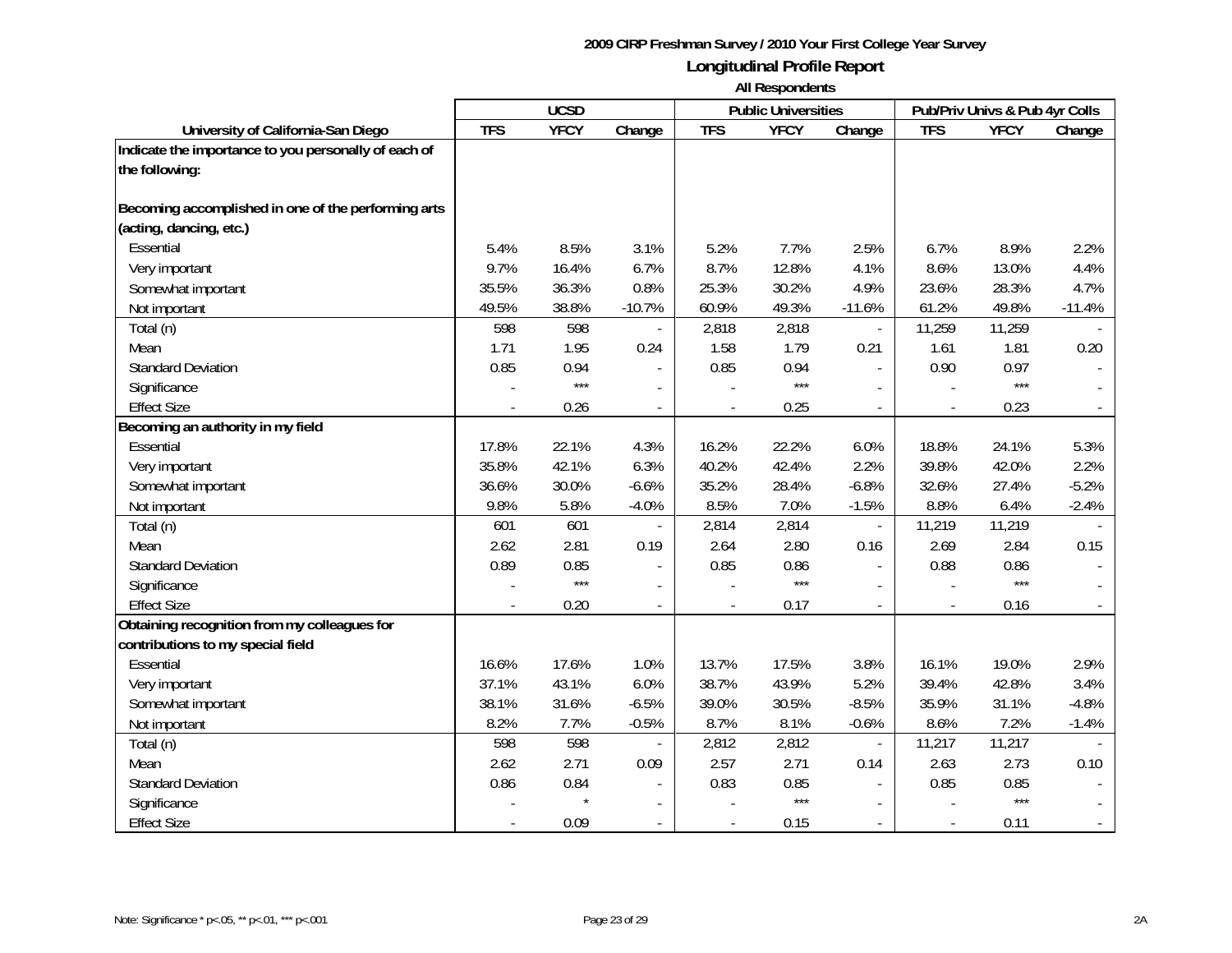|                                                      | <b>UCSD</b> |              |                          |                | <b>Public Universities</b> |                          | Pub/Priv Univs & Pub 4yr Colls |             |         |
|------------------------------------------------------|-------------|--------------|--------------------------|----------------|----------------------------|--------------------------|--------------------------------|-------------|---------|
| University of California-San Diego                   | <b>TFS</b>  | <b>YFCY</b>  | Change                   | <b>TFS</b>     | <b>YFCY</b>                | Change                   | <b>TFS</b>                     | <b>YFCY</b> | Change  |
| Indicate the importance to you personally of each of |             |              |                          |                |                            |                          |                                |             |         |
| the following:                                       |             |              |                          |                |                            |                          |                                |             |         |
|                                                      |             |              |                          |                |                            |                          |                                |             |         |
| Influencing the political structure                  |             |              |                          |                |                            |                          |                                |             |         |
| Essential                                            | 5.2%        | 6.4%         | 1.2%                     | 4.8%           | 6.4%                       | 1.6%                     | 5.8%                           | 7.0%        | 1.2%    |
| Very important                                       | 12.1%       | 17.9%        | 5.8%                     | 12.1%          | 16.5%                      | 4.4%                     | 12.9%                          | 16.0%       | 3.1%    |
| Somewhat important                                   | 39.5%       | 36.7%        | $-2.8%$                  | 39.6%          | 39.1%                      | $-0.5%$                  | 39.0%                          | 40.4%       | 1.4%    |
| Not important                                        | 43.2%       | 39.0%        | $-4.2%$                  | 43.5%          | 38.0%                      | $-5.5%$                  | 42.4%                          | 36.6%       | $-5.8%$ |
| Total (n)                                            | 597         | 597          | $\overline{\phantom{a}}$ | 2,813          | 2,813                      | $\overline{\phantom{a}}$ | 11,214                         | 11,214      |         |
| Mean                                                 | 1.79        | 1.92         | 0.13                     | 1.78           | 1.91                       | 0.13                     | 1.82                           | 1.93        | 0.11    |
| <b>Standard Deviation</b>                            | 0.85        | 0.90         |                          | 0.84           | 0.89                       | $\mathbf{r}$             | 0.87                           | 0.90        |         |
| Significance                                         |             | $\star\star$ |                          |                | $***$                      | $\sim$                   |                                | $***$       |         |
| <b>Effect Size</b>                                   |             | 0.14         |                          |                | 0.15                       |                          |                                | 0.12        |         |
| Influencing social values                            |             |              |                          |                |                            |                          |                                |             |         |
| <b>Essential</b>                                     | 9.4%        | 14.8%        | 5.4%                     | 8.3%           | 14.1%                      | 5.8%                     | 10.4%                          | 14.3%       | 3.9%    |
| Very important                                       | 25.2%       | 34.6%        | 9.4%                     | 28.4%          | 34.5%                      | 6.1%                     | 31.2%                          | 36.0%       | 4.8%    |
| Somewhat important                                   | 46.1%       | 35.8%        | $-10.3%$                 | 43.7%          | 37.3%                      | $-6.4%$                  | 41.3%                          | 36.6%       | $-4.7%$ |
| Not important                                        | 19.3%       | 14.8%        | $-4.5%$                  | 19.6%          | 14.1%                      | $-5.5%$                  | 17.2%                          | 13.1%       | $-4.1%$ |
| Total (n)                                            | 595         | 595          |                          | 2,810          | 2,810                      | $\sim$                   | 11,206                         | 11,206      |         |
| Mean                                                 | 2.25        | 2.49         | 0.24                     | 2.25           | 2.49                       | 0.24                     | 2.35                           | 2.51        | 0.16    |
| <b>Standard Deviation</b>                            | 0.87        | 0.92         | $\overline{\phantom{a}}$ | 0.86           | 0.90                       |                          | 0.88                           | 0.89        |         |
| Significance                                         |             | $***$        | $\overline{a}$           |                | $***$                      |                          |                                | $***$       |         |
| <b>Effect Size</b>                                   |             | 0.25         | $\overline{a}$           | $\overline{a}$ | 0.25                       | $\sim$                   | $\overline{a}$                 | 0.17        |         |
| Raising a family                                     |             |              |                          |                |                            |                          |                                |             |         |
| Essential                                            | 39.4%       | 39.7%        | 0.3%                     | 38.4%          | 42.0%                      | 3.6%                     | 43.0%                          | 44.1%       | 1.1%    |
| Very important                                       | 27.9%       | 29.7%        | 1.8%                     | 32.7%          | 30.6%                      | $-2.1%$                  | 32.8%                          | 31.5%       | $-1.3%$ |
| Somewhat important                                   | 22.0%       | 22.5%        | 0.5%                     | 19.7%          | 18.6%                      | $-1.1%$                  | 16.9%                          | 16.5%       | $-0.4%$ |
| Not important                                        | 10.7%       | 8.0%         | $-2.7%$                  | 9.2%           | 8.7%                       | $-0.5%$                  | 7.3%                           | 7.8%        | 0.5%    |
| Total (n)                                            | 599         | 599          |                          | 2,815          | 2,815                      | $\overline{\phantom{a}}$ | 11,231                         | 11,231      |         |
| Mean                                                 | 2.96        | 3.01         | 0.05                     | 3.00           | 3.06                       | 0.06                     | 3.11                           | 3.12        | 0.01    |
| <b>Standard Deviation</b>                            | 1.02        | 0.97         |                          | 0.97           | 0.98                       |                          | 0.94                           | 0.95        |         |
| Significance                                         |             |              |                          |                | $***$                      |                          |                                |             |         |
| <b>Effect Size</b>                                   |             | 0.06         | $\overline{\phantom{a}}$ |                | 0.07                       |                          |                                | 0.01        |         |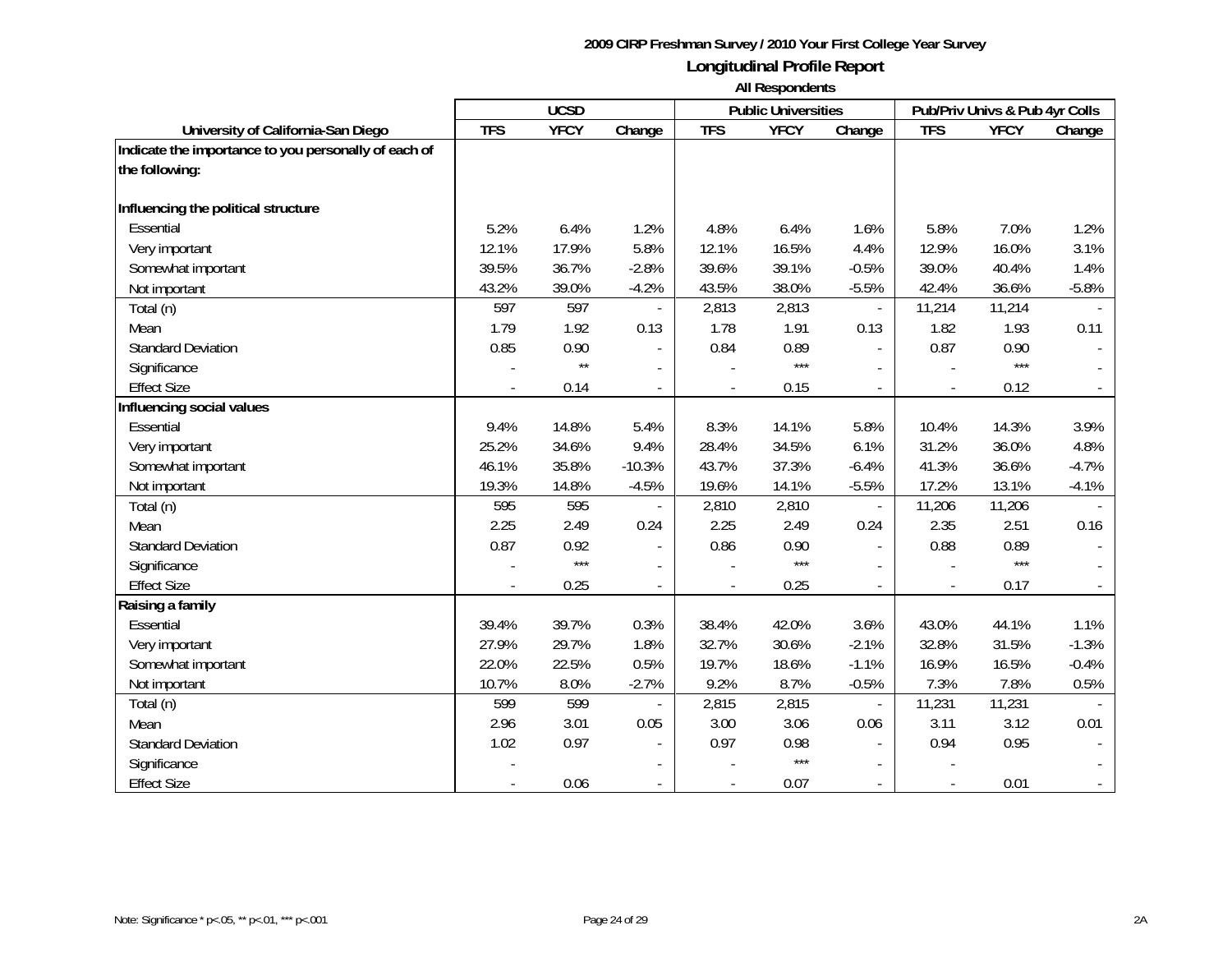|                                                      | <b>UCSD</b> |             |                          |            | <b>Public Universities</b> |                          | Pub/Priv Univs & Pub 4yr Colls |             |         |
|------------------------------------------------------|-------------|-------------|--------------------------|------------|----------------------------|--------------------------|--------------------------------|-------------|---------|
| University of California-San Diego                   | <b>TFS</b>  | <b>YFCY</b> | Change                   | <b>TFS</b> | <b>YFCY</b>                | Change                   | <b>TFS</b>                     | <b>YFCY</b> | Change  |
| Indicate the importance to you personally of each of |             |             |                          |            |                            |                          |                                |             |         |
| the following:                                       |             |             |                          |            |                            |                          |                                |             |         |
|                                                      |             |             |                          |            |                            |                          |                                |             |         |
| Being very well off financially                      |             |             |                          |            |                            |                          |                                |             |         |
| Essential                                            | 42.5%       | 36.8%       | $-5.7%$                  | 34.3%      | 31.0%                      | $-3.3%$                  | 35.9%                          | 31.7%       | $-4.2%$ |
| Very important                                       | 37.0%       | 39.3%       | 2.3%                     | 39.5%      | 39.7%                      | 0.2%                     | 38.3%                          | 38.9%       | 0.6%    |
| Somewhat important                                   | 18.4%       | 22.1%       | 3.7%                     | 23.1%      | 25.9%                      | 2.8%                     | 22.6%                          | 25.6%       | 3.0%    |
| Not important                                        | 2.2%        | 1.8%        | $-0.4%$                  | 3.1%       | 3.4%                       | 0.3%                     | 3.2%                           | 3.8%        | 0.6%    |
| Total (n)                                            | 598         | 598         |                          | 2,816      | 2,816                      | $\overline{\phantom{a}}$ | 11,226                         | 11,226      |         |
| Mean                                                 | 3.20        | 3.11        | $-0.09$                  | 3.05       | 2.98                       | $-0.07$                  | 3.07                           | 2.99        | $-0.08$ |
| <b>Standard Deviation</b>                            | 0.81        | 0.81        |                          | 0.83       | 0.84                       |                          | 0.84                           | 0.85        |         |
| Significance                                         |             | $\star$     |                          |            | $***$                      |                          |                                | ***         |         |
| <b>Effect Size</b>                                   |             | $-0.11$     | $\overline{\phantom{a}}$ |            | $-0.09$                    | $\overline{\phantom{a}}$ |                                | $-0.10$     |         |
| Helping others who are in difficulty                 |             |             |                          |            |                            |                          |                                |             |         |
| Essential                                            | 26.9%       | 30.9%       | 4.0%                     | 25.0%      | 33.4%                      | 8.4%                     | 28.2%                          | 33.9%       | 5.7%    |
| Very important                                       | 41.1%       | 48.3%       | 7.2%                     | 43.5%      | 47.3%                      | 3.8%                     | 42.9%                          | 45.8%       | 2.9%    |
| Somewhat important                                   | 27.9%       | 18.9%       | $-9.0%$                  | 28.5%      | 17.8%                      | $-10.7%$                 | 26.0%                          | 18.6%       | $-7.4%$ |
| Not important                                        | 4.0%        | 1.8%        | $-2.2%$                  | 3.1%       | 1.5%                       | $-1.6%$                  | 2.9%                           | 1.6%        | $-1.3%$ |
| Total (n)                                            | 598         | 598         |                          | 2,813      | 2,813                      |                          | 11,221                         | 11,221      |         |
| Mean                                                 | 2.91        | 3.08        | 0.17                     | 2.90       | 3.13                       | 0.23                     | 2.96                           | 3.12        | 0.16    |
| <b>Standard Deviation</b>                            | 0.84        | 0.75        | $\blacksquare$           | 0.81       | 0.75                       |                          | 0.81                           | 0.76        |         |
| Significance                                         |             | $***$       | $\overline{a}$           |            | $***$                      |                          |                                | ***         |         |
| <b>Effect Size</b>                                   |             | 0.19        |                          |            | 0.28                       | $\overline{a}$           |                                | 0.19        |         |
| Making a theoretical contribution to science         |             |             |                          |            |                            |                          |                                |             |         |
| Essential                                            | 10.9%       | 10.0%       | $-0.9%$                  | 7.1%       | 7.6%                       | 0.5%                     | 6.4%                           | 7.1%        | 0.7%    |
| Very important                                       | 22.6%       | 28.1%       | 5.5%                     | 20.4%      | 20.3%                      | $-0.1%$                  | 16.6%                          | 17.4%       | 0.8%    |
| Somewhat important                                   | 39.0%       | 38.3%       | $-0.7%$                  | 34.2%      | 35.5%                      | 1.3%                     | 32.2%                          | 33.6%       | 1.4%    |
| Not important                                        | 27.6%       | 23.6%       | $-4.0%$                  | 38.3%      | 36.6%                      | $-1.7%$                  | 44.8%                          | 42.0%       | $-2.8%$ |
| Total (n)                                            | 598         | 598         |                          | 2,812      | 2,812                      |                          | 11,194                         | 11,194      |         |
| Mean                                                 | 2.17        | 2.25        | 0.08                     | 1.96       | 1.99                       | 0.03                     | 1.85                           | 1.90        | 0.05    |
| <b>Standard Deviation</b>                            | 0.95        | 0.93        |                          | 0.93       | 0.93                       |                          | 0.92                           | 0.93        |         |
| Significance                                         |             | $\star$     |                          |            |                            |                          |                                | ***         |         |
| <b>Effect Size</b>                                   |             | 0.08        | $\sim$                   |            | 0.03                       |                          |                                | 0.05        |         |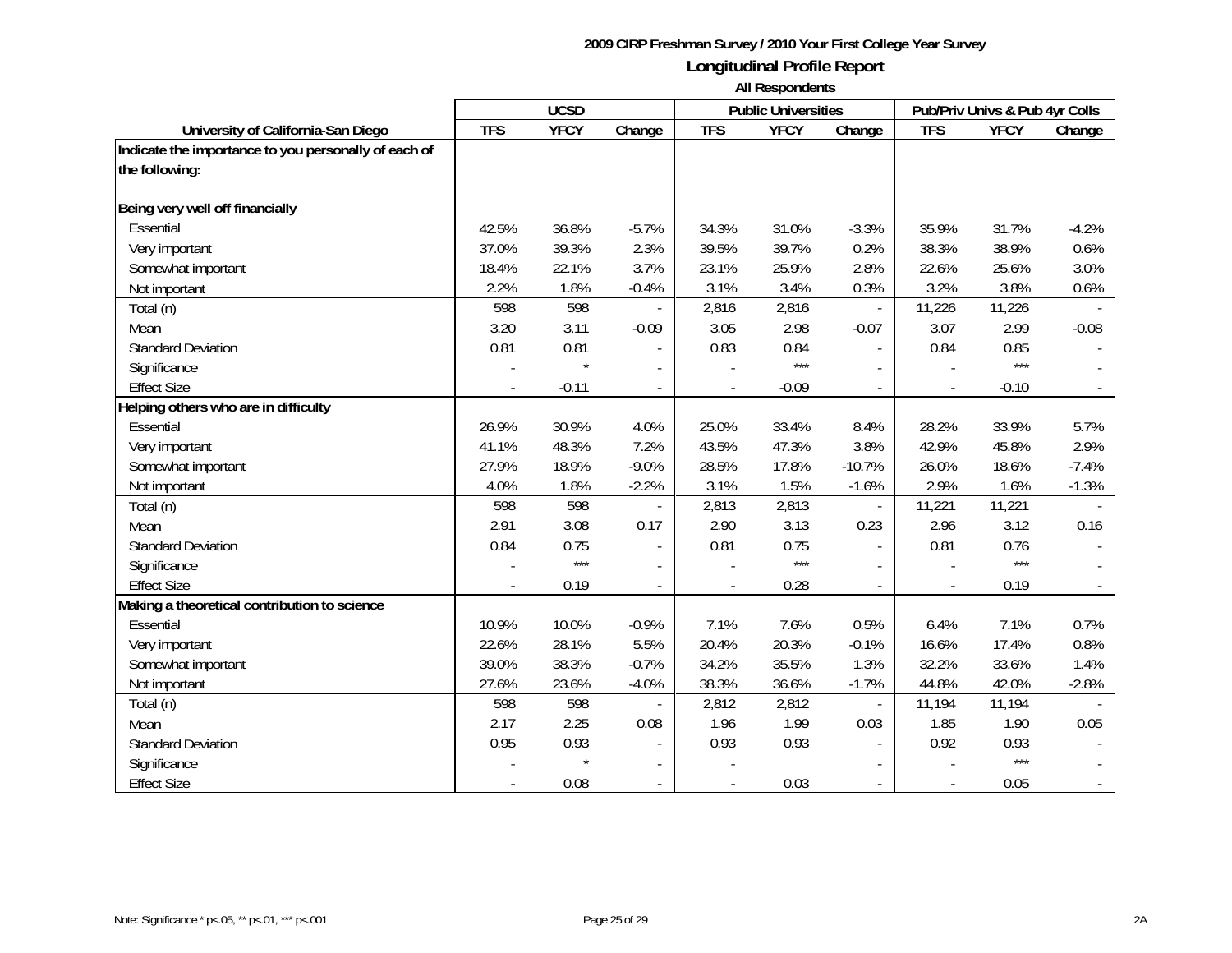|                                                      | <b>UCSD</b> |             |                          |                | <b>Public Universities</b> |                          | Pub/Priv Univs & Pub 4yr Colls |             |          |
|------------------------------------------------------|-------------|-------------|--------------------------|----------------|----------------------------|--------------------------|--------------------------------|-------------|----------|
| University of California-San Diego                   | <b>TFS</b>  | <b>YFCY</b> | Change                   | <b>TFS</b>     | <b>YFCY</b>                | Change                   | <b>TFS</b>                     | <b>YFCY</b> | Change   |
| Indicate the importance to you personally of each of |             |             |                          |                |                            |                          |                                |             |          |
| the following:                                       |             |             |                          |                |                            |                          |                                |             |          |
|                                                      |             |             |                          |                |                            |                          |                                |             |          |
| Writing original works (poems, novels etc.)          |             |             |                          |                |                            |                          |                                |             |          |
| Essential                                            | 3.8%        | 6.5%        | 2.7%                     | 5.2%           | 7.1%                       | 1.9%                     | 5.6%                           | 7.5%        | 1.9%     |
| Very important                                       | 8.7%        | 15.0%       | 6.3%                     | 7.5%           | 13.4%                      | 5.9%                     | 9.1%                           | 13.3%       | 4.2%     |
| Somewhat important                                   | 29.2%       | 32.8%       | 3.6%                     | 23.6%          | 29.3%                      | 5.7%                     | 22.4%                          | 28.8%       | 6.4%     |
| Not important                                        | 58.3%       | 45.7%       | $-12.6%$                 | 63.7%          | 50.2%                      | $-13.5%$                 | 62.8%                          | 50.3%       | $-12.5%$ |
| Total (n)                                            | 600         | 600         |                          | 2,813          | 2,813                      | $\overline{\phantom{a}}$ | 11,205                         | 11,205      |          |
| Mean                                                 | 1.58        | 1.82        | 0.24                     | 1.54           | 1.77                       | 0.23                     | 1.58                           | 1.78        | 0.20     |
| <b>Standard Deviation</b>                            | 0.80        | 0.91        |                          | 0.84           | 0.93                       |                          | 0.87                           | 0.94        |          |
| Significance                                         |             | $***$       |                          |                | $***$                      |                          |                                | $***$       |          |
| <b>Effect Size</b>                                   |             | 0.27        | $\blacksquare$           |                | 0.28                       | $\blacksquare$           |                                | 0.24        |          |
| Creating artistic works (painting, sculpture, etc.)  |             |             |                          |                |                            |                          |                                |             |          |
| Essential                                            | 4.5%        | 6.5%        | 2.0%                     | 4.6%           | 6.4%                       | 1.8%                     | 5.1%                           | 6.6%        | 1.5%     |
| Very important                                       | 9.5%        | 14.5%       | 5.0%                     | 8.6%           | 12.1%                      | 3.5%                     | 8.2%                           | 12.6%       | 4.4%     |
| Somewhat important                                   | 26.0%       | 33.7%       | 7.7%                     | 23.1%          | 28.1%                      | 5.0%                     | 21.5%                          | 26.0%       | 4.5%     |
| Not important                                        | 59.9%       | 45.2%       | $-14.7%$                 | 63.7%          | 53.5%                      | $-10.2%$                 | 65.3%                          | 54.8%       | $-10.5%$ |
| Total (n)                                            | 599         | 599         |                          | 2,813          | 2,813                      |                          | 11,200                         | 11,200      |          |
| Mean                                                 | 1.59        | 1.82        | 0.23                     | 1.54           | 1.71                       | 0.17                     | 1.53                           | 1.71        | 0.18     |
| <b>Standard Deviation</b>                            | 0.84        | 0.91        |                          | 0.83           | 0.91                       | $\overline{a}$           | 0.85                           | 0.93        |          |
| Significance                                         |             | $***$       | $\overline{\phantom{a}}$ |                | $***$                      |                          |                                | $***$       |          |
| <b>Effect Size</b>                                   |             | 0.25        |                          |                | 0.21                       |                          |                                | 0.21        |          |
| Becoming successful in a business of my own          |             |             |                          |                |                            |                          |                                |             |          |
| Essential                                            | 15.1%       | 17.3%       | 2.2%                     | 11.8%          | 12.5%                      | 0.7%                     | 14.2%                          | 14.0%       | $-0.2%$  |
| Very important                                       | 22.8%       | 26.5%       | 3.7%                     | 20.8%          | 23.3%                      | 2.5%                     | 22.2%                          | 24.3%       | 2.1%     |
| Somewhat important                                   | 34.2%       | 36.0%       | 1.8%                     | 33.7%          | 35.7%                      | 2.0%                     | 30.6%                          | 33.5%       | 2.9%     |
| Not important                                        | 28.0%       | 20.3%       | $-7.7%$                  | 33.7%          | 28.6%                      | $-5.1%$                  | 33.1%                          | 28.2%       | $-4.9%$  |
| Total (n)                                            | 597         | 597         |                          | 2,810          | 2,810                      |                          | 11,187                         | 11,187      |          |
| Mean                                                 | 2.25        | 2.41        | 0.16                     | 2.11           | 2.20                       | 0.09                     | 2.17                           | 2.24        | 0.07     |
| <b>Standard Deviation</b>                            | 1.02        | 1.00        |                          | 1.00           | 0.99                       | $\sim$                   | 1.04                           | 1.01        |          |
| Significance                                         |             | $***$       |                          |                | $***$                      |                          |                                | $***$       |          |
| <b>Effect Size</b>                                   |             | 0.16        | $\blacksquare$           | $\overline{a}$ | 0.10                       |                          |                                | 0.07        |          |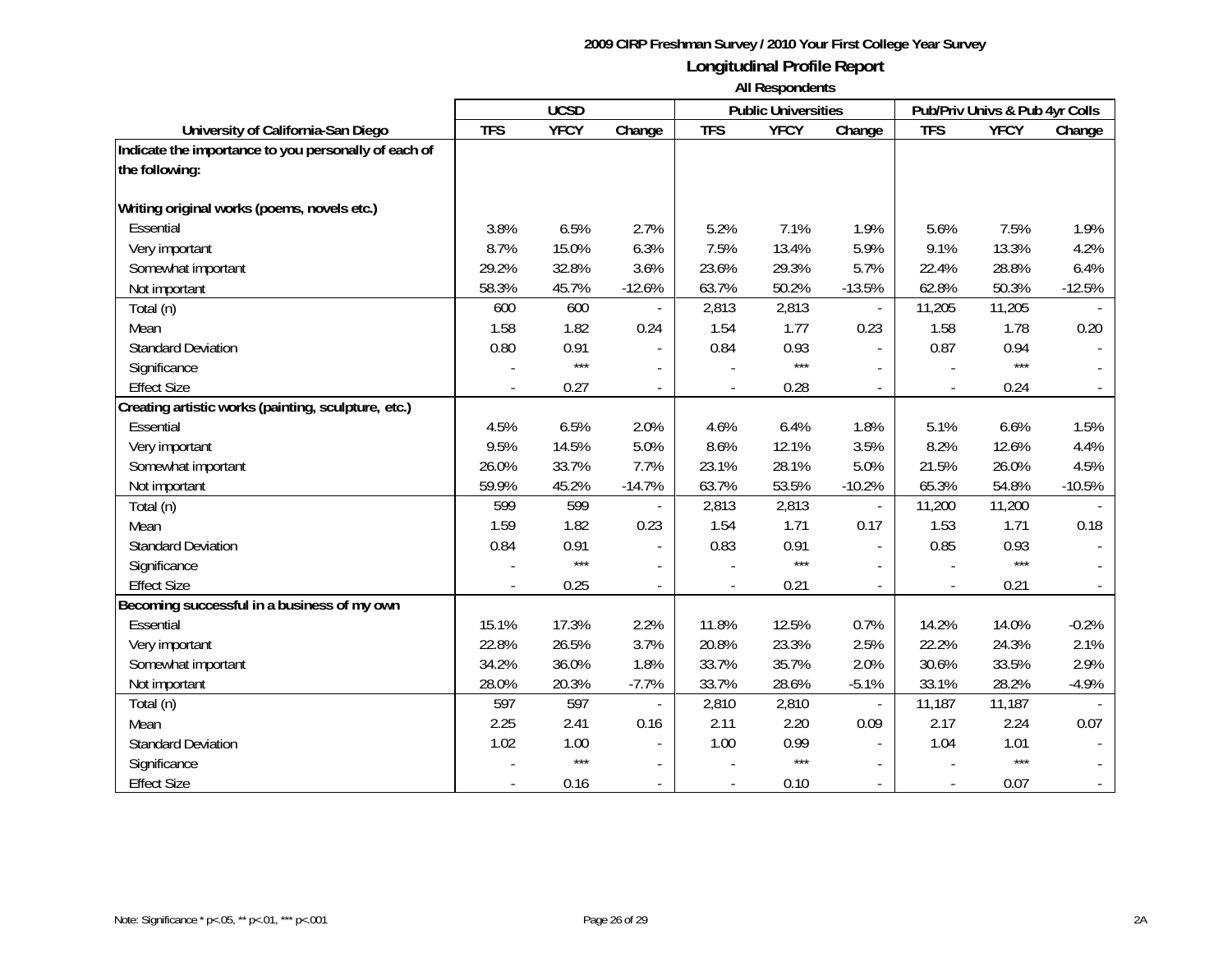|                                                      | <b>UCSD</b> |              |                |            | <b>Public Universities</b> |                          | Pub/Priv Univs & Pub 4yr Colls |             |         |
|------------------------------------------------------|-------------|--------------|----------------|------------|----------------------------|--------------------------|--------------------------------|-------------|---------|
| University of California-San Diego                   | <b>TFS</b>  | <b>YFCY</b>  | Change         | <b>TFS</b> | <b>YFCY</b>                | Change                   | <b>TFS</b>                     | <b>YFCY</b> | Change  |
| Indicate the importance to you personally of each of |             |              |                |            |                            |                          |                                |             |         |
| the following:                                       |             |              |                |            |                            |                          |                                |             |         |
|                                                      |             |              |                |            |                            |                          |                                |             |         |
| Becoming involved in programs to clean up the        |             |              |                |            |                            |                          |                                |             |         |
| environment                                          |             |              |                |            |                            |                          |                                |             |         |
| Essential                                            | 10.0%       | 10.7%        | 0.7%           | 7.9%       | 9.0%                       | 1.1%                     | 7.7%                           | 8.8%        | 1.1%    |
| Very important                                       | 23.9%       | 29.3%        | 5.4%           | 21.4%      | 24.3%                      | 2.9%                     | 20.3%                          | 24.2%       | 3.9%    |
| Somewhat important                                   | 46.8%       | 44.1%        | $-2.7%$        | 47.3%      | 47.0%                      | $-0.3%$                  | 46.9%                          | 46.6%       | $-0.3%$ |
| Not important                                        | 19.2%       | 15.9%        | $-3.3%$        | 23.5%      | 19.7%                      | $-3.8%$                  | 25.1%                          | 20.4%       | $-4.7%$ |
| Total (n)                                            | 598         | 598          |                | 2,810      | 2,810                      |                          | 11,195                         | 11,195      |         |
| Mean                                                 | 2.25        | 2.35         | 0.10           | 2.14       | 2.23                       | 0.09                     | 2.11                           | 2.21        | 0.10    |
| <b>Standard Deviation</b>                            | 0.88        | 0.87         |                | 0.86       | 0.87                       |                          | 0.87                           | 0.87        |         |
| Significance                                         |             | $\star\star$ |                |            | ***                        | $\mathbf{r}$             |                                | $***$       |         |
| <b>Effect Size</b>                                   |             | 0.11         | $\overline{a}$ |            | 0.11                       | $\mathcal{L}$            |                                | 0.12        | $\sim$  |
| Developing a meaningful philosophy of life           |             |              |                |            |                            |                          |                                |             |         |
| Essential                                            | 22.7%       | 29.4%        | 6.7%           | 18.4%      | 26.9%                      | 8.5%                     | 19.6%                          | 25.1%       | 5.5%    |
| Very important                                       | 31.4%       | 33.9%        | 2.5%           | 30.7%      | 31.8%                      | 1.1%                     | 30.3%                          | 32.2%       | 1.9%    |
| Somewhat important                                   | 30.8%       | 26.4%        | $-4.4%$        | 32.3%      | 29.0%                      | $-3.3%$                  | 31.9%                          | 29.3%       | $-2.6%$ |
| Not important                                        | 15.1%       | 10.2%        | $-4.9%$        | 18.5%      | 12.3%                      | $-6.2%$                  | 18.2%                          | 13.4%       | $-4.8%$ |
| Total (n)                                            | 598         | 598          |                | 2,808      | 2,808                      | $\overline{\phantom{a}}$ | 11,194                         | 11,194      |         |
| Mean                                                 | 2.62        | 2.83         | 0.21           | 2.49       | 2.73                       | 0.24                     | 2.51                           | 2.69        | 0.18    |
| <b>Standard Deviation</b>                            | 1.00        | 0.97         |                | 0.99       | 0.99                       | $\sim$                   | 1.00                           | 0.99        |         |
| Significance                                         |             | $***$        |                |            | $***$                      | $\overline{\phantom{a}}$ |                                | $***$       |         |
| <b>Effect Size</b>                                   |             | 0.20         |                |            | 0.23                       |                          |                                | 0.17        |         |
| Participating in a community action program          |             |              |                |            |                            |                          |                                |             |         |
| Essential                                            | 9.2%        | 12.4%        | 3.2%           | 6.4%       | 11.6%                      | 5.2%                     | 8.2%                           | 11.7%       | 3.5%    |
| Very important                                       | 22.0%       | 28.5%        | 6.5%           | 22.5%      | 29.0%                      | 6.5%                     | 24.6%                          | 29.1%       | 4.5%    |
| Somewhat important                                   | 48.4%       | 40.4%        | $-8.0%$        | 48.5%      | 42.2%                      | $-6.3%$                  | 45.4%                          | 42.5%       | $-2.9%$ |
| Not important                                        | 20.4%       | 18.7%        | $-1.7%$        | 22.7%      | 17.2%                      | $-5.5%$                  | 21.8%                          | 16.7%       | $-5.1%$ |
| Total (n)                                            | 599         | 599          |                | 2,806      | 2,806                      | $\Box$                   | 11,186                         | 11,186      |         |
| Mean                                                 | 2.20        | 2.35         | 0.15           | 2.13       | 2.35                       | 0.22                     | 2.19                           | 2.36        | 0.17    |
| <b>Standard Deviation</b>                            | 0.87        | 0.92         |                | 0.83       | 0.90                       | $\sim$                   | 0.87                           | 0.89        |         |
| Significance                                         |             | $***$        |                |            | $***$                      | $\overline{\phantom{a}}$ |                                | $***$       |         |
| <b>Effect Size</b>                                   |             | 0.16         | $\overline{a}$ |            | 0.24                       |                          |                                | 0.18        |         |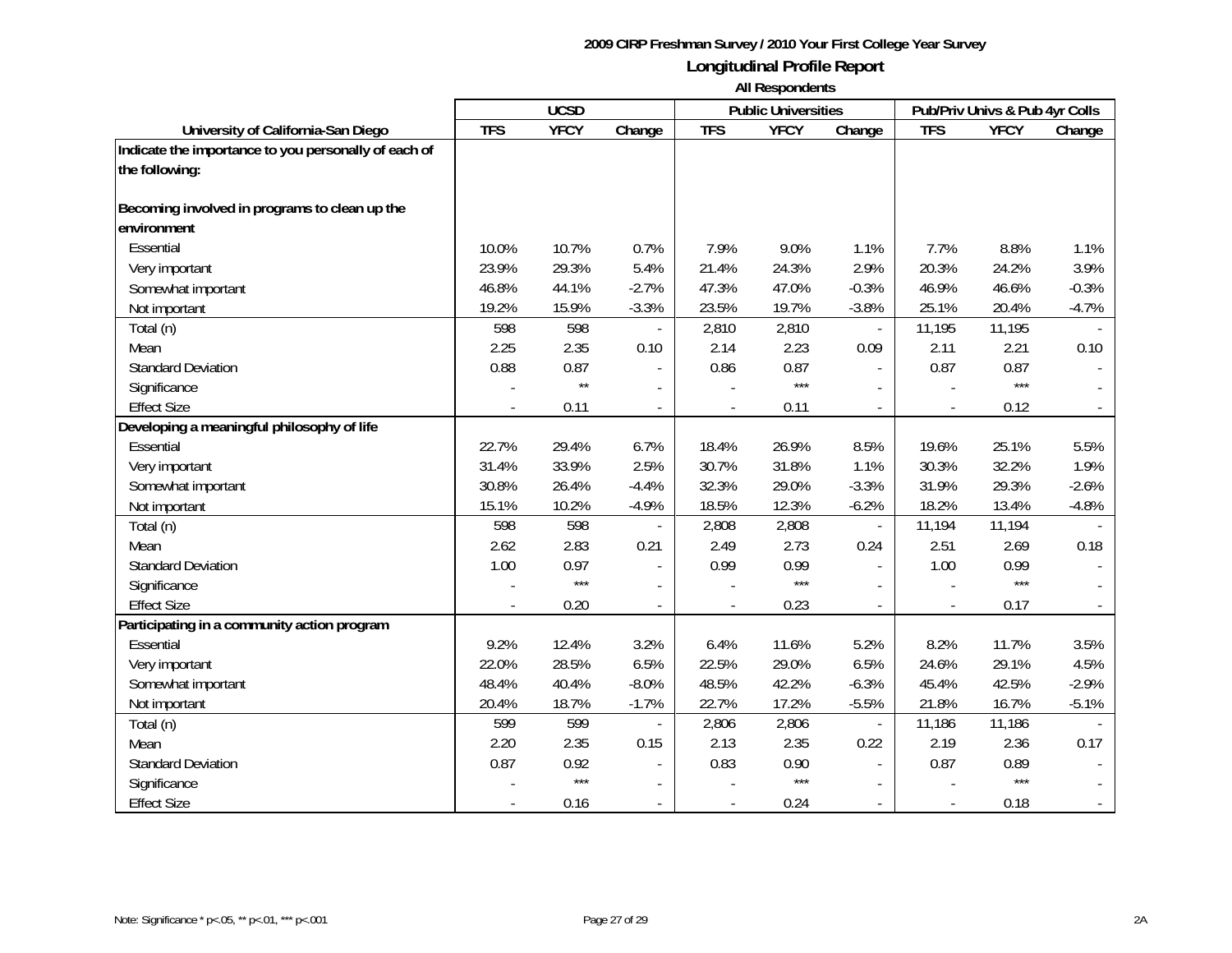|                                                      | <b>UCSD</b> |              |                          |                | <b>Public Universities</b> |                          | Pub/Priv Univs & Pub 4yr Colls |             |                |
|------------------------------------------------------|-------------|--------------|--------------------------|----------------|----------------------------|--------------------------|--------------------------------|-------------|----------------|
| University of California-San Diego                   | <b>TFS</b>  | <b>YFCY</b>  | Change                   | <b>TFS</b>     | <b>YFCY</b>                | Change                   | <b>TFS</b>                     | <b>YFCY</b> | Change         |
| Indicate the importance to you personally of each of |             |              |                          |                |                            |                          |                                |             |                |
| the following:                                       |             |              |                          |                |                            |                          |                                |             |                |
|                                                      |             |              |                          |                |                            |                          |                                |             |                |
| Helping to promote racial understanding              |             |              |                          |                |                            |                          |                                |             |                |
| Essential                                            | 10.5%       | 13.4%        | 2.9%                     | 8.5%           | 10.2%                      | 1.7%                     | 8.7%                           | 10.3%       | 1.6%           |
| Very important                                       | 27.9%       | 27.0%        | $-0.9%$                  | 24.1%          | 26.9%                      | 2.8%                     | 23.6%                          | 27.5%       | 3.9%           |
| Somewhat important                                   | 43.7%       | 43.6%        | $-0.1%$                  | 44.4%          | 43.4%                      | $-1.0%$                  | 43.2%                          | 43.1%       | $-0.1%$        |
| Not important                                        | 17.9%       | 16.0%        | $-1.9%$                  | 23.0%          | 19.5%                      | $-3.5%$                  | 24.5%                          | 19.1%       | $-5.4%$        |
| Total (n)                                            | 599         | 599          |                          | 2,811          | 2,811                      | $\overline{\phantom{a}}$ | 11,173                         | 11,173      |                |
| Mean                                                 | 2.31        | 2.38         | 0.07                     | 2.18           | 2.28                       | 0.10                     | 2.16                           | 2.29        | 0.13           |
| <b>Standard Deviation</b>                            | 0.88        | 0.91         |                          | 0.88           | 0.89                       | $\sim$                   | 0.90                           | 0.89        |                |
| Significance                                         |             |              |                          |                | $***$                      |                          |                                | $***$       |                |
| <b>Effect Size</b>                                   |             | 0.08         | $\overline{\phantom{a}}$ |                | 0.11                       | $\blacksquare$           |                                | 0.14        |                |
| Keeping up to date with political affairs            |             |              |                          |                |                            |                          |                                |             |                |
| Essential                                            | 12.0%       | 14.0%        | 2.0%                     | 11.2%          | 13.1%                      | 1.9%                     | 11.6%                          | 13.1%       | 1.5%           |
| Very important                                       | 26.7%       | 28.9%        | 2.2%                     | 27.9%          | 29.1%                      | 1.2%                     | 27.5%                          | 29.7%       | 2.2%           |
| Somewhat important                                   | 41.9%       | 42.6%        | 0.7%                     | 41.3%          | 42.0%                      | 0.7%                     | 40.0%                          | 40.9%       | 0.9%           |
| Not important                                        | 19.4%       | 14.5%        | $-4.9%$                  | 19.6%          | 15.8%                      | $-3.8%$                  | 20.9%                          | 16.3%       | $-4.6%$        |
| Total (n)                                            | 599         | 599          |                          | 2,808          | 2,808                      |                          | 11,186                         | 11,186      |                |
| Mean                                                 | 2.31        | 2.42         | 0.11                     | 2.31           | 2.39                       | 0.08                     | 2.30                           | 2.40        | 0.10           |
| <b>Standard Deviation</b>                            | 0.92        | 0.90         |                          | 0.91           | 0.90                       |                          | 0.93                           | 0.91        |                |
| Significance                                         |             | $\star\star$ | $\blacksquare$           |                | ***                        |                          |                                | $***$       |                |
| <b>Effect Size</b>                                   |             | 0.12         |                          |                | 0.09                       | $\overline{a}$           |                                | 0.11        |                |
| Becoming a community leader                          |             |              |                          |                |                            |                          |                                |             |                |
| Essential                                            | 9.7%        | 12.4%        | 2.7%                     | 8.6%           | 11.4%                      | 2.8%                     | 10.7%                          | 12.0%       | 1.3%           |
| Very important                                       | 22.4%       | 26.5%        | 4.1%                     | 24.4%          | 26.5%                      | 2.1%                     | 26.5%                          | 28.4%       | 1.9%           |
| Somewhat important                                   | 41.5%       | 40.2%        | $-1.3%$                  | 41.9%          | 40.2%                      | $-1.7%$                  | 40.0%                          | 39.5%       | $-0.5%$        |
| Not important                                        | 26.3%       | 20.9%        | $-5.4%$                  | 25.1%          | 22.0%                      | $-3.1%$                  | 22.7%                          | 20.1%       | $-2.6%$        |
| Total (n)                                            | 597         | 597          |                          | 2,804          | 2,804                      | $\overline{\phantom{a}}$ | 11,170                         | 11,170      |                |
| Mean                                                 | 2.16        | 2.30         | 0.14                     | 2.17           | 2.27                       | 0.10                     | 2.25                           | 2.32        | 0.07           |
| <b>Standard Deviation</b>                            | 0.92        | 0.94         | $\overline{\phantom{a}}$ | 0.90           | 0.93                       | $\sim$                   | 0.93                           | 0.93        |                |
| Significance                                         |             | $***$        |                          |                | $***$                      |                          |                                | $***$       |                |
| <b>Effect Size</b>                                   |             | 0.14         | $\blacksquare$           | $\overline{a}$ | 0.11                       |                          |                                | 0.08        | $\blacksquare$ |